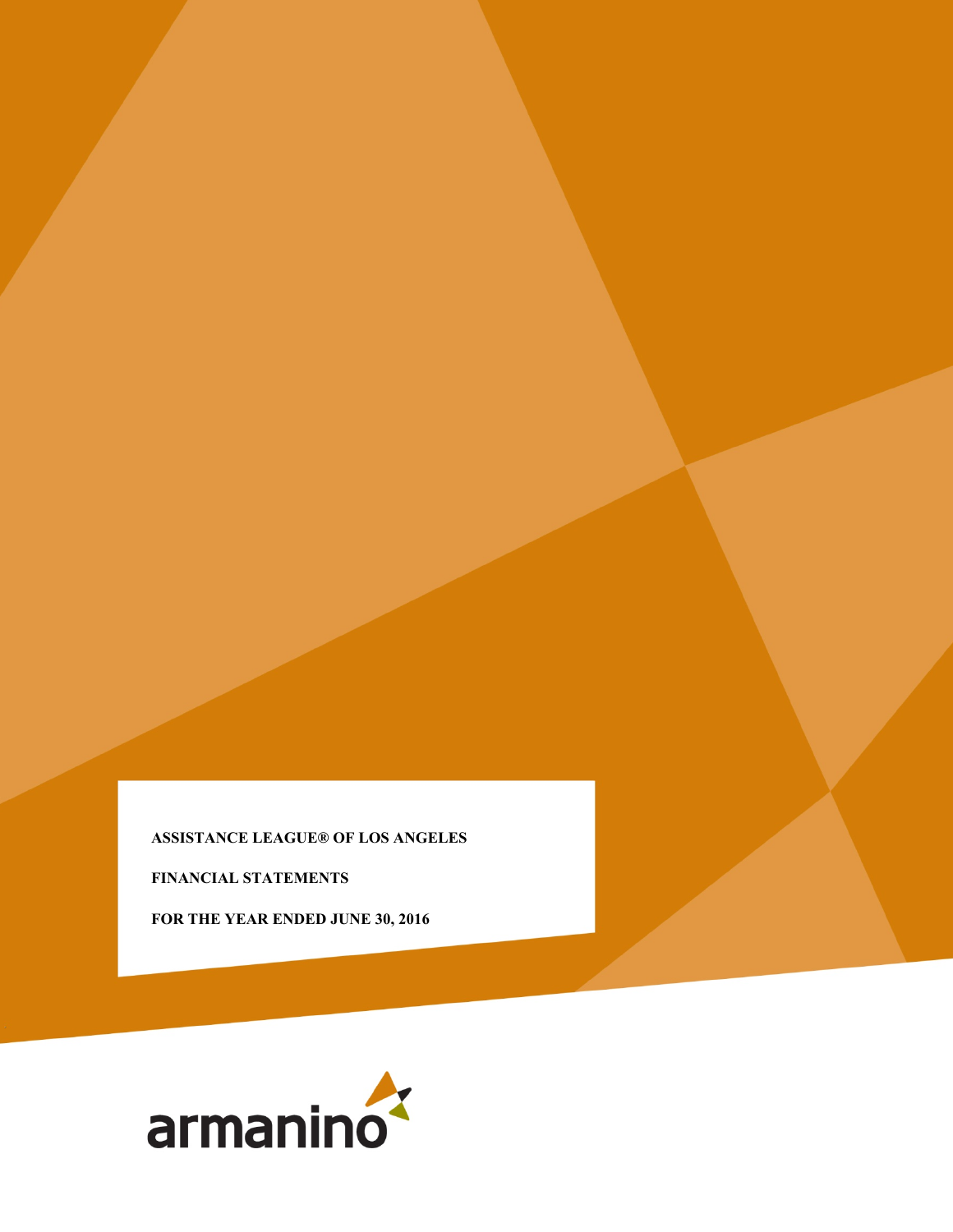## **TABLE OF CONTENTS**

|                                                                                                                                                                                                                                              | Page           |
|----------------------------------------------------------------------------------------------------------------------------------------------------------------------------------------------------------------------------------------------|----------------|
| <b>INDEPENDENT AUDITOR'S REPORT</b>                                                                                                                                                                                                          | $1 - 2$        |
| <b>FINANCIAL STATEMENTS</b>                                                                                                                                                                                                                  |                |
| <b>Statement of Financial Position</b>                                                                                                                                                                                                       | 3              |
| <b>Statement of Activities</b>                                                                                                                                                                                                               | $\overline{4}$ |
| <b>Statement of Functional Expenses</b>                                                                                                                                                                                                      | 5              |
| <b>Statement of Cash Flows</b>                                                                                                                                                                                                               | 6              |
| NOTES TO FINANCIAL STATEMENTS                                                                                                                                                                                                                | $7 - 21$       |
| <b>INDEPENDENT AUDITOR'S REPORT ON INTERNAL CONTROL OVER</b><br>FINANCIAL REPORTING AND ON COMPLIANCE AND OTHER<br>MATTERS BASED ON AN AUDIT OF FINANCIAL STATEMENTS<br>PERFORMED IN ACCORDANCE WITH GOVERNMENT AUDITING<br><b>STANDARDS</b> | $22 - 23$      |
| SUPPLEMENTAL PROGRAM REPORTS REQUIRED BY THE<br>CALIFORNIA DEPARTMENT OF EDUCATION                                                                                                                                                           |                |
| Independent Auditor's Report on Supplemental Program Reports Required<br>by the California Department of Education                                                                                                                           | 25             |
| General Information                                                                                                                                                                                                                          | 26             |
| Schedule of Expenditures of Federal, State, and Local Government Awards                                                                                                                                                                      | 27             |
| <b>Combining Statements and Schedules</b>                                                                                                                                                                                                    | 28-32          |
| California Department of Education Form AUD 8501                                                                                                                                                                                             | 33-35          |
| California Department of Education Form AUD 9529                                                                                                                                                                                             | 36             |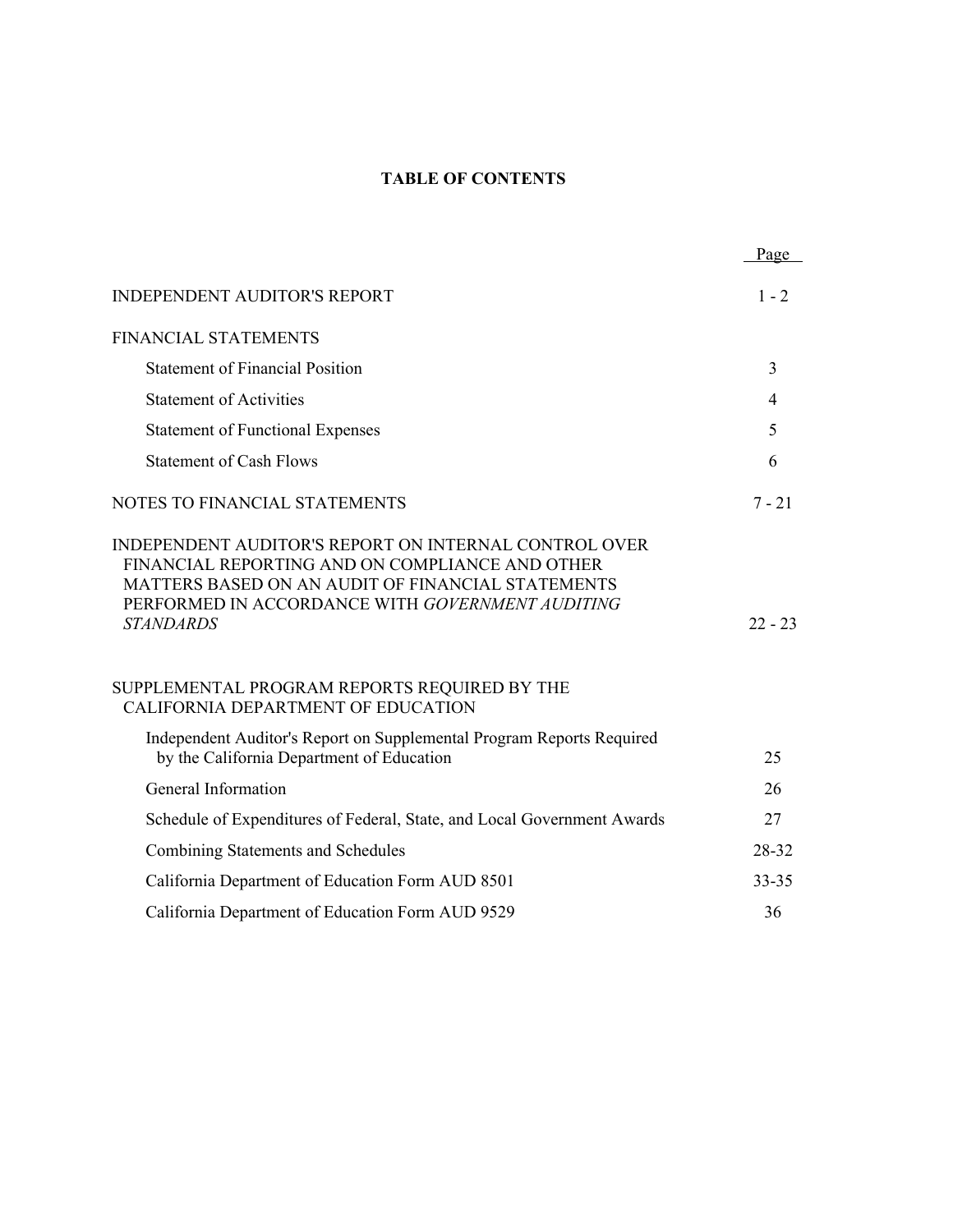

#### INDEPENDENT AUDITOR'S REPORT

To the Audit Committee **ASSISTANCE LEAGUE® OF LOS ANGELES** Los Angeles, California

We have audited the accompanying financial statements of Assistance League® of Los Angeles (the "League"), which comprise the statement of financial position as of June 30, 2016, and the related statements of activities, functional expenses, and cash flows for the year then ended, and the related notes to financial statements.

#### **Management's Responsibility for the Financial Statements**

Management is responsible for the preparation and fair presentation of these financial statements in accordance with accounting principles generally accepted in the United States of America ("U.S. GAAP"); this includes the design, implementation, and maintenance of internal control relevant to the preparation and fair presentation of financial statements that are free from material misstatement, whether due to fraud or error.

#### **Auditor's Responsibility**

Our responsibility is to express an opinion on these financial statements based on our audit. We conducted our audit in accordance with U.S. generally accepted auditing standards ("U.S. GAAS") and the standards applicable to financial audits contained in *Government Auditing Standards*, issued by the Comptroller General of the U.S. Those standards require that we plan and perform the audit to obtain reasonable assurance about whether the financial statements are free from material misstatement.

An audit involves performing procedures to obtain audit evidence about the amounts and disclosures in the financial statements. The procedures selected depend on the auditor's judgment, including the assessment of the risks of material misstatement of the financial statements, whether due to fraud or error. In making those risk assessments, the auditor considers internal control relevant to the League's preparation and fair presentation of the financial statements in order to design audit procedures that are appropriate in the circumstances, but not for the purpose of expressing an opinion on the effectiveness of the League's internal control. Accordingly, we express no such opinion. An audit also includes evaluating the appropriateness of accounting policies used and the reasonableness of significant accounting estimates made by management, as well as evaluating the overall presentation of the financial statements.

We believe that the audit evidence we have obtained is sufficient and appropriate to provide a basis for our audit opinion.

#### **Opinion**

In our opinion, the financial statements referred to above present fairly, in all material respects, the financial position of Assistance League® of Los Angeles as of June 30, 2016, and the changes in its net assets and its cash flows for the year then ended in accordance with U.S. GAAP.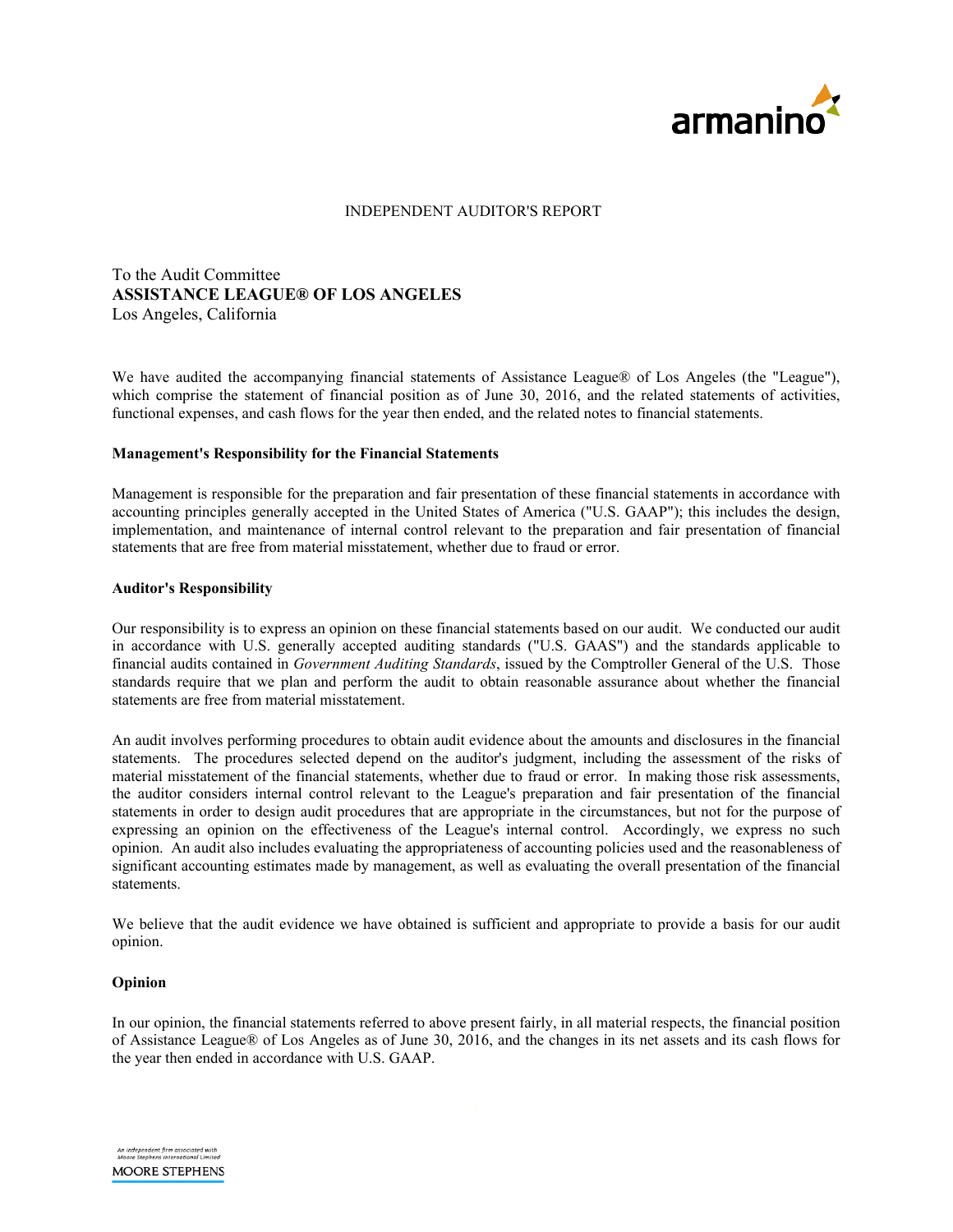#### **Other Reporting Required by** *Government Auditing Standards*

In accordance with *Government Auditing Standards*, we have also issued our report dated November 9, 2016, on our consideration of the League's internal control over financial reporting and on our tests of its compliance with certain provisions of laws, regulations, contracts, and grant agreements and other matters. The purpose of that report is to describe the scope of our testing of internal control over financial reporting and compliance and the results of that testing, and not to provide an opinion on internal control over financial reporting or on compliance. That report is an integral part of an audit performed in accordance with *Government Auditing Standards* in considering the League's internal control over financial reporting and compliance.

armanino LLP

ArmaninoLLP Los Angeles, California

November 9, 2016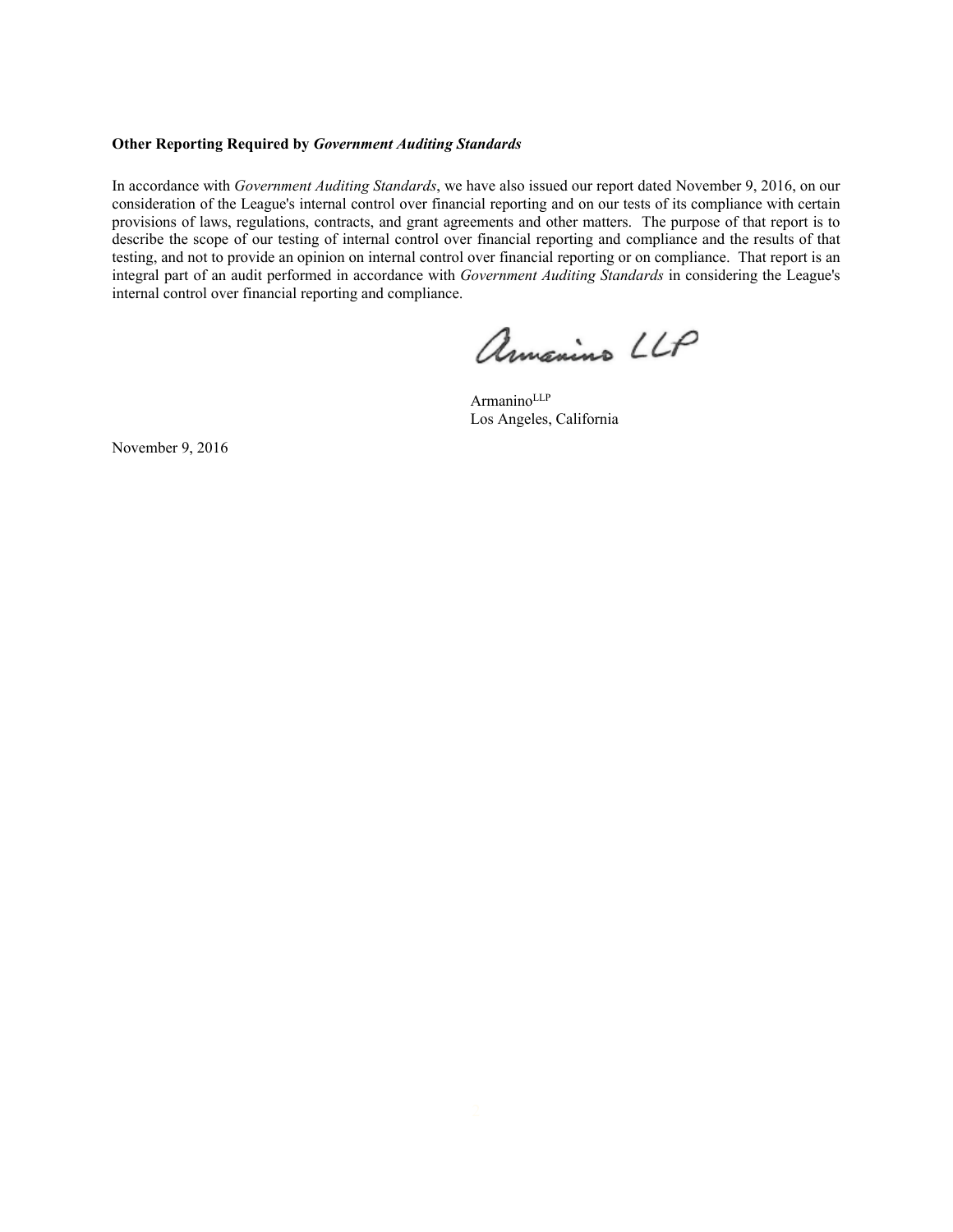# **STATEMENT OF FINANCIAL POSITION**

# **JUNE 30, 2016**

# ASSETS

| Cash and Cash Equivalents                               | \$<br>2,032,693 |
|---------------------------------------------------------|-----------------|
| <b>Accounts Receivable</b>                              | 72,715          |
| <b>Operating Investments</b>                            | 2,844,911       |
| Prepaid Expenses and Other Assets                       | 414,467         |
| <b>Endowment Investments</b>                            | 6,240,879       |
| Property and Equipment, net                             | 806,306         |
| <b>Total Assets</b>                                     | 12,411,971      |
| <b>LIABILITIES AND NET ASSETS</b>                       |                 |
| Liabilities                                             |                 |
| Accounts Payable and Accrued Liabilities                | \$<br>143,746   |
| Accrued Salaries and Related Expenses                   | 53,867          |
| <b>Total Liabilities</b>                                | 197,613         |
| Commitments and Contingencies (Note 8)                  |                 |
| <b>Net Assets</b>                                       |                 |
| Unrestricted                                            |                 |
| Unrestricted - Undesignated                             | 3,283,518       |
| Unrestricted - Invested in Land, Building and Equipment | 806,306         |
| Board - Designated                                      | 4,575,660       |
| Unrestricted                                            | 8,665,484       |
| <b>Temporarily Restricted</b>                           | 2,077,217       |
| <b>Permanently Restricted</b>                           | 1,471,657       |
| <b>Total Net Assets</b>                                 | 12,214,358      |
| <b>Total Liabilities and Net Assets</b>                 | 12,411,971      |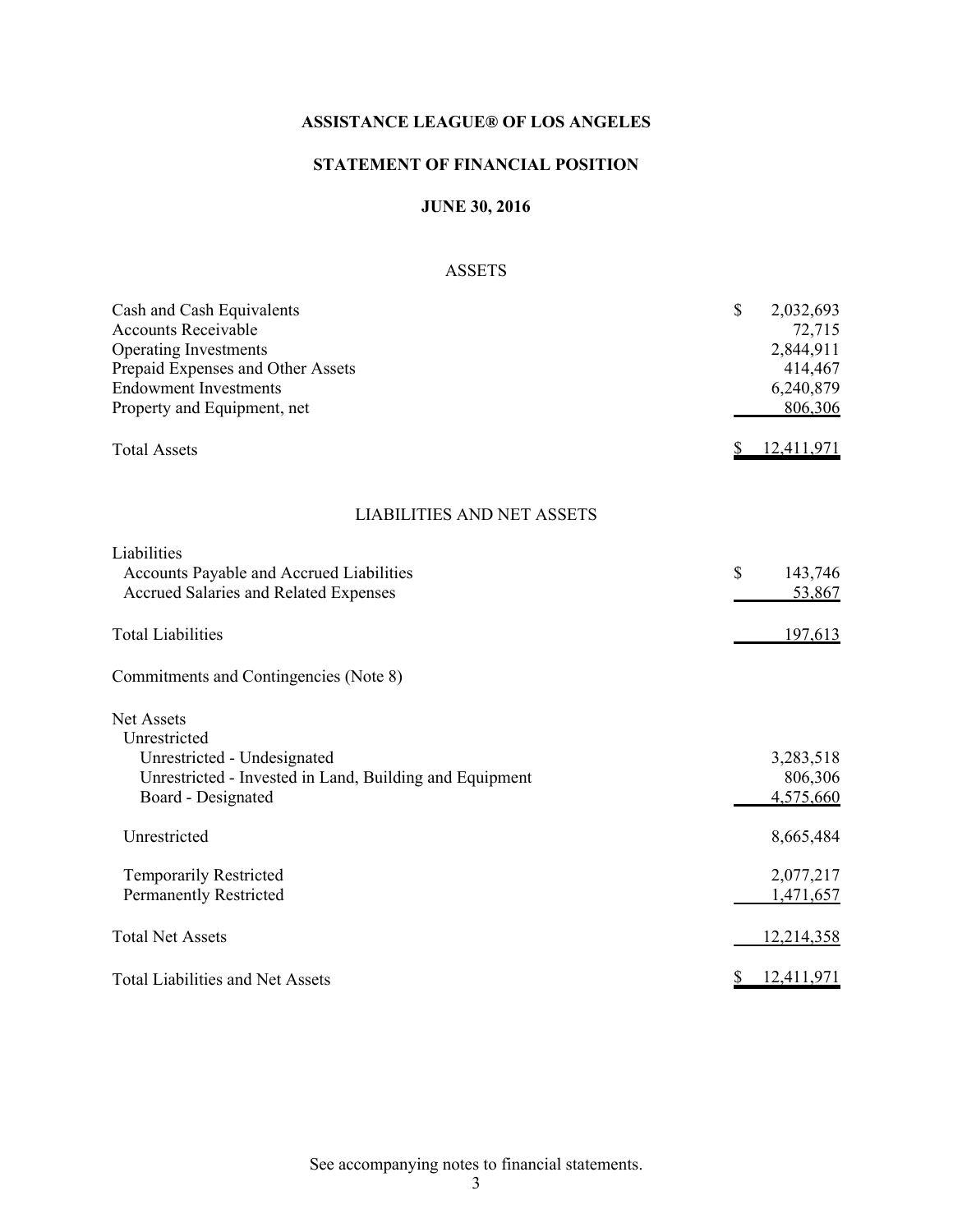# **STATEMENT OF ACTIVITIES**

# **FOR THE YEAR ENDED JUNE 30, 2016**

|                                                    | Unrestricted  | Temporarily<br>Restricted | Permanently<br>Restricted | Total         |
|----------------------------------------------------|---------------|---------------------------|---------------------------|---------------|
| Public Support                                     |               |                           |                           |               |
| Contributions                                      | \$<br>191,336 | \$<br>674,374             | \$                        | \$<br>865,710 |
| Government grants                                  | 571,010       |                           |                           | 571,010       |
| Contributed goods and rent                         | 229,995       |                           |                           | 229,995       |
| Fundraising                                        | 61,662        | 204,030                   |                           | 265,692       |
|                                                    | 1,054,003     | 878,404                   |                           | 1,932,407     |
| Revenue                                            |               |                           |                           |               |
| Membership fees and obligations                    | 100,430       |                           |                           | 100,430       |
| Program service fees                               | 2,033,892     |                           |                           | 2,033,892     |
| <b>Facilities rentals</b>                          | 74,609        |                           |                           | 74,609        |
| Other income                                       | 23,190        |                           |                           | 23,190        |
|                                                    | 2,232,121     |                           |                           | 2,232,121     |
| Net Assets Released from<br>Restrictions           | 901,001       | (901, 001)                |                           |               |
| <b>Total Revenue and Support</b>                   | 4,187,125     | (22, 597)                 |                           | 4,164,528     |
| <b>Functional Expenses</b>                         |               |                           |                           |               |
| Program services                                   | 3,759,787     |                           |                           | 3,759,787     |
| Management and general                             | 618,203       |                           |                           | 618,203       |
| Fundraising                                        | 558,798       |                           |                           | 558,798       |
|                                                    | 4,936,788     |                           |                           | 4,936,788     |
| Changes in Net Assets from<br>Operations           | (749, 663)    | (22, 597)                 |                           | (772, 260)    |
| <b>Investment Results and Other</b>                |               |                           |                           |               |
| Investment interest and dividends                  | 170,965       |                           |                           | 170,965       |
| Realized losses on sales of<br>investments         | (552, 650)    |                           |                           | (552, 650)    |
| Unrealized gains (losses) on                       |               |                           |                           |               |
| investments                                        | 137,710       | (209, 231)                |                           | (71, 521)     |
| Gain on sale of land and buildings<br>(see Note 4) | 8,362,874     |                           |                           | 8,362,874     |
| Grant to affiliate organization (see               |               |                           |                           |               |
| Note 4)                                            | (8,500,000)   |                           |                           | (8,500,000)   |
| Reclassification of net assets (see                |               |                           |                           |               |
| Note 5)                                            | 745,884       | 65,549                    | (811, 433)                |               |
|                                                    | 364,783       | (143, 682)                | (811, 433)                | (590, 332)    |
| Changes in Net Assets                              | (384, 880)    | (166, 279)                | (811, 433)                | (1,362,592)   |
| Net Assets, beginning of year                      | 9,050,364     | 2,243,496                 | 2,283,090                 | 13,576,950    |
| Net Assets, end of year                            | 8,665,484     | 2,077,217                 | <u>1,471,657</u><br>S.    | 12,214,358    |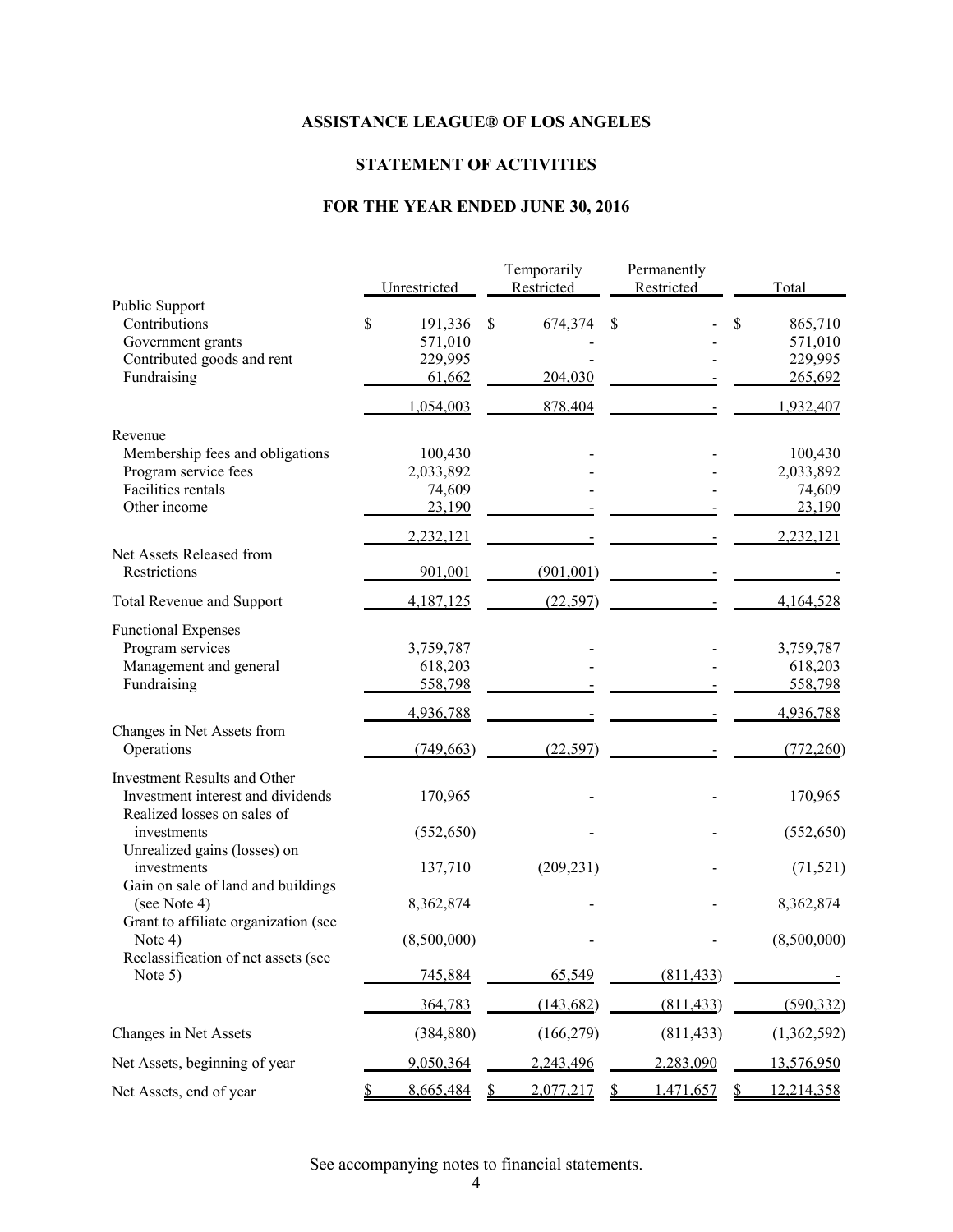# **STATEMENT OF FUNCTIONAL EXPENSES**

## **FOR THE YEAR ENDED JUNE 30, 2016**

|                                          | <b>Program Services</b> | Management<br>and General | Fundraising                                    | Total              |
|------------------------------------------|-------------------------|---------------------------|------------------------------------------------|--------------------|
| Personnel Expenses<br>Salaries and wages | \$<br>1,402,112         | \$<br>142,959<br>24,299   | $\boldsymbol{\mathsf{S}}$<br>235,861<br>40,089 | \$<br>1,780,932    |
| Employee benefits<br>Payroll taxes       | 238,317<br>122,492      | 12,489                    | 20,606                                         | 302,705<br>155,587 |
|                                          | 1,762,921               | 179,747                   | 296,556                                        | 2,239,224          |
| Other Expenses                           |                         |                           |                                                |                    |
| Advertising and recruiting               | 9,069                   | 367                       | 245                                            | 9,681              |
| Assistance to individuals                | 396,377                 |                           |                                                | 396,377            |
| Depreciation and amortization            | 70,679                  | 7,206                     | 11,890                                         | 89,775             |
| Dues, fees and conferences               | 24,875                  | 2,534                     | 4,186                                          | 31,595             |
| Equipment                                | 3,018                   | 307                       | 508                                            | 3,833              |
| Insurance                                | 162,175                 | 12,477                    | 20,613                                         | 195,265            |
| Mileage reimbursement,                   |                         |                           |                                                |                    |
| transportation and travel                | 33,049                  | 265                       | 344                                            | 33,658             |
| Miscellaneous                            | 28,117                  | 976                       | 2,927                                          | 32,020             |
| Occupancy                                | 568,736                 | 27,043                    | 44,644                                         | 640,423            |
| Office and technology supplies           | 52,161                  | 5,318                     | 8,775                                          | 66,254             |
| Printing, copying, postage and           |                         |                           |                                                |                    |
| publishing                               | 45,263                  | 1,596                     | 2,637                                          | 49,496             |
| Professional fees and service            |                         |                           |                                                |                    |
| contracts                                | 293,829                 | 358,112                   | 67,222                                         | 719,163            |
| Program costs                            | 20,103                  |                           |                                                | 20,103             |
| Program supplies - nutrition-            |                         |                           |                                                |                    |
| related costs                            | 54,263                  |                           |                                                | 54,263             |
| Special events                           |                         |                           | 68,044                                         | 68,044             |
| Taxes, licenses and fees                 | 51,360                  | 9,448                     | 8,644                                          | 69,452             |
| Telephone                                | 102,324                 | 5,517                     | 9,520                                          | 117,361            |
| Vehicle                                  | 7,850                   |                           |                                                | 7,850              |
| Website and internet                     | 73,618                  | 7,290                     | 12,043                                         | 92,951             |
|                                          | 1,996,866               | 438,456                   | 262,242                                        | 2,697,564          |
| <b>Total Functional Expenses</b>         | 3,759,787<br>\$         | 618,203                   | 558,798<br>\$                                  | 4,936,788          |
|                                          | 76%                     | 13 %                      | $11\%$                                         | 100 %              |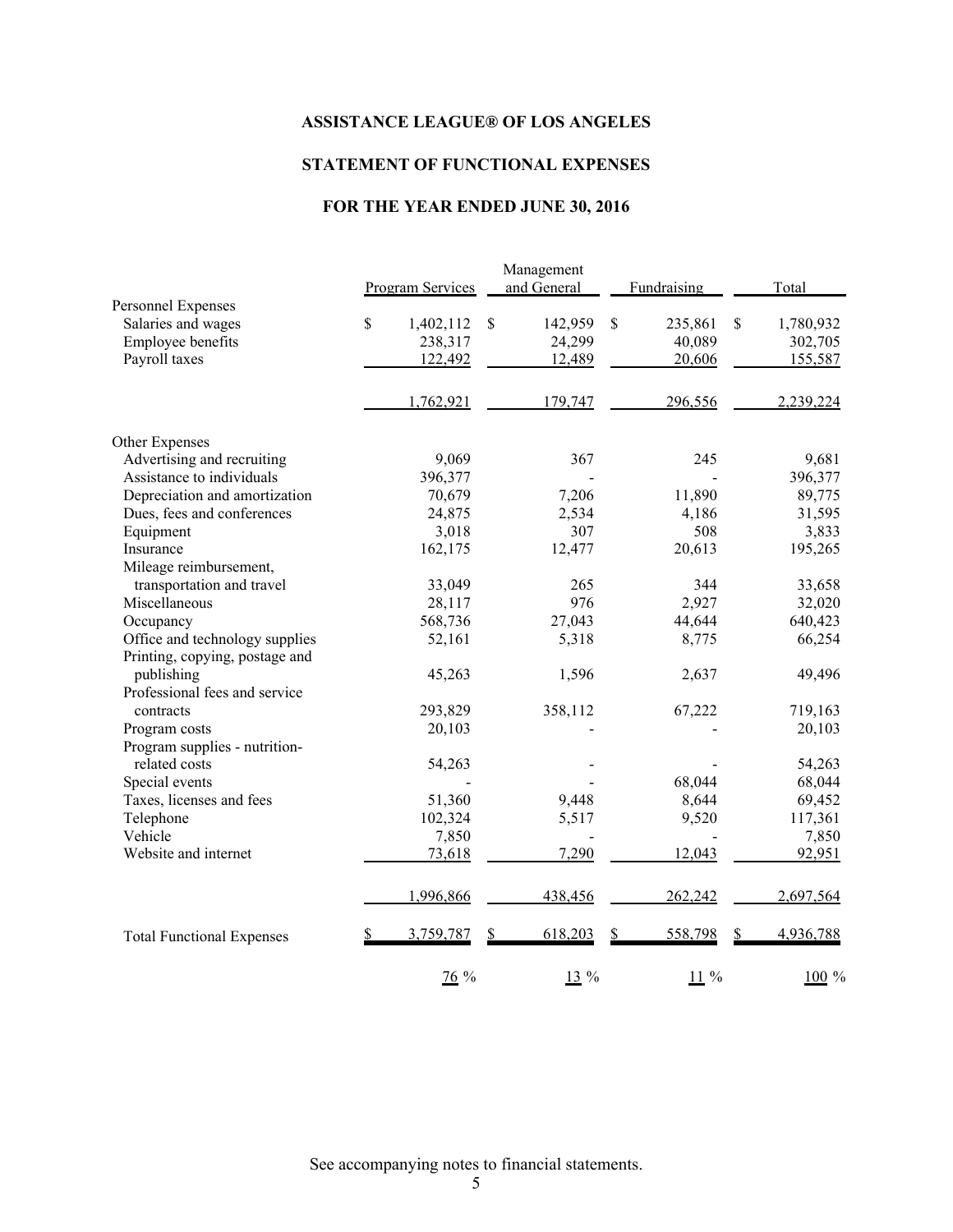# **STATEMENT OF CASH FLOWS**

## **FOR THE YEAR ENDED JUNE 30, 2016**

| Cash Flows from Operating Activities                                |     |             |
|---------------------------------------------------------------------|-----|-------------|
| Changes in net assets                                               | \$  | (1,362,592) |
| Adjustments to reconcile changes in net assets to net cash provided |     |             |
| by operating activities                                             |     |             |
| Depreciation and amortization                                       |     | 89,775      |
| Gain on sale of land and buildings                                  |     | (8,362,874) |
| Grant of sale proceeds to affiliate organization                    |     | 8,500,000   |
| Realized and unrealized losses on investments                       |     | 624,171     |
| Release from permanently restricted endowment (Note 5)              |     | 811,433     |
| (Increase) decrease in operating assets                             |     |             |
| Accounts receivable                                                 |     | 50,913      |
| Prepaid expenses and other assets                                   |     | (9,098)     |
| Increase (decrease) in operating liabilities                        |     |             |
| Accounts payable and accrued liabilities                            |     | (148, 697)  |
| Accrued salaries and related expenses                               |     | (19, 941)   |
| Net Cash Provided by Operating Activities                           |     | 173,090     |
| Cash Flows from Investing Activities                                |     |             |
| Net proceeds from sale of land and buildings                        |     | 8,921,512   |
| Grant of sale proceeds to affiliate organization                    |     | (8,500,000) |
| Purchases of property and equipment                                 |     | (210, 194)  |
| Proceeds from sales of investments                                  |     | 6,522,797   |
| Purchases of investments and reinvestment of earnings, net of fees  |     | (6,689,209) |
| Net Cash Provided by Investing Activities                           |     | 44,906      |
| Cash Flows from Financing Activities                                |     |             |
| Release from permanently restricted endowment (Note 5)              |     | (811, 433)  |
| Net Cash Used in Financing Activities                               |     | (811, 433)  |
| Net Decrease in Cash and Cash Equivalents                           |     | (593, 437)  |
|                                                                     |     |             |
| Cash and Cash Equivalents, beginning of year                        |     | 2,626,130   |
| Cash and Cash Equivalents, end of year                              | \$_ | 2,032,693   |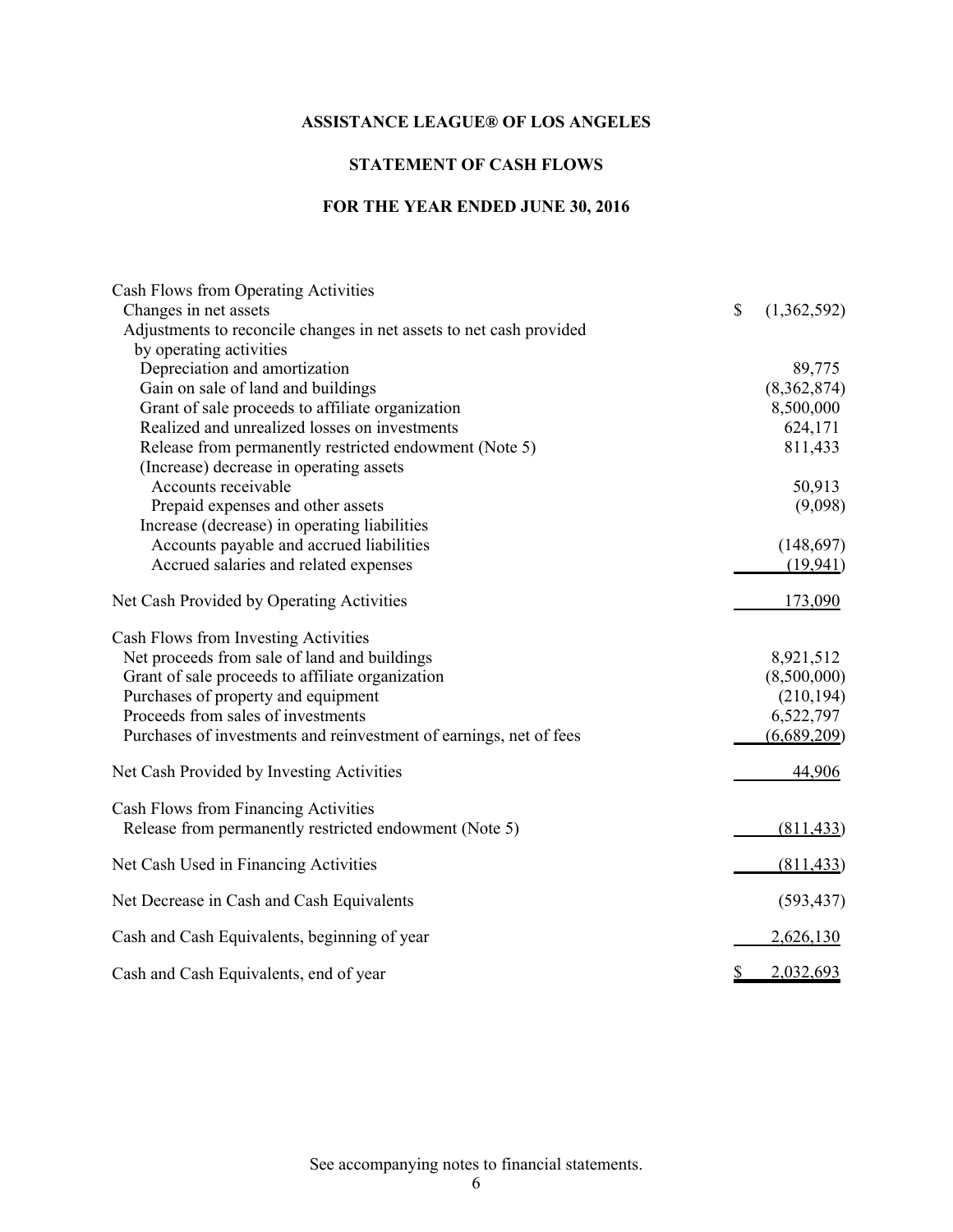## **NOTES TO FINANCIAL STATEMENTS**

## **FOR THE YEAR ENDED JUNE 30, 2016**

## NOTE 1 - ORGANIZATION AND OPERATIONS

The mission of Assistance League® of Los Angeles (the "League") since 1919 has been to improve the quality of the lives of at-risk children and families by providing vital social services in the Los Angeles community.

The League has ten fundraising and support auxiliaries that support its programs and provide leadership and volunteer opportunities for its membership. All program and auxiliary activities are reported within these financial statements.

A summary of the numbers of children and families served and the volunteer hours to support those efforts are provided below:

| (Unaudited)   |
|---------------|
| 1,715         |
| 20            |
| 5,006         |
| 55            |
| 12,000        |
| 18,796        |
|               |
|               |
| Volunteer     |
| Hours         |
| (Unaudited)   |
| 10,555        |
| 477           |
| 847           |
| 1,585         |
| 8,702         |
| 2,101         |
| 9,995         |
| 589           |
| 210           |
| 151           |
| <u>35,212</u> |
|               |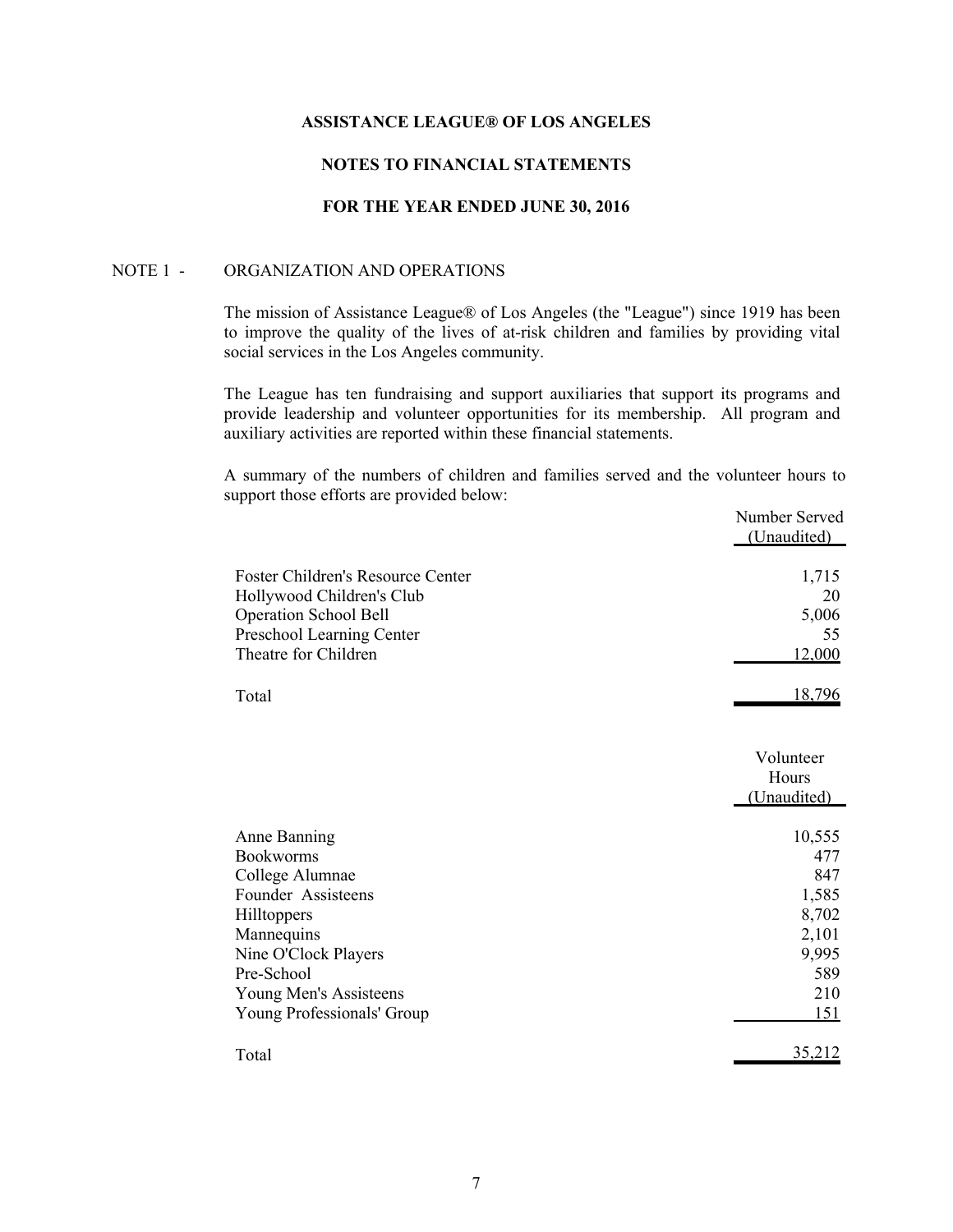## **NOTES TO FINANCIAL STATEMENTS**

## **FOR THE YEAR ENDED JUNE 30, 2016**

### NOTE 1 - ORGANIZATION AND OPERATIONS (Continued)

Based on the U.S. Department of Labor, Bureau of Labor Statistics valuation of volunteer time for fiscal year ended June 30, 2016, the League benefited from approximately \$830,000 of volunteer services. The League does not include this amount in the reported results, but greatly appreciates all the support of its volunteers.

#### Operation School Bell

Operation School Bell provides underserved and at-risk school children with new clothing and supplies. Children from disadvantaged circumstances have improved school attendance and increased academic success when they do not 'wear their poverty.' Children are given uniforms, jackets, shoes, grooming kits, backpacks and school supplies at the League's Hollywood location and via the mobile facility Operation School Bell on Wheels.

### Theatre for Children

Theatre for Children is the oldest children's theatre in Los Angeles, bringing the joy of live theatre to thousands of children every year. The productions are offered free of charge to children from at-risk neighborhoods along with free bus transportation. Tickets are available at reduced rates to school groups and for a nominal fee to the public on weekends. The League strives to offer children in Los Angeles the magic of live theatre.

### Foster Children's Resource Center

Foster Children's Resource Center assists children who upon entering foster care or in a crisis situation are sometimes moved suddenly with few personal possessions beyond the clothes that they are wearing. Children are referred to the League through the Department of Children and Family Services. The League provides them with school uniforms, play clothes, jackets, backpacks, school supplies and grooming kits to bolster their self-esteem during a difficult and vulnerable time in their lives.

### Preschool Learning Center

Preschool Learning Center develops academic skills in children and encourages their social, emotional, cognitive, creative and physical development. Studies show that children who attend preschool outperform their peers academically and are more likely to go to college. Accredited by the National Association for the Education of Young Children ("NAEYC"), the League's Preschool Learning Center provides a quality preschool education free of charge to children ages three to five from low-income families.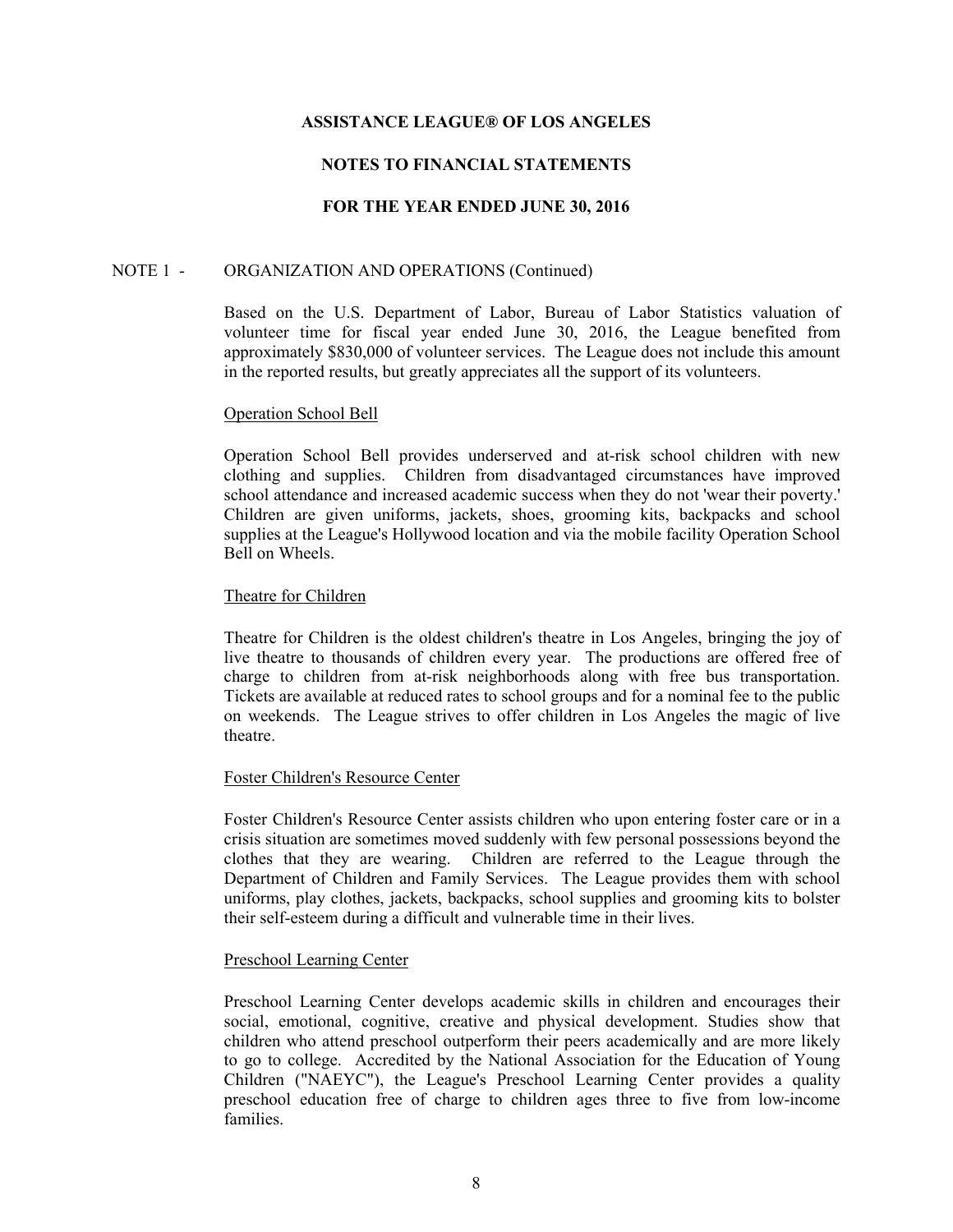## **NOTES TO FINANCIAL STATEMENTS**

## **FOR THE YEAR ENDED JUNE 30, 2016**

## NOTE 1 - ORGANIZATION AND OPERATIONS (Continued)

#### Hollywood Children's Club

Hollywood Children's Club serves children and families in crisis in the Hollywood area. Families are referred to the League through the Department of Children and Family Services, LAUSD's homeless task force, social workers and other agencies. Recipient families receive clothing, diapers, school supplies and hygiene kits to support the children's attendance in school and ease financial pressures at home.

#### Court Referred Volunteer Center

The League's Court Referred Volunteer Center ("CRVC") program operates as a social enterprise providing revenue to help support League services. CRVC is located in seven courthouses throughout Los Angeles County where it refers clients sent from the courts to nonprofit agencies throughout Los Angeles County to fulfill their volunteer requirements to the courts. During the year ended June 30, 2016, CRVC connected more than 28,000 Angelenos to community services opportunities representing more than 2,800,000 volunteer hours.

### NOTE 2 - SUMMARY OF SIGNIFICANT ACCOUNTING POLICIES

### Income Tax Status

The League is a nonprofit public benefit corporation organized under the laws of California, and, as such, is exempt from federal and California income taxes under IRC Section  $501(c)(3)$  and corresponding California Revenue and Taxation Code sections.

The League's federal tax informational returns for tax years ended June 30, 2013, and subsequent remain open to examination by the Internal Revenue Service. The returns for California, the League's only state tax jurisdiction, remain open to examination by the California Franchise Tax Board for tax years ended June 30, 2012, and subsequent.

#### Net Assets

The League reports information regarding its financial position and activities according to three classes of net assets: unrestricted, temporarily restricted, and permanently restricted (see Note 6).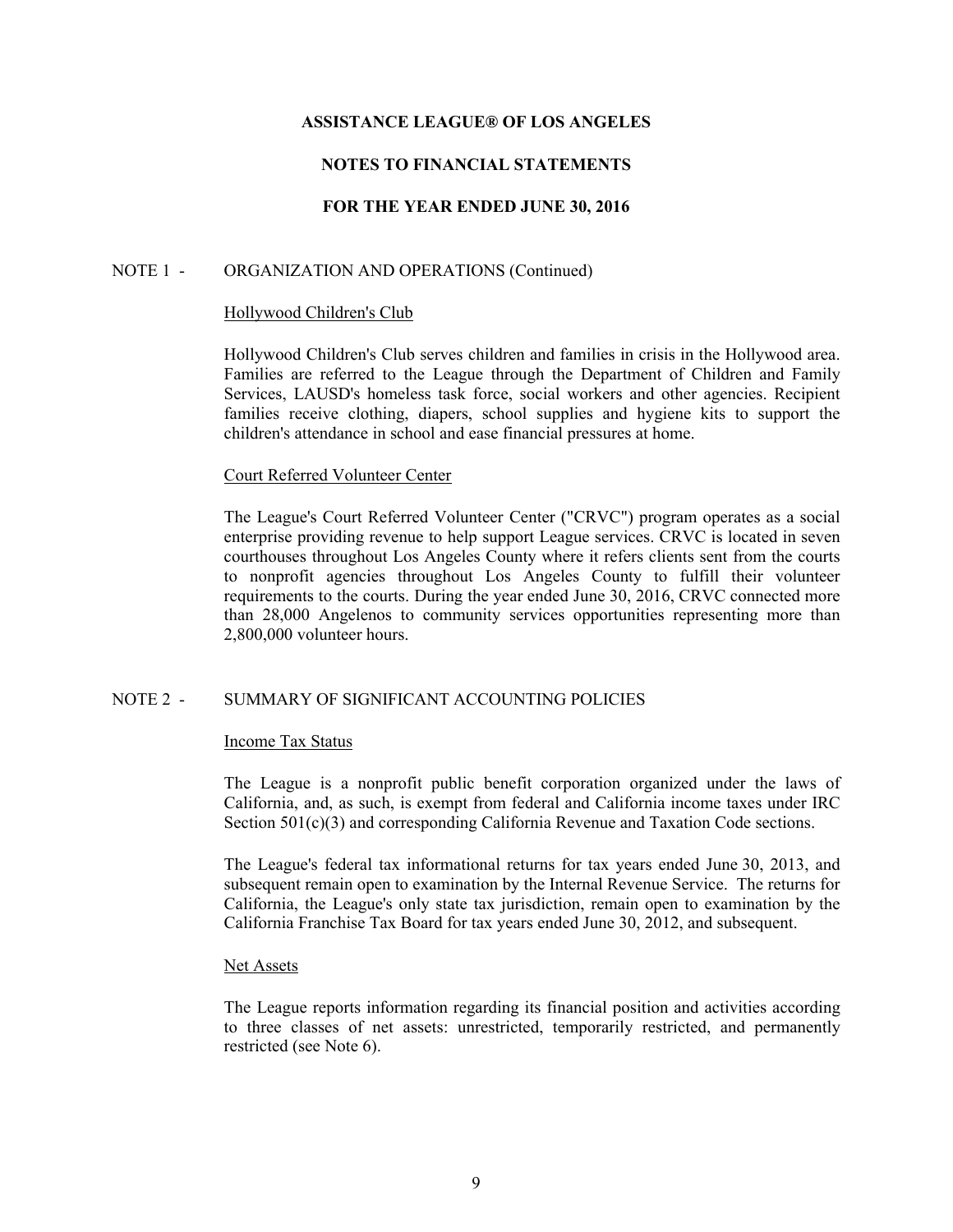## **NOTES TO FINANCIAL STATEMENTS**

## **FOR THE YEAR ENDED JUNE 30, 2016**

## NOTE 2 - SUMMARY OF SIGNIFICANT ACCOUNTING POLICIES (Continued)

## Unrestricted Net Assets

*Unrestricted Undesignated Net Assets* are currently available for use by the League or were received with donor restrictions that were satisfied in the same period.

*Unrestricted Invested in Land, Building and Equipment Net Assets* includes unrestricted net assets the League currently has invested in property and equipment, net of any debt.

*Unrestricted Board-Designated Net Assets* includes unrestricted net assets designated by the Board of Directors (the "Board") for specific purposes or programs.

## Temporarily Restricted Net Assets

*Temporarily Restricted Net Assets* are restricted by donors for specific purposes, restricted for use in specific future periods, or subject to both a purpose and a time restriction. Restricted contributions received are classified as unrestricted if the restrictions are met within the same reporting period.

### Permanently Restricted Net Assets

*Permanently Restricted Net Assets* are restricted by donors in perpetuity as endowments. Earnings from permanently restricted net assets are classified as temporarily restricted until they have been appropriated for expenditure.

## Use of Estimates

Management uses estimates and assumptions in preparing financial statements. These estimates and assumptions affect the reported amounts of assets, liabilities, and disclosures of contingent assets and liabilities at the date of the financial statements and the reported amounts of revenue and expenses reported during the period. Actual results could differ from these estimates.

### Endowments

Net assets associated with endowment funds, including funds designated by the Board to function as endowments, are classified and reported based on the existence or absence of donor-imposed restrictions (see Note 5).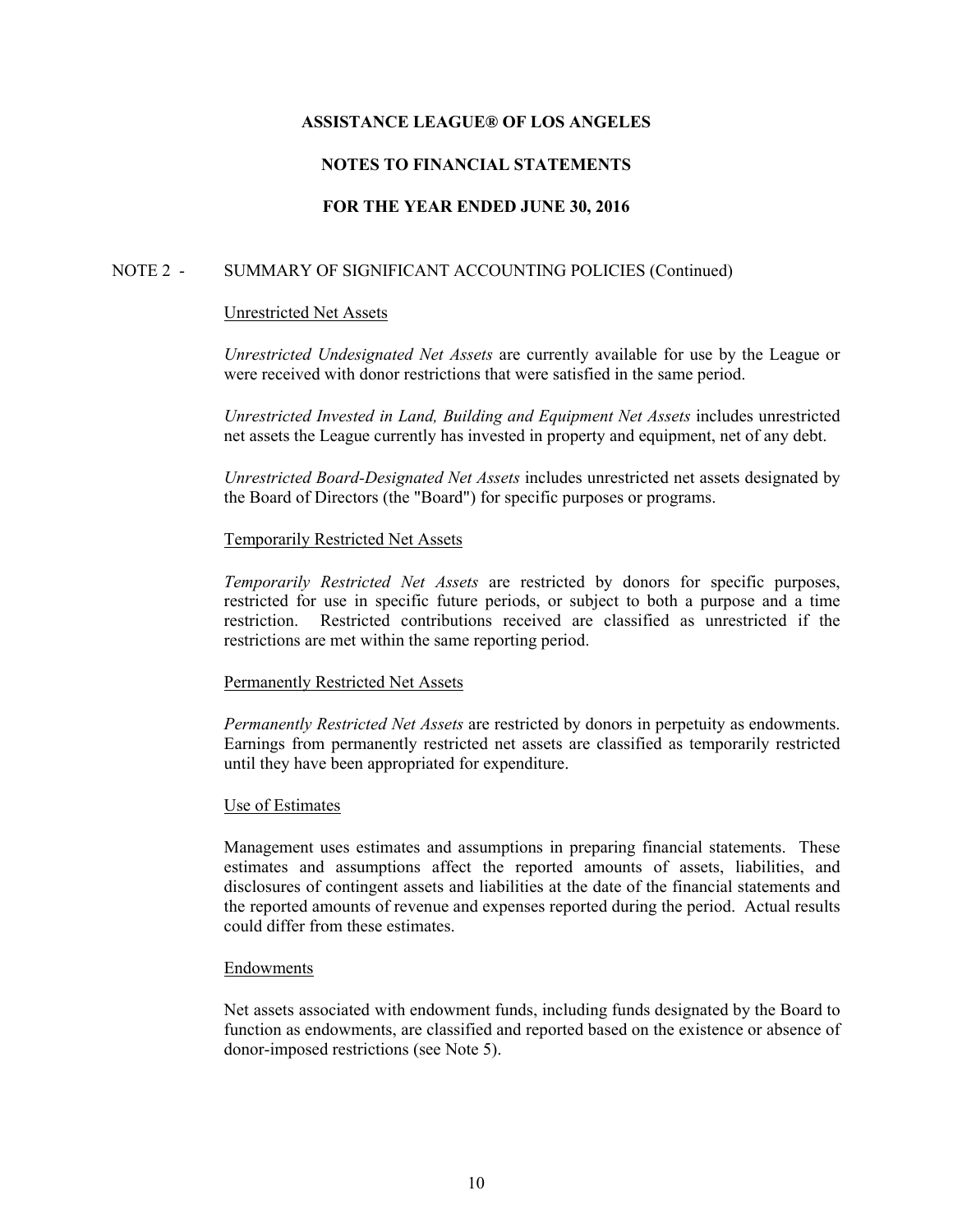## **NOTES TO FINANCIAL STATEMENTS**

## **FOR THE YEAR ENDED JUNE 30, 2016**

### NOTE 2 - SUMMARY OF SIGNIFICANT ACCOUNTING POLICIES (Continued)

#### Cash and Cash Equivalents

Cash equivalents consist of highly-liquid investments with original maturities of three months or less, except for certain money market account balances included in investments (see Note 3).

### Accounts Receivable

Accounts receivable are comprised of grants and contracts receivable from federal, state and local governments and current receivables from private funders and contributors. Management analyzes the collectability of these receivables and establishes an allowance for doubtful accounts when the receivable is deemed uncollectible. As of June 30, 2016, management believes 100% of accounts receivable is collectible, and thus there is no allowance for doubtful accounts.

### Operating and Endowment Investments

Endowment investments are stated at fair value based on a hierarchy discussed in Note 3. Purchases and sales of securities are recorded on trade dates. Interest and dividend income and realized and unrealized gains and losses on investments are reported as increases or decreases to unrestricted net assets, unless the use is restricted by donor stipulations or law.

### Property and Equipment

Property and equipment used in the operations of the League are stated at cost or, if contributed, at the fair value at the date of contribution. Depreciation and amortization on both purchased and donated items are recorded using the straight-line method over the shorter of the estimated useful life of the related asset or the term of the lease for leasehold improvements as follows:

| Computers and software     | 3 years       |
|----------------------------|---------------|
| Furniture and fixtures     | $5 - 7$ years |
| Office and other equipment | 5 years       |
| <b>Vehicles</b>            | 5 years       |

Normal repairs and maintenance are expensed as incurred, whereas significant charges that materially increase values or extend useful lives are capitalized and depreciated over the estimated useful lives of the related assets.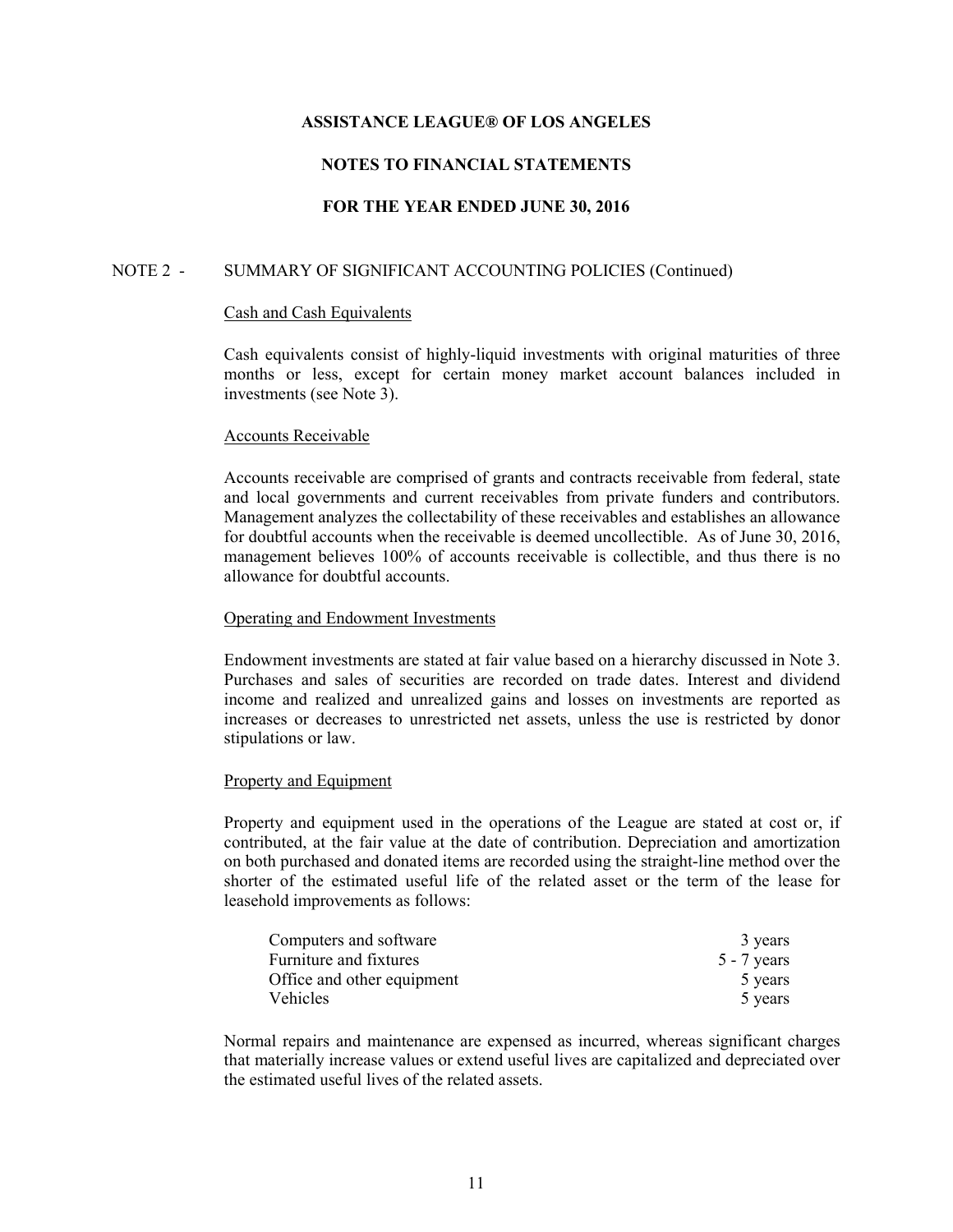## **NOTES TO FINANCIAL STATEMENTS**

## **FOR THE YEAR ENDED JUNE 30, 2016**

## NOTE 2 - SUMMARY OF SIGNIFICANT ACCOUNTING POLICIES (Continued)

#### Impairment of Long-Lived Assets

Management reviews each asset or asset group for impairment whenever events or circumstances indicate that the carrying value of an asset or asset group may not be recoverable, but at least annually. No impairment provision was recorded by the League during the year.

### Revenue Recognition

Contributions, including unconditional promises to give, are recognized when made. All contributions are available for unrestricted use unless restricted by the donor. Temporarily restricted contributions that are expended in the current year are reported as unrestricted. At its discretion, the Board may designate unrestricted contributions for specific purposes (see Note 6).

## Contributed Goods, Rent, and Services

The League receives contributions of goods, rent, and services. Contributed goods include supplies, meals, and equipment that are used in programs that serve children and families and are recorded at fair value when received. The League also receives free use of a building for its Children's Services (see Note 7). A substantial number of volunteers have donated significant amounts of time to the League's program and fundraising activities. The value of these donated services is not reflected in the financial statements as they do not meet the U.S. GAAP recognition criteria.

### Functional Expenses

The League allocates its expenses on a functional basis among its various programs and support services. Expenses that can be identified with a specific program or support service are allocated directly according to their natural expenditure classification. Other expenses that are common to several functions are allocated based on estimated level of effort or estimated physical space attributed to programs, support, and fundraising.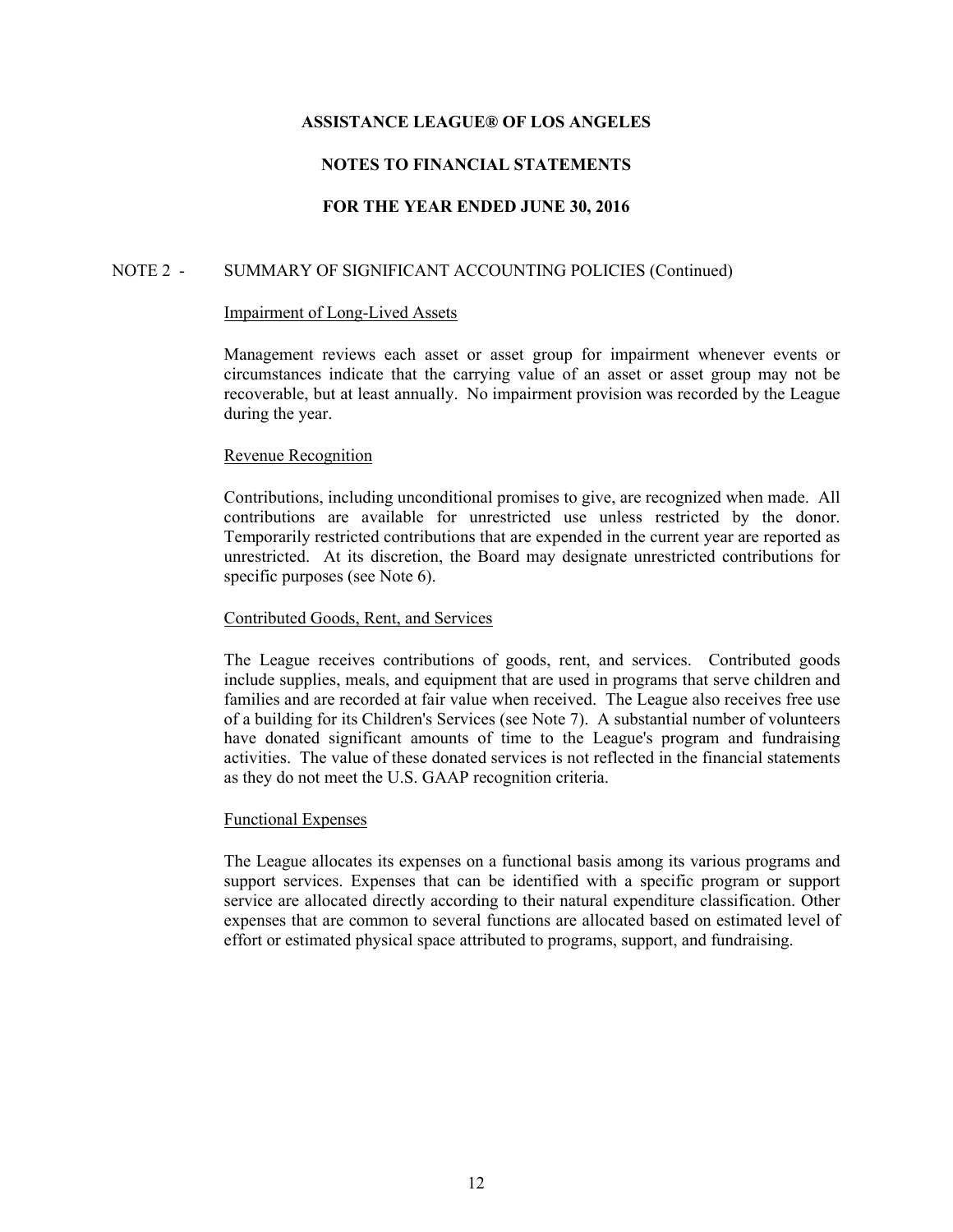## **NOTES TO FINANCIAL STATEMENTS**

## **FOR THE YEAR ENDED JUNE 30, 2016**

## NOTE 2 - SUMMARY OF SIGNIFICANT ACCOUNTING POLICIES (Continued)

#### **Occupancy**

Occupancy includes expenses for security, utilities, trash and regular servicing for elevators, alarms, landscaping and other directly-paid costs for maintaining the buildings and property of the League. Additionally, rents and related costs to maintain facilities that are not owned by the League are included within occupancy expenses.

### Concentrations of Risk

Some of the League's cash balances exceed FDIC-insured limits. Investment balances are insured by the Securities Investor Protection Corporation ("SIPC"). Generally, the League's investment balances exceed SIPC-insured limits. The League has not experienced and does not anticipate any losses related to the cash and investments held in these accounts.

The League received funds from one government source which comprised 14% of total revenue during the year and 8% of accounts receivable at June 30, 2016.

#### Subsequent Events

The League has evaluated events subsequent to June 30, 2016, to assess the need for potential recognition or disclosure in the financial statements. Such events were evaluated through November 9, 2016, the date the financial statements were available to be issued. Based upon this evaluation, it was determined no subsequent events occurred that require recognition or additional disclosure in the financial statements.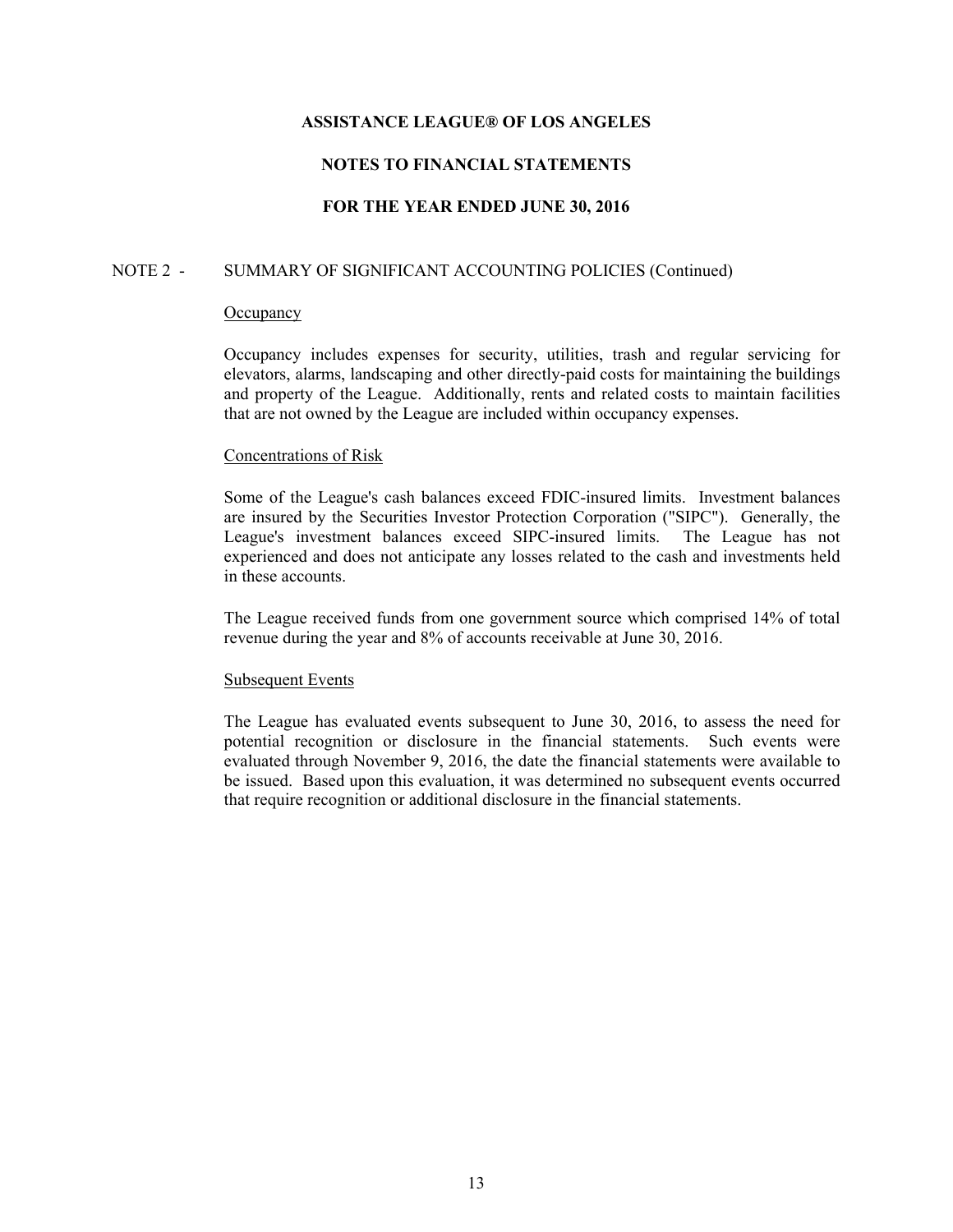## **NOTES TO FINANCIAL STATEMENTS**

## **FOR THE YEAR ENDED JUNE 30, 2016**

### NOTE 3 - INVESTMENTS

The League reports its operating and endowment investments at fair value among three categories of price inputs available. These categories of inputs are quoted prices in active markets for identical assets (Level 1); significant other observable inputs (Level 2); and significant unobservable inputs (Level 3, of which there were none at June 30, 2016).

Investments consist of the following:

|                       | Level 2<br>Level 1 |                | Level 3 | Total              |  |
|-----------------------|--------------------|----------------|---------|--------------------|--|
|                       |                    |                |         |                    |  |
| Mutual funds          | \$2,825,928        |                | - \$    | \$2,825,928        |  |
| Equities              | 4,292,338          |                |         | 4,292,338          |  |
| Corporate bonds       |                    | 671,888        |         | 671,888            |  |
| Government securities | 515,480            | 58,221         |         | 573,701            |  |
| Money market accounts | 721,935            |                |         | 721,935            |  |
|                       |                    |                |         |                    |  |
| Total                 | <u>\$8,355,681</u> | <u>730,109</u> |         | <u>\$9,085,790</u> |  |

Activity in the investments during the year was as follows:

| Balance, beginning of year<br>Proceeds from sales of investments                                                                                     | \$<br>9,543,549<br>(6,522,797)       |
|------------------------------------------------------------------------------------------------------------------------------------------------------|--------------------------------------|
| Purchases of investments and reinvestment of earnings, net of<br>fees<br>Realized losses on sales of investments<br>Unrealized losses on investments | 6,689,209<br>(552, 650)<br>(71, 521) |
| Balance, end of year                                                                                                                                 | 9,085,790                            |
| At June 30, 2016, investments are categorized as follows:                                                                                            |                                      |
| Endowment (see Note 5)<br>Operating                                                                                                                  | \$<br>6,240,879<br>2,844,911         |
|                                                                                                                                                      | 9.085.790                            |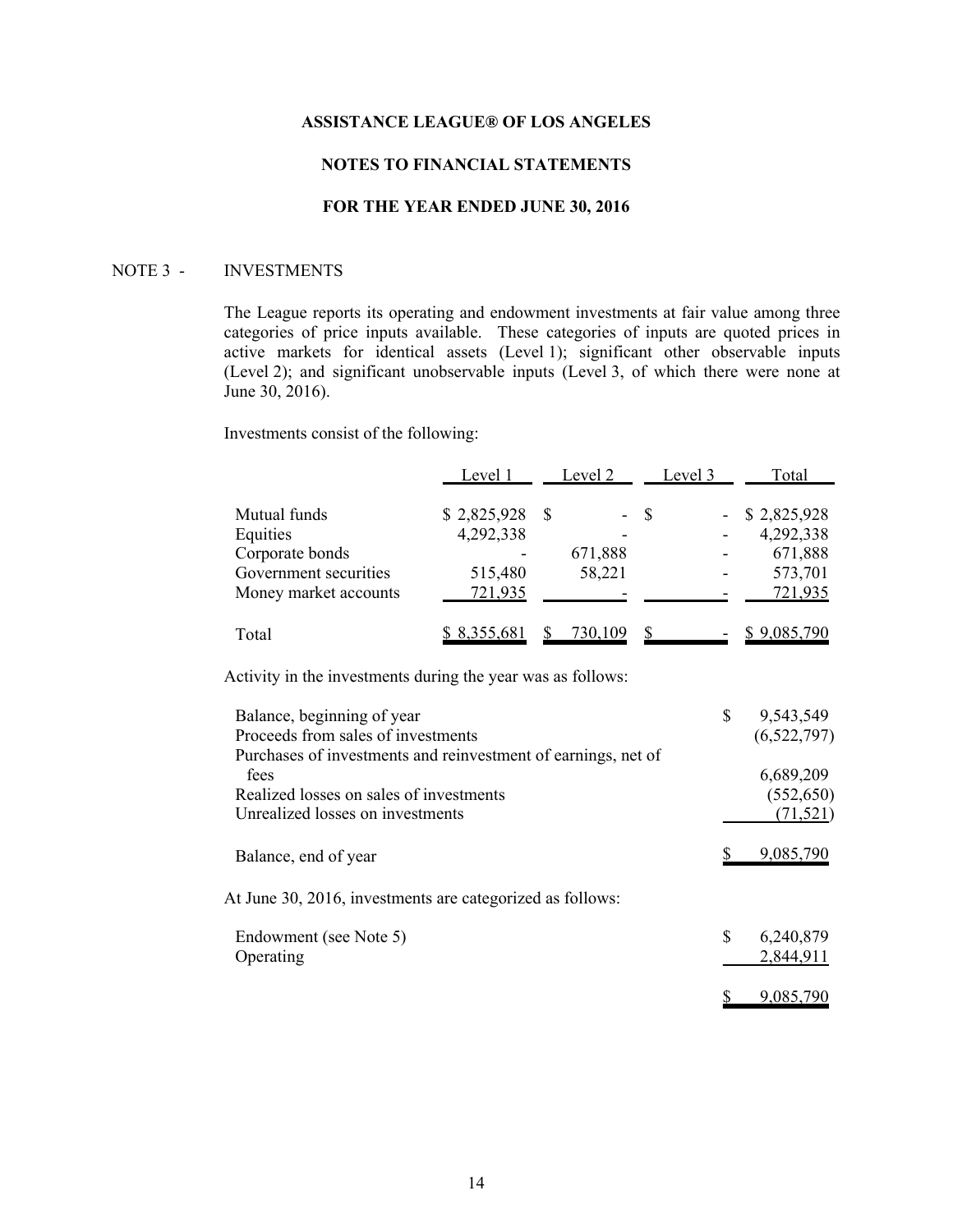## **NOTES TO FINANCIAL STATEMENTS**

## **FOR THE YEAR ENDED JUNE 30, 2016**

#### NOTE 4 - PROPERTY AND EQUIPMENT

Property and equipment consist of the following:

| Computers and software                    | \$<br>159,497 |
|-------------------------------------------|---------------|
| Furniture and fixtures                    | 601,898       |
| Land                                      | 268,967       |
| Leasehold improvements                    | 565,003       |
| Office and other equipment                | 52,120        |
| Vehicles                                  | 48,505        |
|                                           | 1,695,990     |
| Accumulated depreciation and amortization | (889, 684)    |
|                                           | 806,306       |

On August 31, 2015, the League sold its properties at 1363-1367 St. Andrews, 1375 St. Andrews, 5620 De Longpre and 5607 Fernwood for gross proceeds of \$9,225,000 and immediately granted and transferred \$8,500,000 of the proceeds to its affiliated organization Friends of the League Foundation (the "Foundation"). The Foundation was established for the exclusive benefit of the League. The Foundation funds will be invested and will be distributed annually to the League according to a spending plan and will be used to offset administrative costs so that League fundraising can directly benefit the services of the League. The Foundation funds may also be used to acquire a permanent chapter house in the future. The League continues to own the Fernwood parking lot and also has a 95-year lease on the Assistance League Playhouse.

The following is a summary of the resulting gain on sale recognized:

| Gross Sale Proceeds<br><b>Selling Expenses</b> | 9,225,000<br>(303, 488) |
|------------------------------------------------|-------------------------|
| Net Proceeds                                   | 8,921,512               |
| Cost Basis of Property and Equipment, net      | (558, 638)              |
| Gain on Sale of Land and Buildings             | 8,362,874               |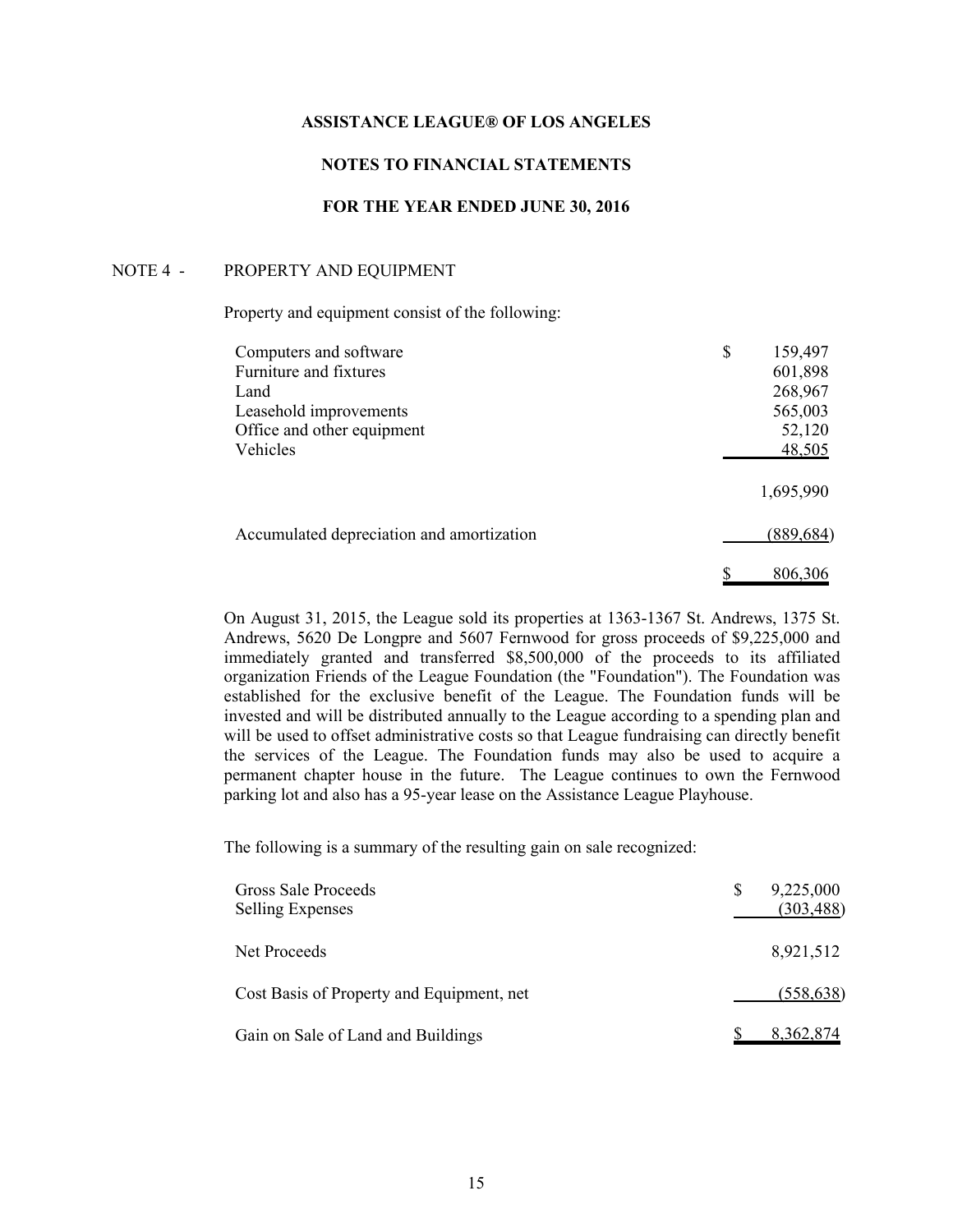## **NOTES TO FINANCIAL STATEMENTS**

## **FOR THE YEAR ENDED JUNE 30, 2016**

#### NOTE 5 - ENDOWMENTS

The League endowments and quasi-endowments consist of pooled funds established for the purposes as described below. The Board has interpreted the California Uniform Prudent Management of Institutional Funds Act ("Cal UPMIFA") as requiring the preservation of the fair value of donor-restricted endowment funds. Donor-restricted endowment funds not classified as permanently restricted are classified as temporarily restricted net assets until those amounts are appropriated for expenditure in a manner consistent with donor intentions and the standard of prudence prescribed by Cal UPMIFA.

In accordance with Cal UPMIFA, the League considers the following factors in making a determination to appropriate or accumulate donor-restricted endowment funds:

- (1) The duration and preservation of the fund
- (2) The purposes of the League and the donor-restricted endowment fund
- (3) General economic conditions
- (4) The possible effect of inflation and deflation
- (5) The expected total return from income and the appreciation of investments
- (6) Other resources of the League
- (7) The investment policies of the League.

## Return Objectives and Risk Parameters

The League has adopted investment and spending policies for endowment assets to provide for growth and income for its endowment assets. This is a balanced approach that seeks long-term growth in capital along with significant current income that will earn returns in excess of a passive set of market indices representative of the invested portfolio's asset allocation. Endowment assets include those assets of donor-restricted funds classified as permanently and temporarily restricted net assets as well as Boarddesignated funds. Under the investment policy, endowment assets are invested to return 6% on a compound annual return basis after the deduction of management fees and annualized over three five-year rolling time periods and a full market cycle. Actual returns in any given year may vary from this amount.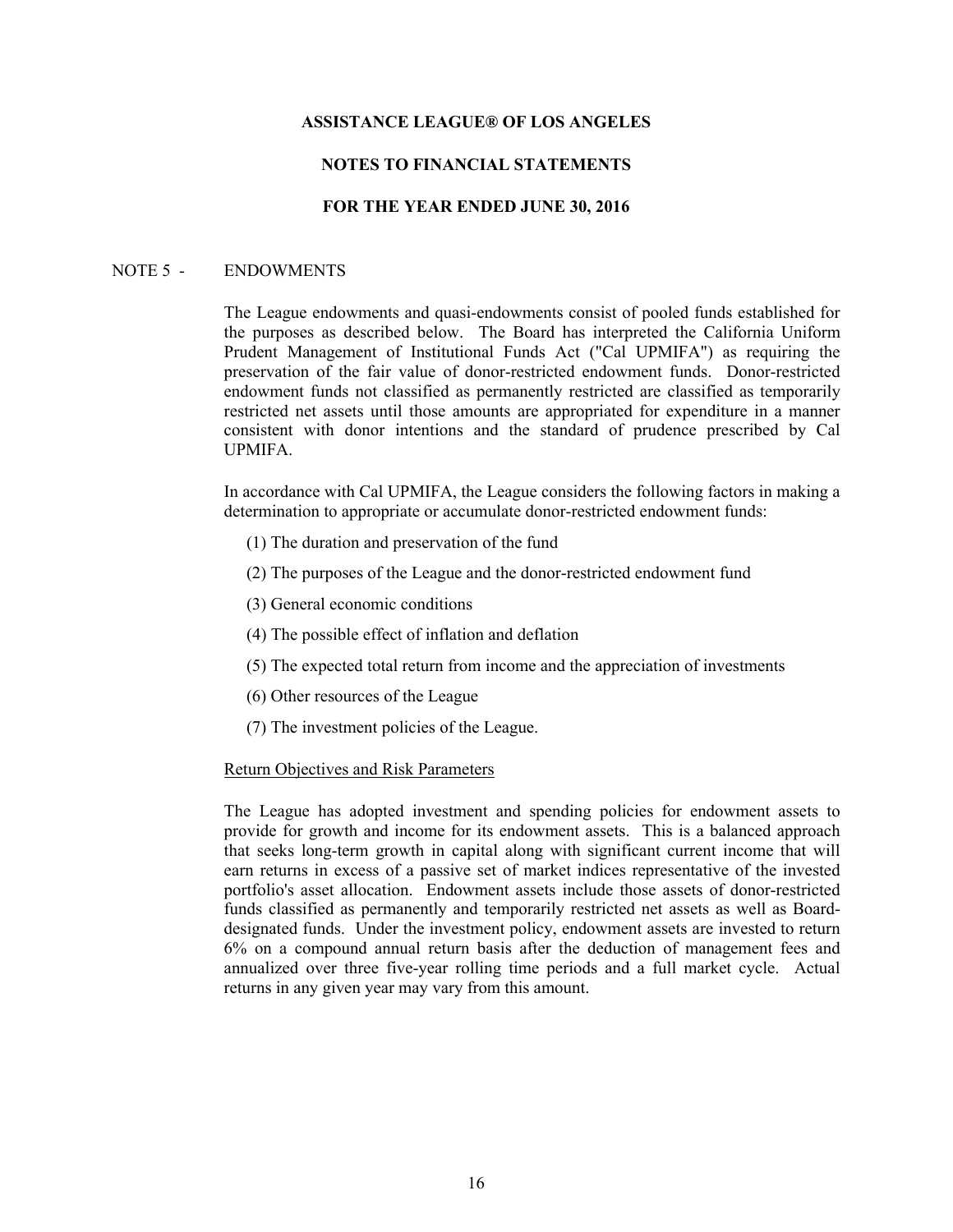## **NOTES TO FINANCIAL STATEMENTS**

## **FOR THE YEAR ENDED JUNE 30, 2016**

### NOTE 5 - ENDOWMENTS (Continued)

#### Strategies Employed for Achieving Objectives

To satisfy its long-term rate-of-return objectives, the League relies on diversification through asset allocation with the targets for invested assets as follows: equities 45%, fixed income 45%, and commodities and other investments 10%. Management, members of the Finance Committee, and the League investment advisors meet regularly to ensure the strategies and investment performance are appropriate for the League.

### Spending Policy and How Investment Objectives Relate to Spending Policy

The League's spending policy provides for a distribution of 3.6% annually, calculated over twelve trailing quarters. By special resolution, any amount of the Board-designated endowment may be withdrawn for any purpose consistent with the mission of the League, and any amount of temporarily restricted term endowments may be appropriated for expenditure in accordance with the donors' specific instructions. During the year ended June 30, 2016, \$159,411 was distributed from the unrestricted Board-designated endowment and \$98,315 from the temporarily restricted term endowment.

#### Endowment Net Asset Composition by Type of Fund

Endowment net assets are classified as follows:

|                                                                                                                                   | Unrestricted         |        |  | Donor-Restricted                               |               |                                                   |   |                                                         |
|-----------------------------------------------------------------------------------------------------------------------------------|----------------------|--------|--|------------------------------------------------|---------------|---------------------------------------------------|---|---------------------------------------------------------|
|                                                                                                                                   | Board-<br>Designated |        |  | Temporarily<br>Restricted                      |               | Permanently<br>Restricted                         |   | Total                                                   |
| <b>Operation School Bell</b><br>Theatre for Children<br><b>Children's Services</b><br><b>Senior Services</b><br>General Endowment | \$<br>3,666,221      | $-$ \$ |  | 418,953<br>619,331<br>51,365<br>8,633<br>4,441 | <sup>\$</sup> | 60,000<br>734,587<br>549,628<br>100,000<br>27,442 | S | 478,953<br>1,353,918<br>600,993<br>108,633<br>3,698,104 |
|                                                                                                                                   | \$3,666,221          |        |  | 1,102,723                                      |               | \$1,471,657                                       |   | \$6,240,601                                             |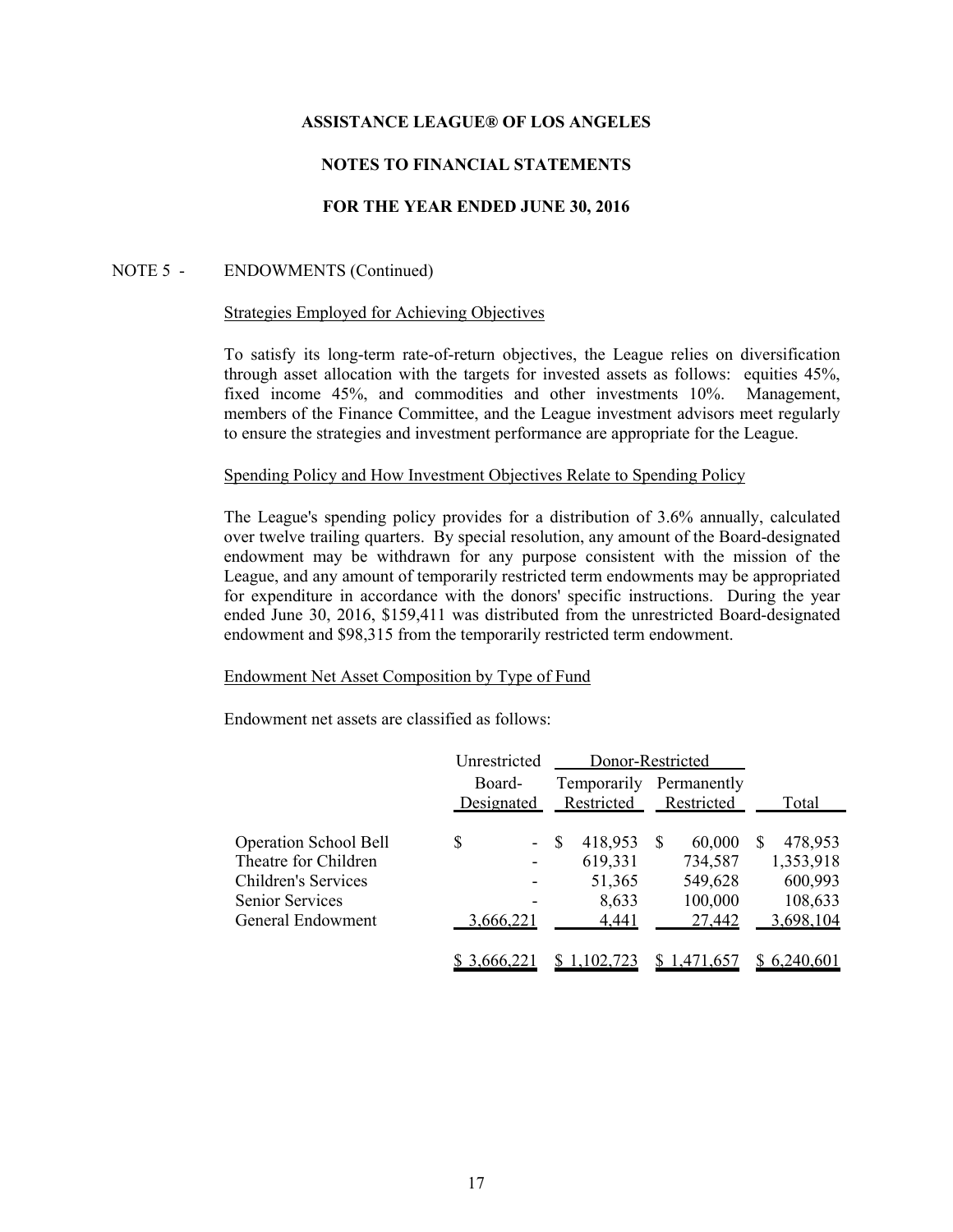## **NOTES TO FINANCIAL STATEMENTS**

## **FOR THE YEAR ENDED JUNE 30, 2016**

### NOTE 5 - ENDOWMENTS (Continued)

## Changes in Endowment Net Assets During the Year

A donor released the permanent restriction on an endowment of \$811,433 and funds were transferred to the board-designated reserve. Activity in the endowments during the year was as follows:

|                                        | Unrestricted<br>Board-<br>Designated | Restricted                | Temporarily Permanently<br>Restricted | Total       |
|----------------------------------------|--------------------------------------|---------------------------|---------------------------------------|-------------|
| Balance, June 30, 2015                 | \$ 3,216,046                         | $$1,344,720$ $$2,283,090$ |                                       | \$6,843,856 |
| Investment earnings, net               | (136, 298)                           | (209, 231)                |                                       | (345, 529)  |
| Appropriated for<br>expenditure and    |                                      |                           |                                       |             |
| distributed<br>Reclassification of net | (159, 411)                           | (98,315)                  |                                       | (257, 726)  |
| assets                                 | 745,884                              | 65,549                    | (811, 433)                            |             |
| Balance, June 30, 2016                 | \$ 3,666,221                         | 1,102,723                 | 1,471,657                             | 6.240.601   |

## NOTE 6 - NET ASSETS

The League has net assets that fall into one of three categories - unrestricted, temporarily restricted, and permanently restricted. Unrestricted net assets may be designated by the Board for specific purposes, as described below. Temporarily restricted net assets have been designated by donors for specific purposes as described below. Permanently restricted net assets are detailed in Note 5.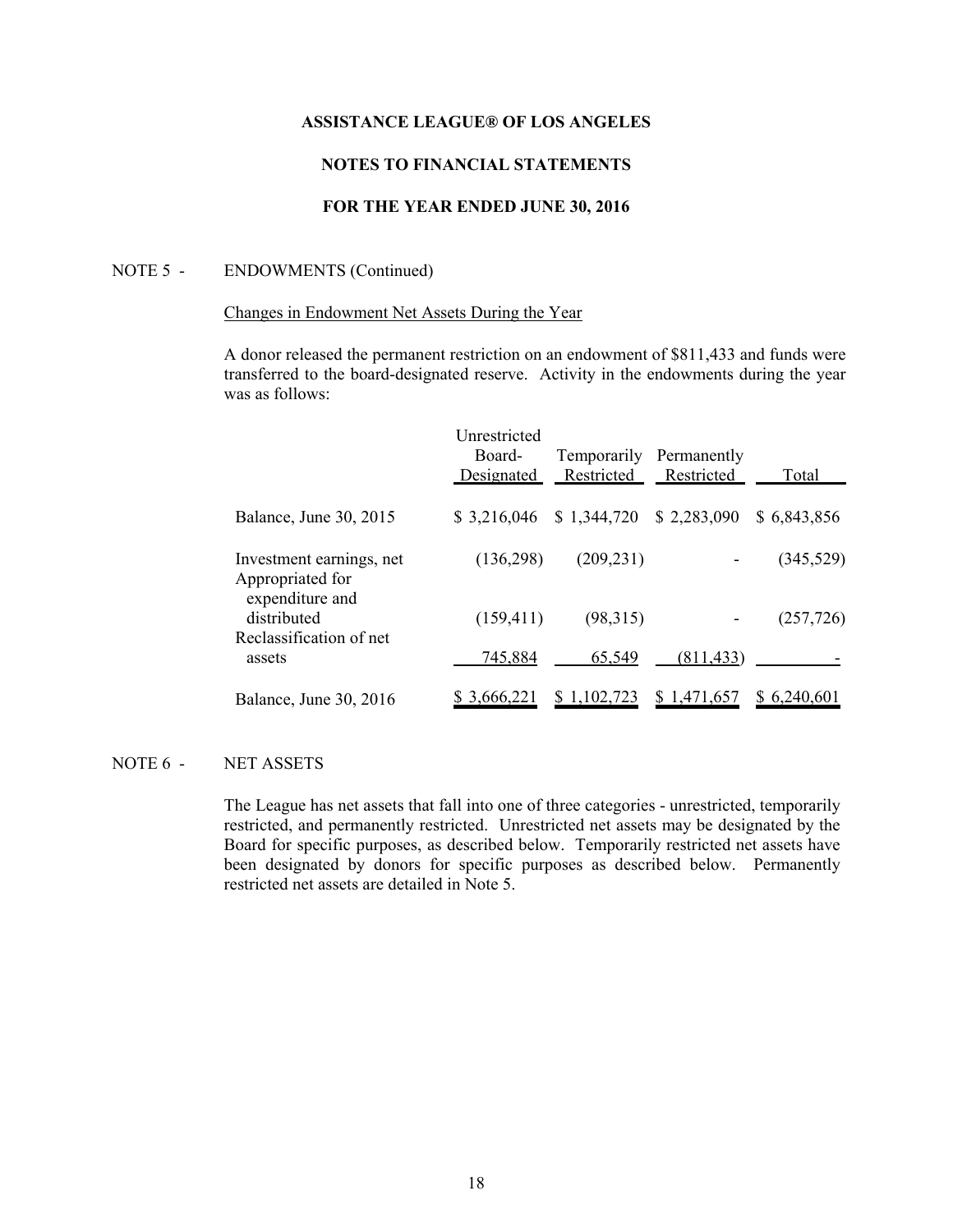# **NOTES TO FINANCIAL STATEMENTS**

## **FOR THE YEAR ENDED JUNE 30, 2016**

# NOTE 6 - NET ASSETS (Continued)

# Unrestricted Board-Designated Net Assets

At June 30, 2016, unrestricted Board-designated net assets are as follows:

| Unrestricted Board-designated endowment (see Note 5) | \$<br>3,666,221 |
|------------------------------------------------------|-----------------|
| Theatre for Children                                 | 268,278         |
| Preschool Learning Center                            | 301,818         |
| Operation School Bell - inventory                    | 176,239         |
| Foster Children's Resource Center - inventory        | 63,395          |
| Auxiliary carryover                                  | 99,709          |
|                                                      | 4,575,660       |
|                                                      |                 |

# Temporarily Restricted Net Assets

Activity in temporarily restricted net assets during the year was as follows:

|                                                                       | Releases from<br>Restrictions |  | Reclassification<br>of net assets | Balance,<br>June 30, 2016 |           |  |  |
|-----------------------------------------------------------------------|-------------------------------|--|-----------------------------------|---------------------------|-----------|--|--|
|                                                                       |                               |  |                                   |                           |           |  |  |
| Donor-restricted term<br>endowment (see Note 5)                       | \$<br>$(98,315)$ \$           |  | 65,549                            | $\mathbb{S}$              | 1,102,723 |  |  |
| <b>Operation School Bell</b>                                          | (492, 468)                    |  |                                   |                           | 688,617   |  |  |
| Theatre for Children                                                  | (126, 205)                    |  |                                   |                           |           |  |  |
| <b>Foster Children's Resource</b>                                     |                               |  |                                   |                           |           |  |  |
| Center                                                                | (103,767)                     |  |                                   |                           | 122,653   |  |  |
| Hollywood Children's Club                                             | (131)                         |  |                                   |                           | 18,005    |  |  |
| <b>Children's Services</b>                                            | (32,025)                      |  |                                   |                           | 59,000    |  |  |
| <b>NOP Capital Improvements</b><br><b>Bekins Grant - NOP Facility</b> | (28,000)                      |  |                                   |                           | 28,000    |  |  |
| Repairs                                                               | (20,090)                      |  |                                   |                           | 58,219    |  |  |
|                                                                       | \$<br>(901, 001)              |  | 65,549                            |                           | 2,077,217 |  |  |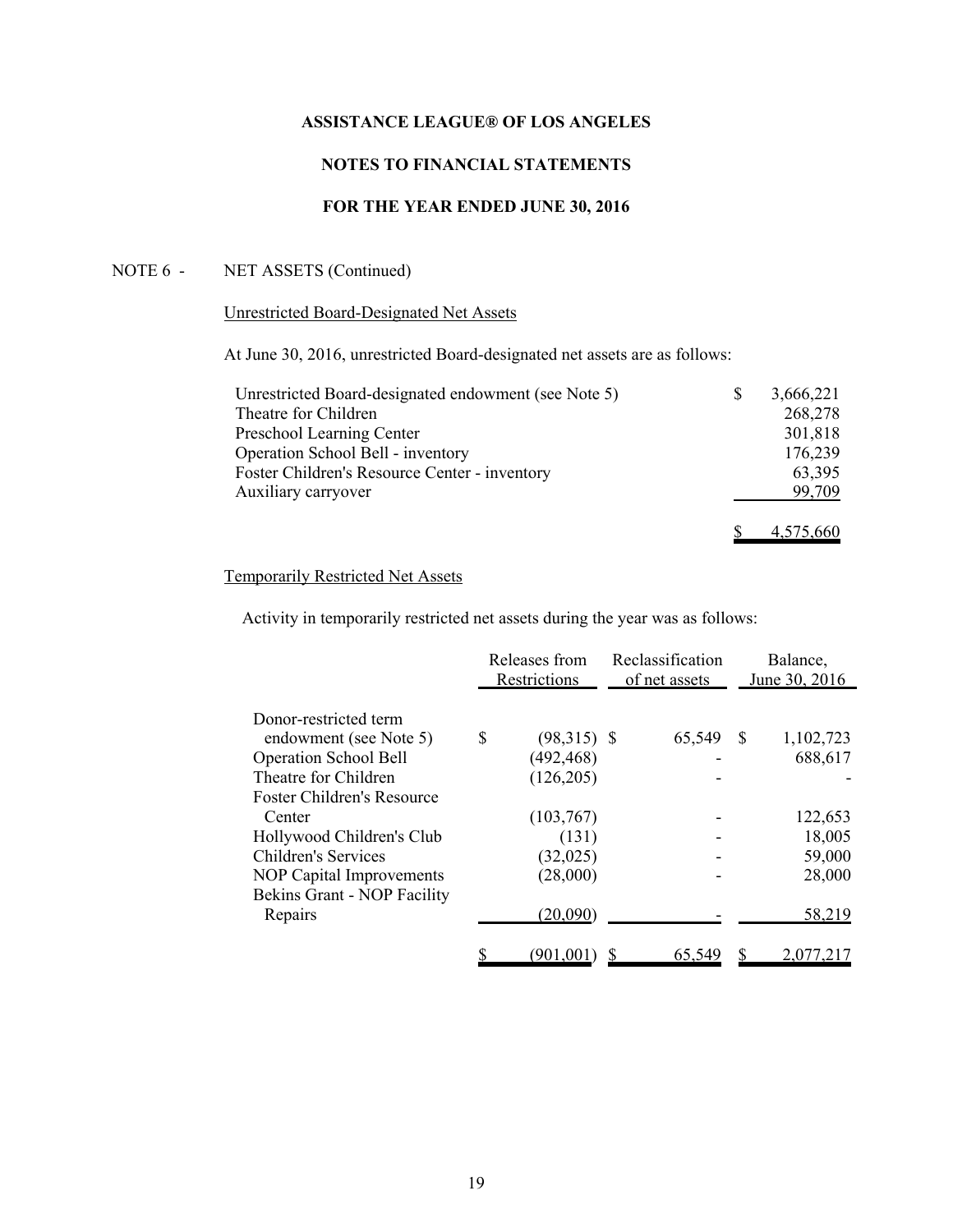## **NOTES TO FINANCIAL STATEMENTS**

## **FOR THE YEAR ENDED JUNE 30, 2016**

#### NOTE 7 - CONTRIBUTED GOODS AND RENT

Contributed goods and rent during the year were as follows:

| Rent<br>Assistance to individuals | 111,595<br>108,606 |
|-----------------------------------|--------------------|
| Miscellaneous                     | .794               |
|                                   | 229 995            |

## NOTE 8 - COMMITMENTS AND CONTINGENCIES

## Retirement Plan

The League offers an IRC Section 401(k) plan (the "Plan") to its employees who are at least 21 years old and have completed six months and 500 hours of service. Plan participants are permitted to defer up to 20% of their compensation and the League will match 25% of the first 4% of contributions. Employer contributions vest after six years of service. For the year ended June 30, 2016, the League contributed \$8,547 as matching contributions.

#### Operating Leases

In 2015 the League began a 3-year lease of its headquarters through July 2018. In addition, the League leases certain equipment and other facilities under noncancellable operating leases expiring various dates through 2021.

The scheduled minimum lease payments under the lease terms are as follows:

| Year Ending June 30.                                | Facilities                        |    | Equipment                                 |     | Total                                                 |
|-----------------------------------------------------|-----------------------------------|----|-------------------------------------------|-----|-------------------------------------------------------|
| 2017<br>2018<br>2019<br>2020<br>2021                | \$<br>271,123<br>274,562<br>9,351 | -S | 8,624<br>6,213<br>5,795<br>3,205<br>2,938 | -S  | 279,747<br>280,775<br>15,146<br>3,205<br><u>2,938</u> |
|                                                     | 555,036                           |    | 26,775                                    | \$. | 581,811                                               |
| Rent expense for the year under<br>operating leases | 321,800                           |    | 10,382                                    |     | 332,182                                               |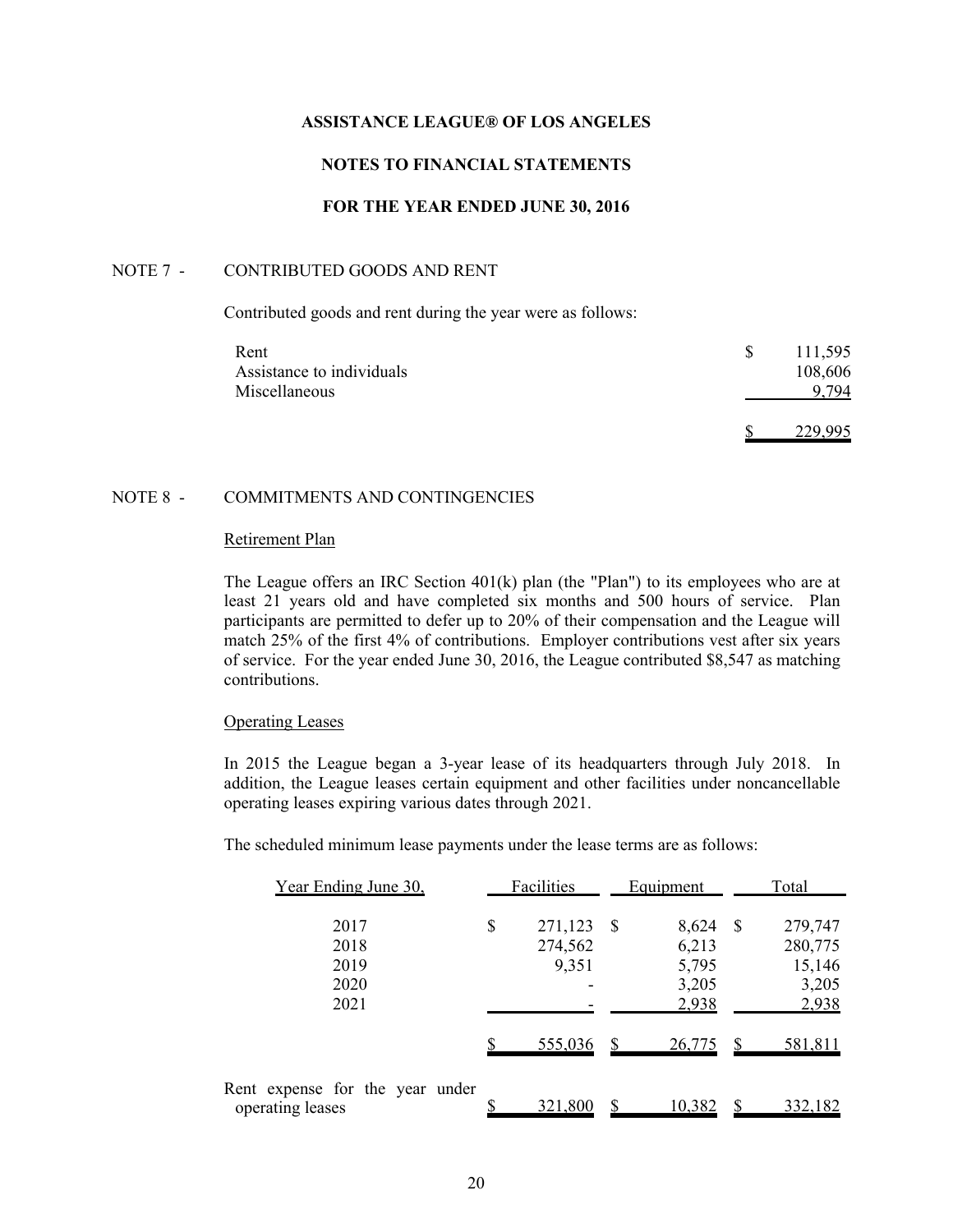## **NOTES TO FINANCIAL STATEMENTS**

## **FOR THE YEAR ENDED JUNE 30, 2016**

## NOTE 8 - COMMITMENTS AND CONTINGENCIES (Continued)

## **Litigation**

In the normal course of operations, the League is named as a defendant in lawsuits and is subject to periodic examinations by regulatory agencies, none of which is expected to have a materially adverse impact on the League.

### Government Grants

Certain programs of the League receive funding and support from local, state or federal governments. Accordingly, these programs are subject to audit that could result in adjustments. Management believes that liabilities, if any, resulting from any such audits will not have a material effect on the financial statements.

## NOTE 9 - FUNDRAISING INCOME

The chapter conducts various fundraising events and activities to help fund current operations. The revenue and related expenses from such events and activities for the years ending June 30, 2016, are as follows:

|                                                |   | Revenue |   | Cost of<br>Merchandise<br>Sold |               | Cost of Direct<br>Benefits to<br>Attendees |    | Other Costs |   | Net Revenue |
|------------------------------------------------|---|---------|---|--------------------------------|---------------|--------------------------------------------|----|-------------|---|-------------|
| Operation School Bell<br>Wheels Campaign and A |   |         |   |                                |               |                                            |    |             |   |             |
| Spring Affaire<br>Assisteens Catwalk for a     | S | 219,273 | S | 2.548                          | <sup>\$</sup> | 31,476                                     | -S | 8,924       | S | 176,325     |
| Cause                                          |   | 27,046  |   |                                |               | 10,599                                     |    | 2.687       |   | 13,760      |
| Mannequins Sip & Shop                          |   | 16,412  |   |                                |               | 5,004                                      |    | 223         |   | 11,185      |
| <b>NOP Holiday Party</b>                       |   | 2,760   |   |                                |               | ۰                                          |    |             |   | 2,760       |
| Founders' Day                                  |   | 201     |   |                                |               |                                            |    |             |   | 201         |
|                                                |   | 265,692 |   | 2,548                          |               | 47,079                                     |    | 11,834      |   | 204,231     |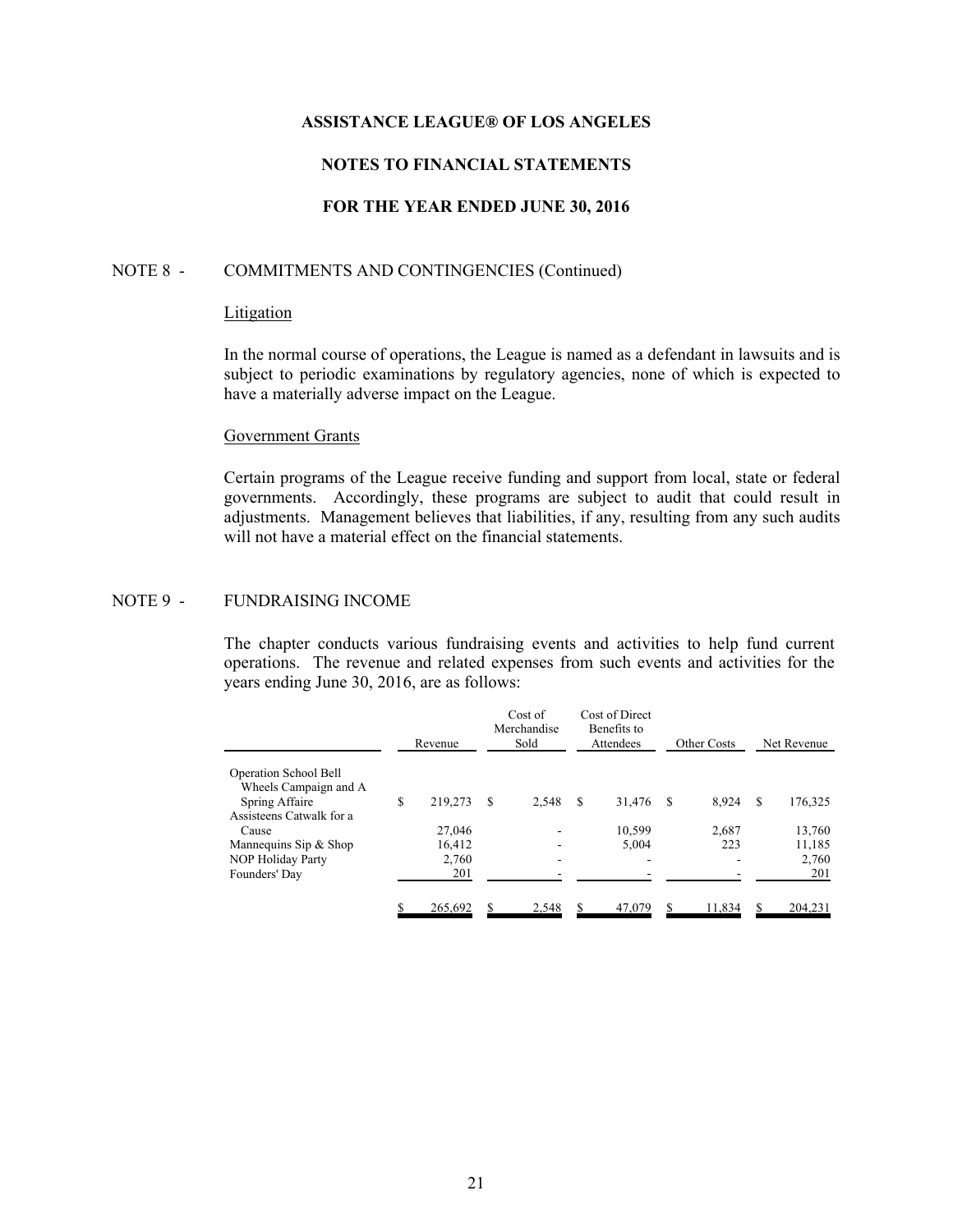

## INDEPENDENT AUDITOR'S REPORT ON INTERNAL CONTROL OVER FINANCIAL REPORTING AND ON COMPLIANCE AND OTHER MATTERS BASED ON AN AUDIT OF FINANCIAL STATEMENTS PERFORMED IN ACCORDANCE WITH *GOVERNMENT AUDITING STANDARDS*

### To the Audit Committee **ASSISTANCE LEAGUE® OF LOS ANGELES** Los Angeles, California

We have audited, in accordance with U.S. GAAS and the standards applicable to financial audits contained in *Government Auditing Standards* issued by the Comptroller General of the U.S., the financial statements of Assistance League® of Los Angeles (the "League") (a nonprofit organization), which comprise the statement of financial position as of June 30, 2016, and the related statements of activities, functional expenses, and cash flows for the year then ended, and the related notes to financial statements, and have issued our report thereon dated November 9, 2016.

#### **Internal Control Over Financial Reporting**

In planning and performing our audit of the financial statements, we considered the League's internal control over financial reporting (internal control) to determine the audit procedures that are appropriate in the circumstances for the purpose of expressing our opinion on the financial statements, but not for the purpose of expressing an opinion on the effectiveness of the League's internal control. Accordingly, we do not express an opinion on the effectiveness of the League's internal control.

A *deficiency in internal control* exists when the design or operation of a control does not allow management or employees, in the normal course of performing their assigned functions, to prevent, or detect and correct, misstatements on a timely basis. A *material weakness* is a deficiency, or a combination of deficiencies, in internal control, such that there is a reasonable possibility that a material misstatement of the entity's financial statements will not be prevented, or detected and corrected, on a timely basis. A *significant deficiency* is a deficiency, or a combination of deficiencies, in internal control that is less severe than a material weakness, yet important enough to merit attention by those charged with governance.

Our consideration of internal control was for the limited purpose described in the first paragraph of this section and was not designed to identify all deficiencies in internal control that might be material weaknesses or significant deficiencies. Given these limitations, during our audit we did not identify any deficiencies in internal control that we consider to be material weaknesses. However, material weaknesses may exist that have not been identified.

#### **Compliance and Other Matters**

As part of obtaining reasonable assurance about whether the League's financial statements are free from material misstatement, we performed tests of its compliance with certain provisions of laws, regulations, contracts, and grant agreements, noncompliance with which could have a direct and material effect on the determination of financial statement amounts. However, providing an opinion on compliance with those provisions was not an objective of our audit, and accordingly, we do not express such an opinion. The results of our tests disclosed no instances of noncompliance or other matters that are required to be reported under *Government Auditing Standards*.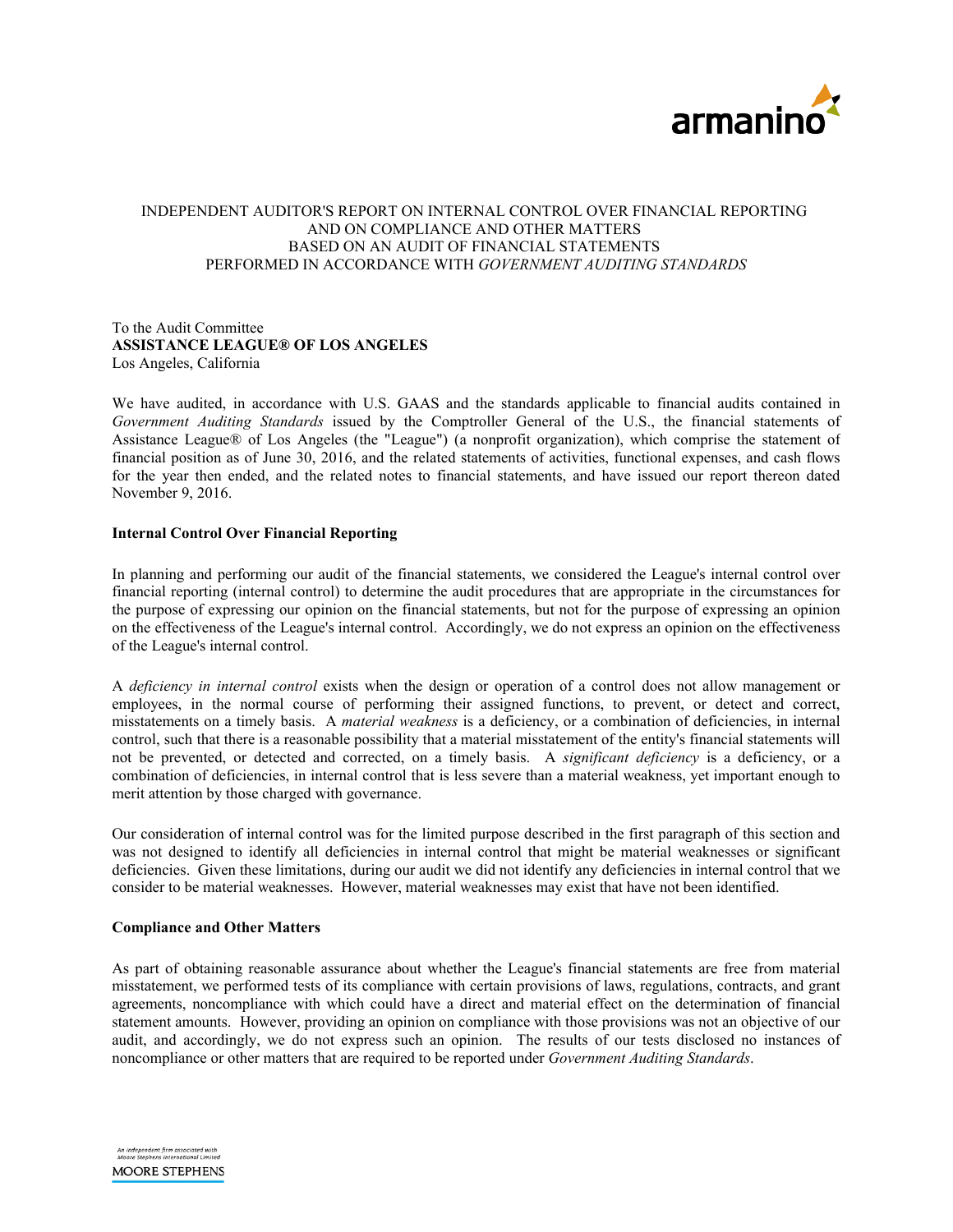#### **Purpose of this Report**

The purpose of this report is solely to describe the scope of our testing of internal control and compliance and the results of that testing, and not to provide an opinion on the effectiveness of the League's internal control or on compliance. This report is an integral part of an audit performed in accordance with *Government Auditing Standards* in considering the League's internal control and compliance. Accordingly, this communication is not suitable for any other purpose.

armanino LLP

Armanino<sup>LLP</sup> Los Angeles, California

November 9, 2016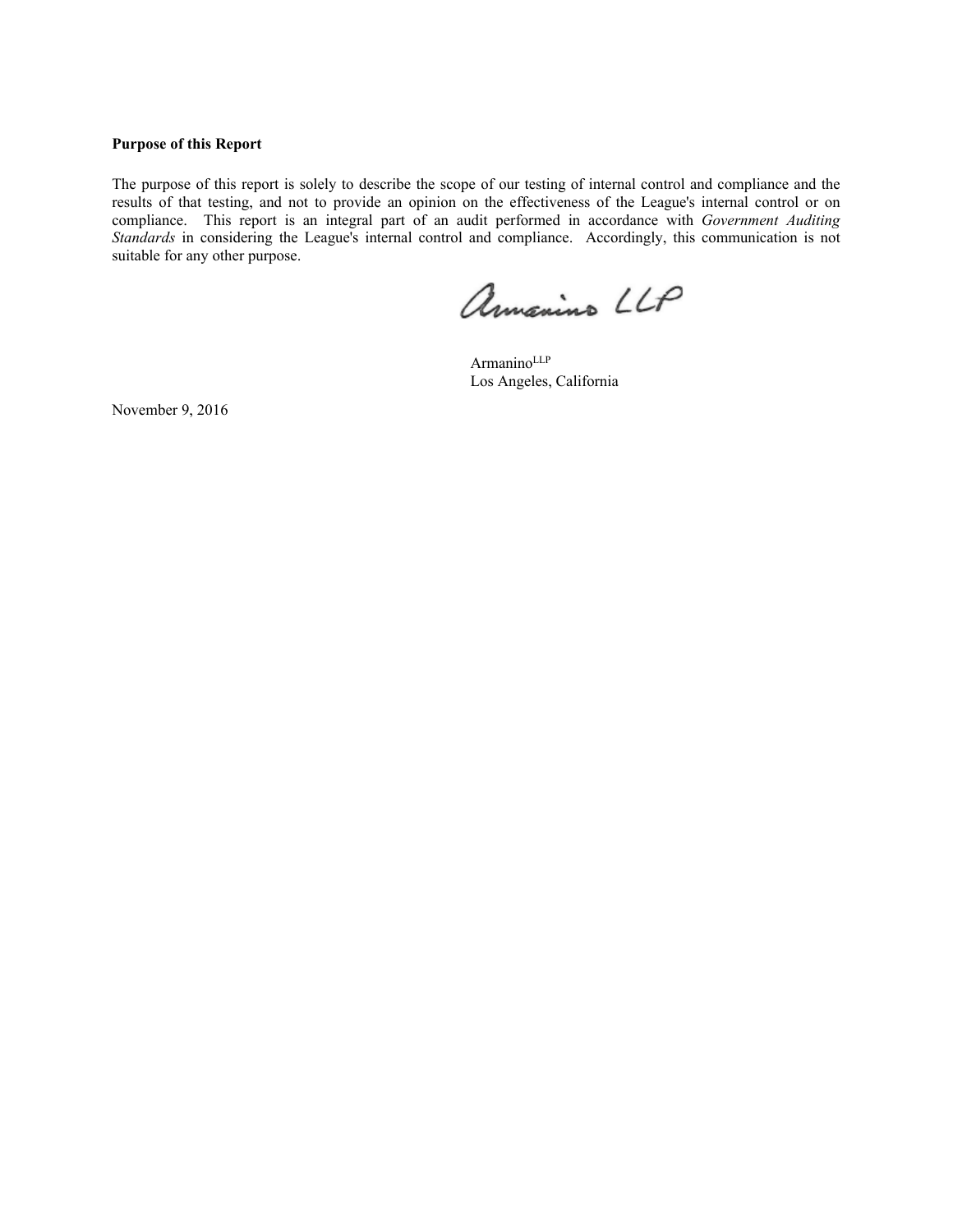## **SUPPLEMENTAL PROGRAM REPORTS REQUIRED BY THE CALIFORNIA DEPARTMENT OF EDUCATION**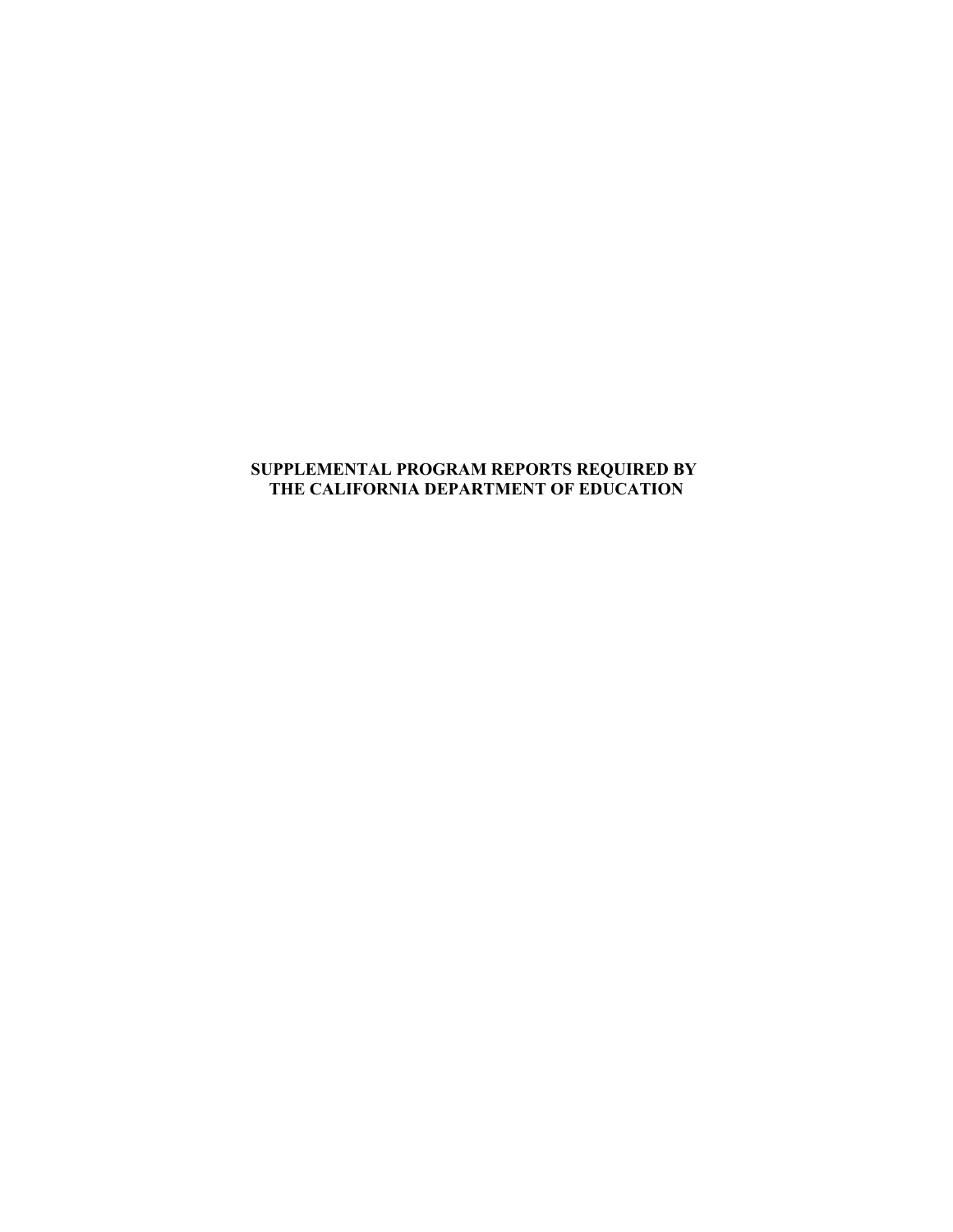

## INDEPENDENT AUDITOR'S REPORT ON SUPPLEMENTAL PROGRAM REPORTS REQUIRED BY THE CALIFORNIA DEPARTMENT OF EDUCATION

#### To the Audit Committee **ASSISTANCE LEAGUE® OF LOS ANGELES** Los Angeles, California

We have audited the financial statements of Assistance League® of Los Angeles as of and for the year ended June 30, 2016, and have issued our report thereon dated November 9, 2016, which contained an unmodified opinion on those financial statements. Our audit was performed for the purpose of forming an opinion on the financial statements as a whole.

The accompanying supplemental program reports required by the California Department of Education for the year ended June 30, 2016, are presented for purposes of additional analysis and are not required parts of the financial statements. Such information is the responsibility of management and was derived from and relates directly to the underlying accounting and other records used to prepare the financial statements. The information has been subjected to the auditing procedures applied in the audit of the financial statements and certain additional procedures, including comparing and reconciling such information directly to the underlying accounting and other records used to prepare the financial statements or to the financial statements themselves, and other additional procedures in accordance with the CDE Audit Guide. In our opinion, the information is fairly stated in all material respects in relation to the financial statements as a whole.

armanino LLP

ArmaninoLLP Los Angeles, California

November 9, 2016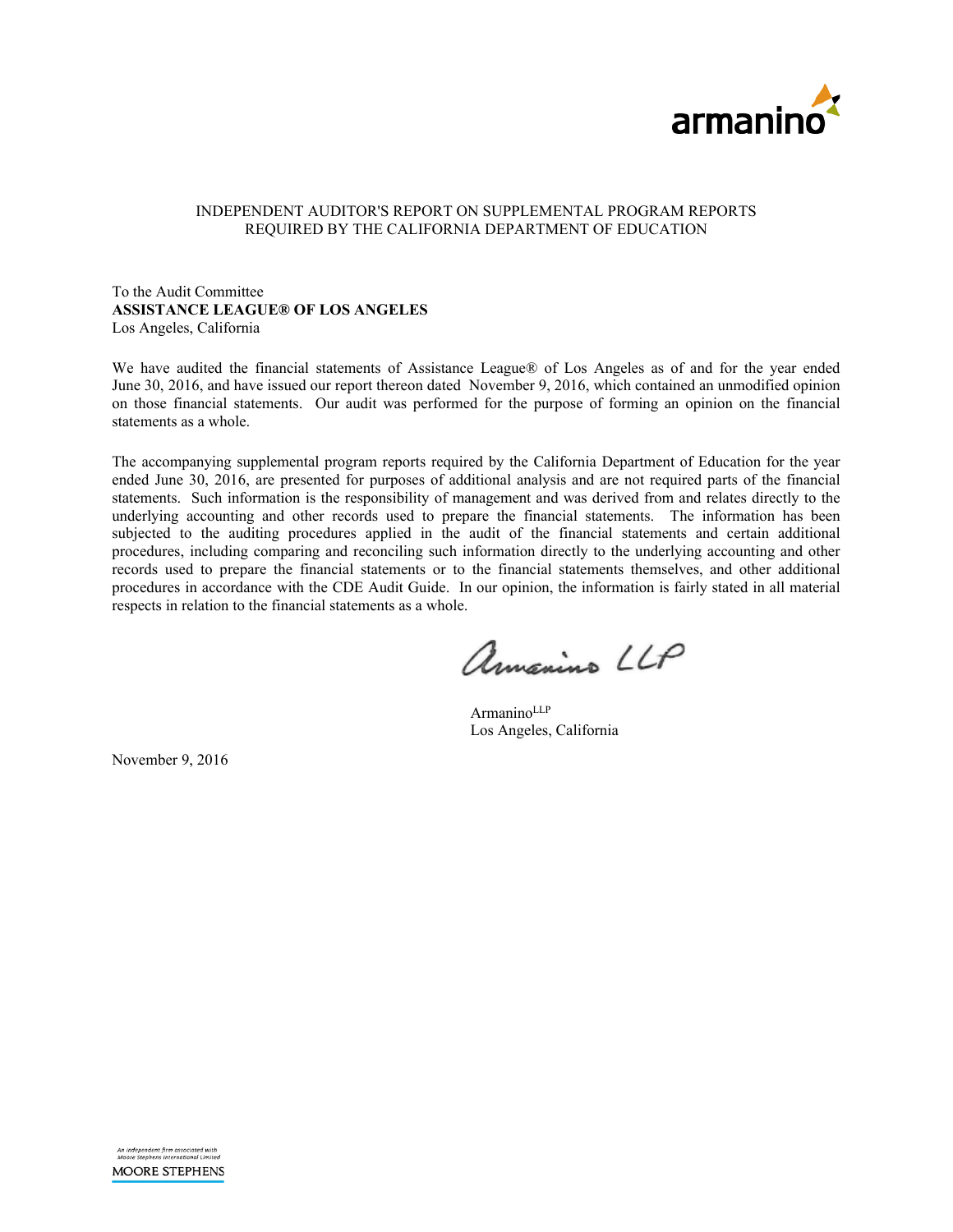# **GENERAL INFORMATION JUNE 30, 2016**

|               | 1. Full Official Name of the Agency                                                                                                                | Assistance League® of Los Angeles                                                          |
|---------------|----------------------------------------------------------------------------------------------------------------------------------------------------|--------------------------------------------------------------------------------------------|
| 2.            | Program name and contract number:<br>Preschool Program                                                                                             | CSPP-5648                                                                                  |
| 3.            | Type of Agency                                                                                                                                     | Nonprofit Corporation                                                                      |
| 4.<br>$5_{-}$ | Address of Agency Headquarters<br>Name and Address of Executive Director and<br>Name of Chief Executive Officer, Business<br>Officer or Accountant | 826 Cole Avenue<br>Los Angeles, California 90038                                           |
|               | Chief Executive Officer                                                                                                                            | <b>Melanie Merians</b><br>826 Cole Avenue<br>Los Angeles, California 90038                 |
|               | <b>Board President</b>                                                                                                                             | Andrea Goodman                                                                             |
| 6.            | Telephone Number                                                                                                                                   | $(323)$ 465-5281                                                                           |
| 7.            | Period Covered by Examination                                                                                                                      | July 1, 2015, through June 30, 2016                                                        |
| 8.            | Number of Days of Agency's Operation                                                                                                               | 250                                                                                        |
| 9.            | Scheduled Hours of Operation of Each Day                                                                                                           | Monday through Friday, Except Holidays<br>From 7:00 am to 6:00 pm<br>Open 11 hours per day |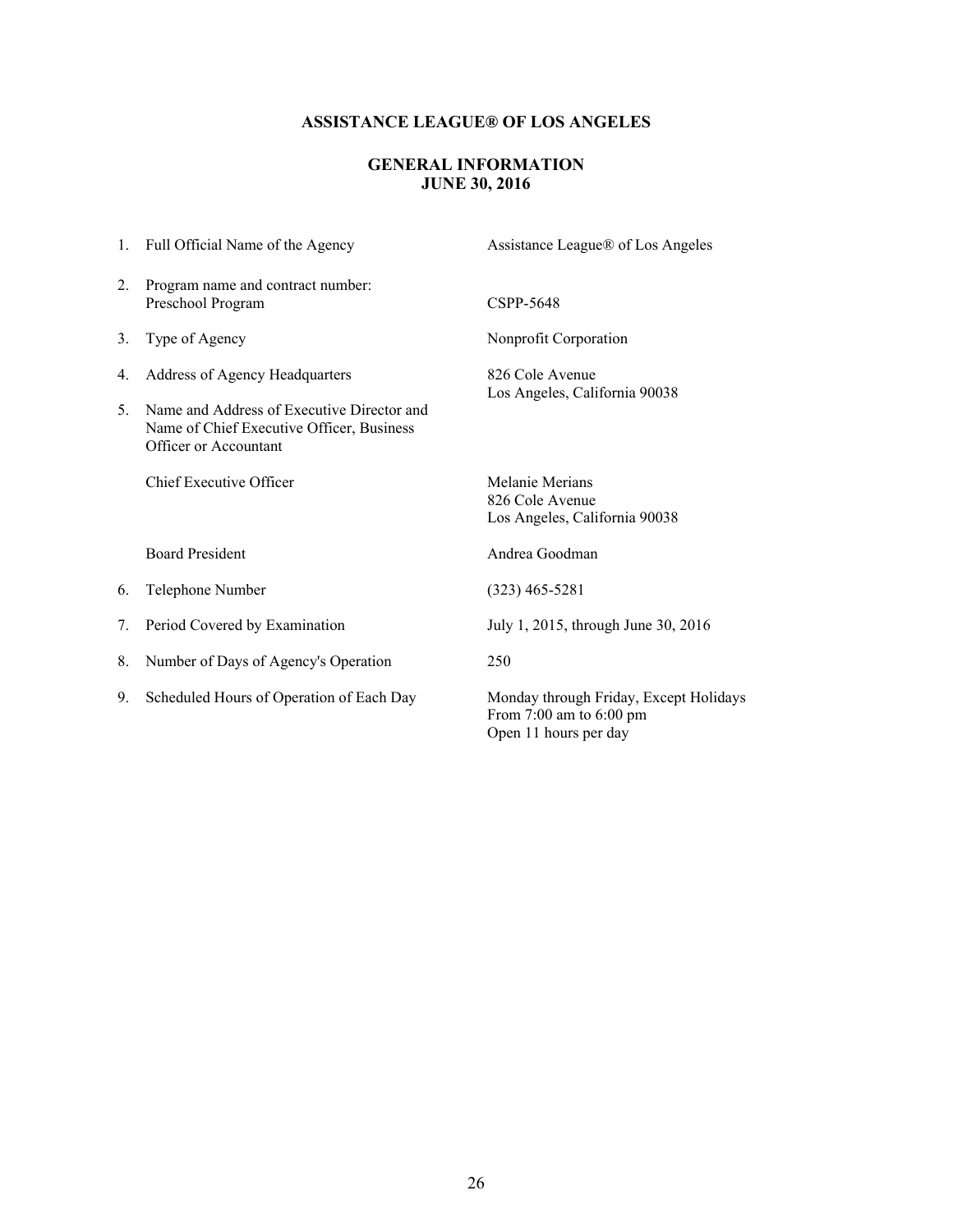#### **ASSISTANCE LEAGUE® OF LOS ANGELES SCHEDULE OF EXPENDITURES OF FEDERAL, STATE, AND LOCAL GOVERNMENT AWARDS**

|                                                                     |                                          | For the Year Ended June 30, 2016 |                                           |         |                     |                     |                          |                     |
|---------------------------------------------------------------------|------------------------------------------|----------------------------------|-------------------------------------------|---------|---------------------|---------------------|--------------------------|---------------------|
|                                                                     |                                          | <b>CFDA</b>                      | <b>Project Number</b>                     | Award   | Federal             | State               | Local/Other              | Total               |
| <b>Federal Grantor/Program Title</b>                                | <b>Grant Period</b>                      | <b>Number</b>                    | <b>Contract Number</b>                    | Amount  | <b>Expenditures</b> | <b>Expenditures</b> | <b>Expenditures</b>      | <b>Expenditures</b> |
| Pass-Through Awards Federal:                                        |                                          |                                  |                                           |         |                     |                     |                          |                     |
| State of California<br>California Department of Education           |                                          |                                  |                                           |         |                     |                     |                          |                     |
| U.S. Department of Agriculture<br>Child and Adult Care Food Program | 07/01/2015 - 09/30/2015                  | 10.558                           | 04524-CACFP-19-NP-IC (CNIPS)              | 17,396  | 17,396              |                     |                          | 17,396              |
| Child and Adult Care Food Program                                   | 10/01/2015 - 6/30/16 (Prog to 9/30/2016) | 10.558                           | 04524-CACFP-19-NP-IC (CNIPS)              | 49,596  | 49,596              |                     | $\overline{\phantom{a}}$ | 49,596              |
|                                                                     |                                          |                                  |                                           |         |                     |                     |                          |                     |
| State of California                                                 |                                          |                                  |                                           | 66,992  | 66,992              | a.                  | $\sim$                   | 66,992              |
| Pass-Through Awards Other Governments:                              |                                          |                                  |                                           |         |                     |                     |                          |                     |
| State of California                                                 |                                          |                                  |                                           |         |                     |                     |                          |                     |
| California Department of Education                                  |                                          |                                  |                                           |         |                     |                     |                          |                     |
| PreKindergarten and Family Literacy                                 | 07/01/2015 - 06/30/2016                  | <b>NA</b>                        | 19-E760-00-1 CPKS-5117                    | 2,500   |                     | 2,422               |                          | 2,422               |
| California State Preschool Program                                  | 07/01/2015 - 06/30/2016                  | NA                               | 19-E760-00-1 CSPP-5648                    | 499,018 |                     | 499,018             |                          | 499,018             |
| California Department of Education                                  |                                          |                                  |                                           | 501,518 | $\sim$              | 501,440             | $\sim$                   | 501,440             |
| State of California                                                 |                                          |                                  |                                           | 501,518 | $\sim$              | 501,440             | $\overline{\phantom{a}}$ | 501,440             |
| County of Los Angeles                                               |                                          |                                  |                                           |         |                     |                     |                          |                     |
| Grant to FCRC                                                       | 05/01/2016 - 12/31/2016                  | <b>NA</b>                        | Sheila Kuehl District Discretionary Grant | 5,000   |                     |                     | 5,000                    | 5,000               |
| County of Los Angeles                                               |                                          |                                  |                                           | 5,000   |                     |                     | 5,000                    | 5,000               |
| Pass-Through Awards Other Governments                               |                                          |                                  |                                           | 506,518 | $\sim$              | 501,440             | 5,000                    | 506,440             |
|                                                                     |                                          |                                  |                                           |         |                     |                     |                          |                     |
| <b>TOTAL GOVERNMENT AWARDS</b>                                      |                                          |                                  |                                           | 573,510 | 66,992              | 501,440             | 5,000                    | 573,432             |

*Note 1 ‐ Basis of Presentation*

The accompanying Schedule of Expenditures of Federal, State, and Local Government Awards includes the expenditures of federal, state, and local awards of Assistance League® of Los Angeles; these expenditures are presented schedule is presented in accordance with the requirements of OMB Circular A-133,Audits of States, Local Governments, and Non-Profit Organizations. Therefore, some amounts presented in this schedule may differ from amounts statements.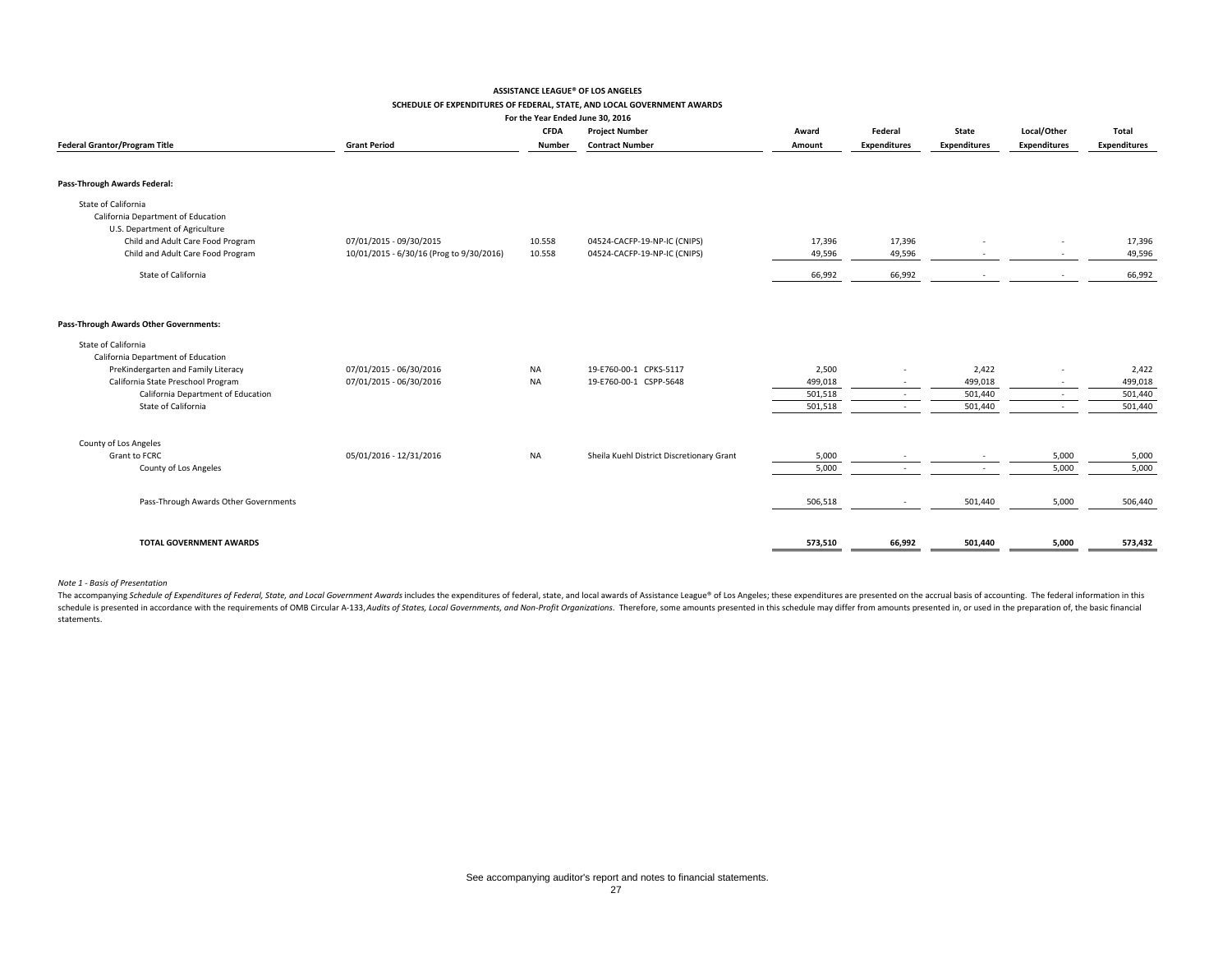## **COMBINING STATEMENT OF ACTIVITIES**

## **YEAR ENDED JUNE 30, 2016**

|                                             |      | <b>Cal State</b><br>Preschool |              | <b>Pre Kinder</b><br>& Family<br>Literacy |             |                          |                           |              |
|---------------------------------------------|------|-------------------------------|--------------|-------------------------------------------|-------------|--------------------------|---------------------------|--------------|
| Revenue                                     |      | <b>CSPP-5648</b>              |              | <b>CPKS-5117</b>                          |             | <b>Other Programs</b>    |                           | <b>Total</b> |
| Contributions                               | \$   | 45,524                        | $\mathbb{S}$ | $\overline{a}$                            | $\sqrt{\ }$ | 820,186 \$               |                           | 865,710      |
| Government grants                           |      | 499,018                       |              | 2,422                                     |             | 2,578                    |                           | 504,018      |
| Government grants - nutrition               |      | 66,992                        |              |                                           |             | $\overline{\phantom{a}}$ |                           | 66,992       |
| Contributed goods and services              |      |                               |              |                                           |             | 229,995                  |                           | 229,995      |
| Fundraising                                 |      |                               |              |                                           |             | 265,692                  |                           | 265,692      |
| Membership fees and obligations             |      |                               |              |                                           |             | 100,430                  |                           | 100,430      |
| Program service fees                        |      | 4,311                         |              |                                           |             | 2,029,581                |                           | 2,033,892    |
| Facilities rentals                          |      |                               |              |                                           |             | 74,609                   |                           | 74,609       |
| Other income                                |      |                               |              |                                           |             | 23,190                   |                           | 23,190       |
| <b>Total Revenue</b>                        | \$   | 615,845                       | \$           | 2,422                                     | $\sqrt{\ }$ | 3,546,261                | \$                        | 4,164,528    |
| <b>Expenses</b>                             |      |                               |              |                                           |             |                          |                           |              |
| Personnel Expenses                          |      |                               |              |                                           |             |                          |                           |              |
| Salaries and wages                          | \$   | 296,940                       | \$           |                                           | \$          | 1,483,992 \$             |                           | 1,780,932    |
| Employee benefits                           |      | 31,206                        |              |                                           |             | 271,499                  |                           | 302,705      |
| Payroll taxes                               |      | 79,658                        |              |                                           |             | 75,929                   |                           | 155,587      |
| <b>Subtotal Personnel Expenses</b>          | \$   | 407,804                       | $\mathbb{S}$ |                                           | \$          | 1,831,420                | $\boldsymbol{\mathsf{S}}$ | 2,239,224    |
| Other Expenses                              |      |                               |              |                                           |             |                          |                           |              |
| Advertising and recruiting                  | \$   |                               | \$           |                                           | \$          | 9,681                    | -\$                       | 9,681        |
| Assistance to individuals                   |      |                               |              |                                           |             | 396,377                  |                           | 396,377      |
| Depreciation and amortization               |      |                               |              |                                           |             | 89,775                   |                           | 89,775       |
| Dues, fees and conferences                  |      | 2,384                         |              |                                           |             | 29,211                   |                           | 31,595       |
| Equipment                                   |      | 948                           |              |                                           |             | 2,885                    |                           | 3,833        |
| Insurance                                   |      | 1,560                         |              |                                           |             | 193,705                  |                           | 195,265      |
| Mileage, transportation and travel          |      |                               |              |                                           |             | 33,658                   |                           | 33,658       |
| Miscellaneous                               |      | 54                            |              |                                           |             | 31,966                   |                           | 32,020       |
| Occupancy                                   |      | 19,782                        |              |                                           |             | 620,642                  |                           | 640,423      |
| Office and technology supplies              |      | 15,392                        |              |                                           |             | 50,862                   |                           | 66,254       |
| Printing, copying, postage and publishing   |      | 1,895                         |              |                                           |             | 47,601                   |                           | 49,496       |
| Professional fees and service contracts     |      | 18,682                        |              |                                           |             | 700,481                  |                           | 719,163      |
| Program costs                               |      | 191                           |              | 2,422                                     |             | 17,490                   |                           | 20,103       |
| Program supplies - nutrition-related costs  |      | 54,043                        |              |                                           |             | 221                      |                           | 54,263       |
| Special events                              |      |                               |              |                                           |             | 68,044                   |                           | 68,044       |
| Taxes, licenses and fees                    |      |                               |              |                                           |             | 69,452                   |                           | 69,452       |
| Telephone                                   |      | 5,262                         |              |                                           |             | 112,099                  |                           | 117,361      |
| Vehicle                                     |      |                               |              |                                           |             | 7,850                    |                           | 7,850        |
| Website and internet                        |      | 1,360                         |              |                                           |             | 91,591                   |                           | 92,951       |
| <b>Subtotal Other Expenses</b>              | $\$$ | 121,553                       | \$           | 2,422                                     | \$          | 2,573,589                | \$                        | 2,697,564    |
| <b>Indirect Costs</b>                       |      | 42,349                        |              |                                           |             | (42, 349)                |                           |              |
| Non-reimbursable Indirect Costs             |      | 45,524                        |              |                                           |             | (45, 524)                |                           |              |
| <b>Total Expenses</b>                       | \$   | 617,230                       | \$           | 2,422                                     | \$          | 4,317,136                | \$                        | 4,936,788    |
| <b>Change in Net Assets from Operations</b> | \$   | $(1,385)$ \$                  |              | $\overline{\phantom{a}}$                  | \$          | $(770, 875)$ \$          |                           | (772, 260)   |
|                                             |      |                               |              |                                           |             |                          |                           |              |

See accompanying auditor's report and notes to financial statements.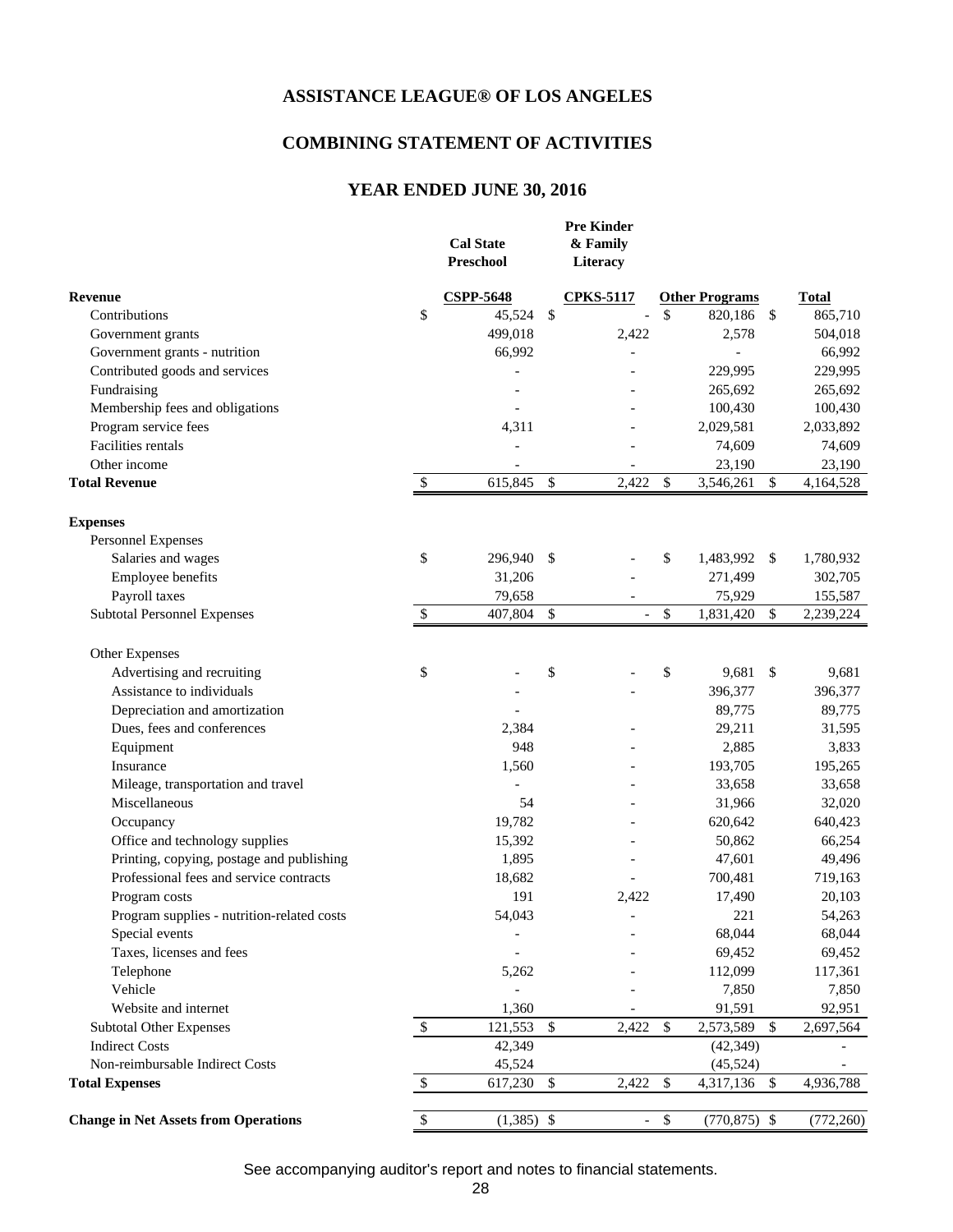## **COMBINING SCHEDULE OF RENOVATION AND REPAIR EXPENDITURES**

|                                                        | Preschool<br>CSPP-5648 | Pre Kinder and<br><b>Family Literacy</b><br><b>CPKS-5117</b> |  | <b>Total Costs</b> |
|--------------------------------------------------------|------------------------|--------------------------------------------------------------|--|--------------------|
| UNIT COST UNDER \$10,000 ITEM                          |                        |                                                              |  |                    |
| Building and equipment maintenance                     | 7.777                  | S                                                            |  | 7.777              |
| <b>Total</b>                                           | 7,777                  |                                                              |  | 7,777              |
| UNIT COST OVER \$10,000 WITH<br><b>CDE APPROVAL</b>    |                        |                                                              |  |                    |
| <b>Total</b>                                           |                        |                                                              |  |                    |
| <b>UNIT COST OVER \$10,000</b><br>WITHOUT CDE APPROVAL |                        |                                                              |  |                    |
| <b>Total</b>                                           |                        |                                                              |  |                    |
| <b>TOTAL RENOVATION AND</b>                            |                        |                                                              |  |                    |
| <b>REPAIR EXPENDITURES</b>                             | 7.777                  |                                                              |  | 7.777              |

## **YEAR ENDED JUNE 30, 2016**

*Description of Renovations: Replaced flooring; repairs and maintenance; annual fire service.*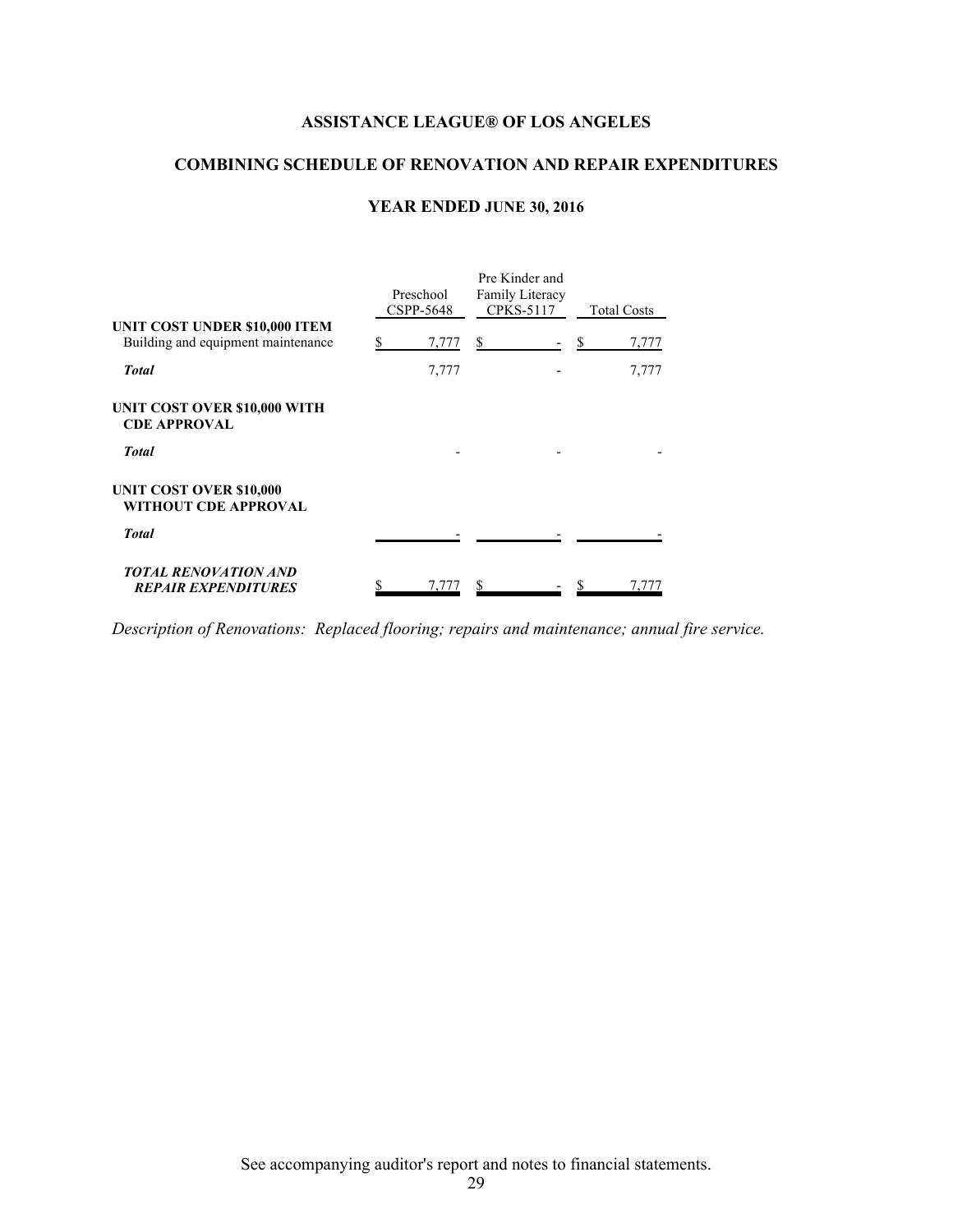# **SCHEDULE OF EQUIPMENT EXPENDITURES**

## **YEAR ENDED JUNE 30, 2016**

| <b>UNIT COST UNDER \$7,500 ITEM</b>          |           |
|----------------------------------------------|-----------|
| Pole covers                                  | \$<br>512 |
| Rainbow table                                | 222       |
| Lockers                                      | 214       |
| <b>Total</b>                                 | 948       |
| UNIT COST OVER \$7,500 WITH CDE APPROVAL     |           |
| <b>Total</b>                                 |           |
| UNIT COST OVER \$10,000 WITHOUT CDE APPROVAL |           |
| <b>Total</b>                                 |           |
| <b>TOTAL EQUIPMENT EXPENDITURES</b>          | 948       |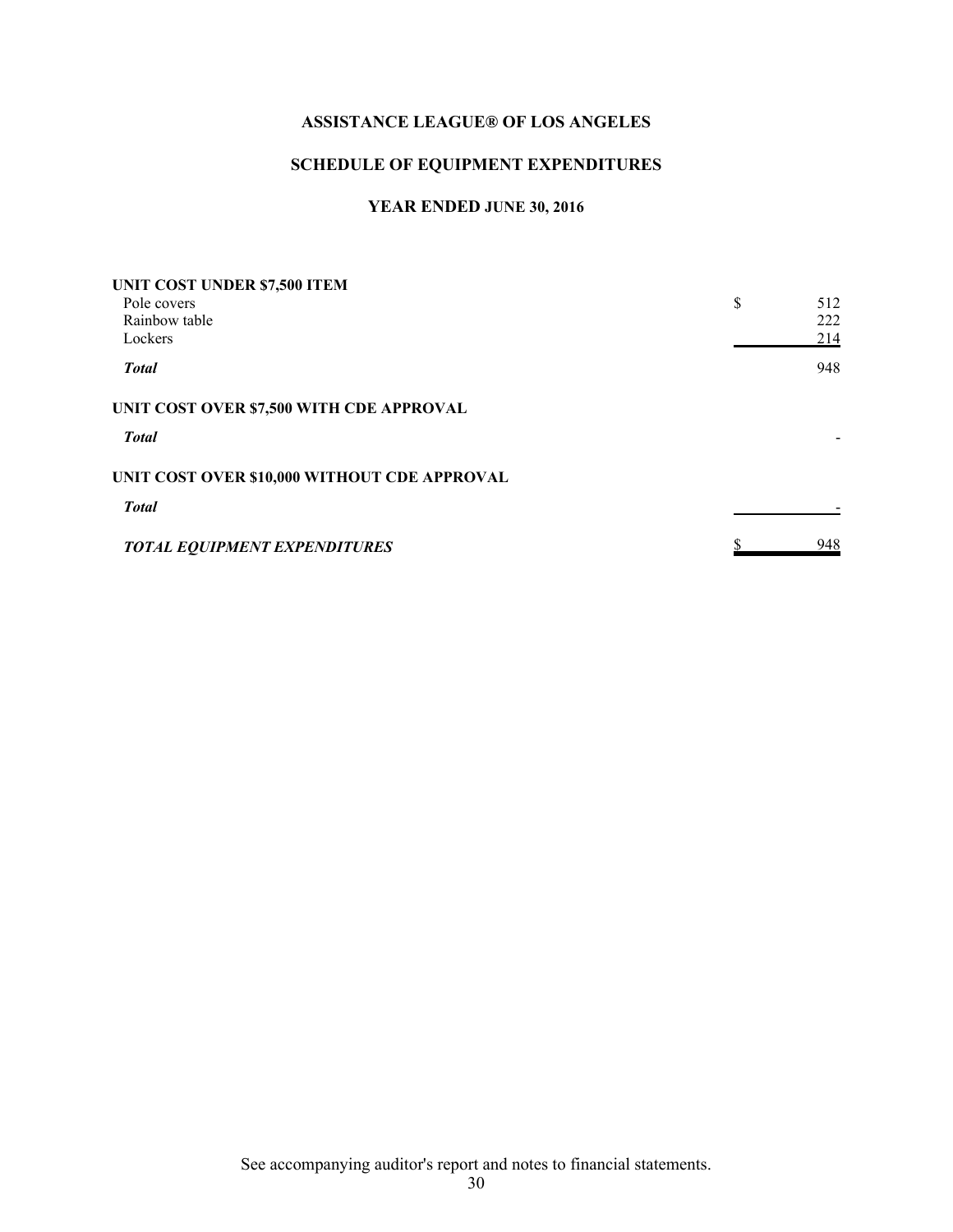## **COMBINING SCHEDULE OF ADMINISTRATIVE COSTS**

|                                                     |   | Preschool<br>CSPP-5648 | <b>CPKS-5117</b> | Pre Kinder and<br><b>Family Literacy</b> | <b>Total Costs</b> |                 |  |
|-----------------------------------------------------|---|------------------------|------------------|------------------------------------------|--------------------|-----------------|--|
| Administrative Salaries<br><b>Employee Benefits</b> | S | 19,824<br>7,394        | -S               | $\overline{\phantom{0}}$                 | - S                | 19,824<br>7,394 |  |
| <b>TOTAL</b>                                        |   | 27,218                 |                  |                                          |                    | 27,218          |  |
| Indirect Costs @ 8% Maximum                         |   | 42,349                 |                  |                                          |                    | 42,349          |  |
| <b>TOTAL ADMINISTRATIVE</b><br><b>COSTS</b>         |   | 69,567                 |                  |                                          |                    | 69,567          |  |

### **YEAR ENDED JUNE 30, 2016**

*Maximum allowable administrative costs is calculated as total reimbursable expenses minus restricted income multiplied by 15%. Amount reimbursed was at an 8% indirect rate.*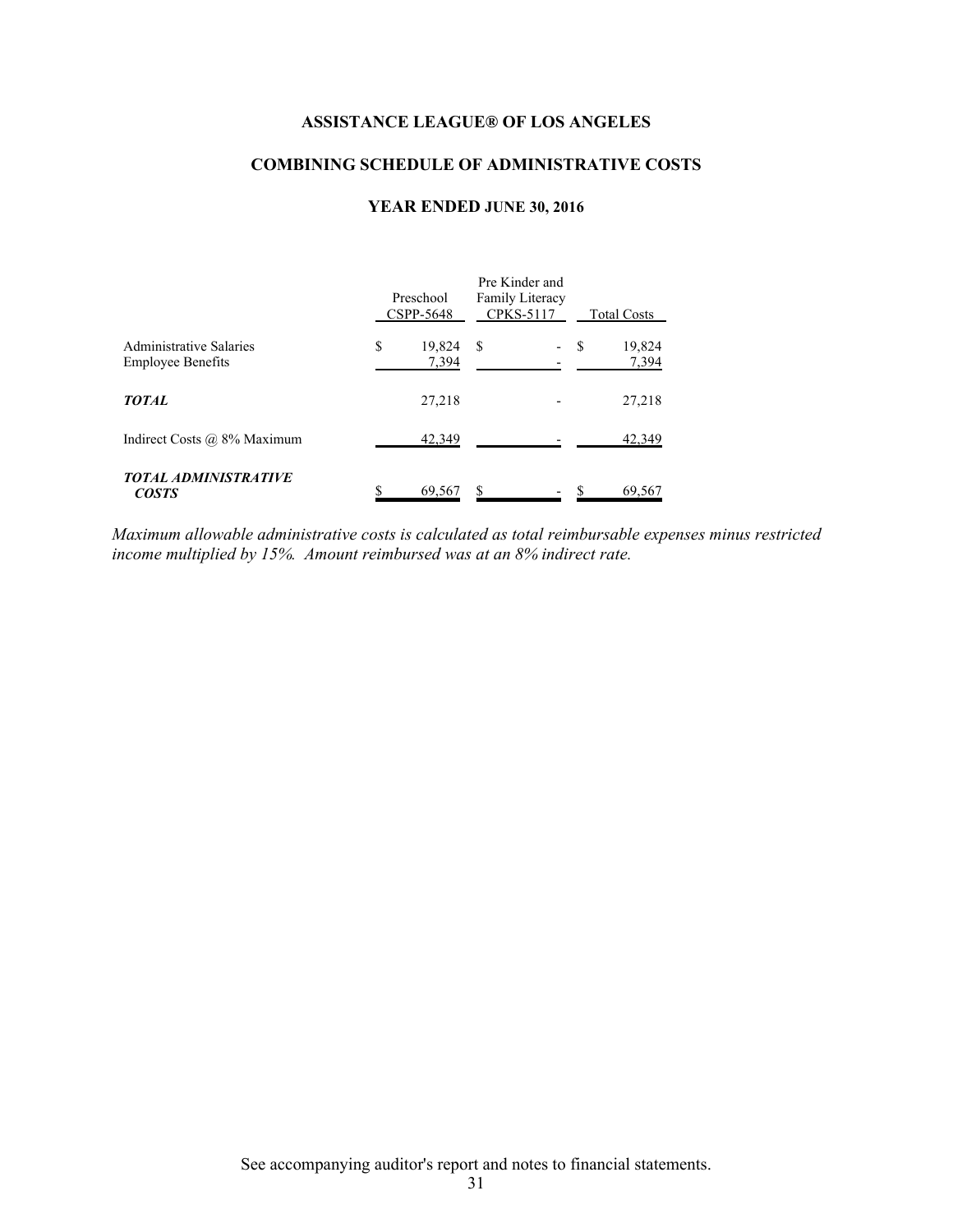## **COMBINING SCHEDULE OF EXPENDITURES BY STATE CATEGORIES**

|                      |                                                                    |                  |         | Pre Kinder &            |       |                                    |              |
|----------------------|--------------------------------------------------------------------|------------------|---------|-------------------------|-------|------------------------------------|--------------|
|                      |                                                                    | Preschool        |         | Family Literacy         |       |                                    | Total        |
| Expenditures<br>1000 | <b>Certificated Salaries</b>                                       | <b>CSPP-5648</b> |         | CPKS-5117               |       |                                    | Reimbursable |
| 1000                 | Certificated salaries                                              | \$               | 296,940 | $\overline{\mathbf{S}}$ |       | $\mathbf{\underline{\mathcal{S}}}$ | 296,940      |
| 2000                 | <b>Classified Salaries</b><br>Clerical and other                   |                  |         |                         |       |                                    |              |
| 2300                 | office salaries                                                    |                  |         |                         |       |                                    |              |
| 3000<br>3300         | <b>Employee Benefits</b><br>Social Security                        |                  | 21,793  |                         |       |                                    | 21,793       |
| 3400                 | Health and welfare<br>benefits                                     |                  | 31,206  |                         |       |                                    | 31,206       |
| 3500                 | State unemployment<br>insurance                                    |                  | 3,973   |                         |       |                                    | 3,973        |
| 3600                 | Workers' compensation<br>insurance                                 |                  | 53,892  |                         |       |                                    | 53,892       |
|                      |                                                                    |                  | 110,864 |                         |       |                                    | 110,864      |
| 4000                 | Books, supplies and<br>equipment<br><b>Instructional materials</b> |                  | 948     |                         |       |                                    | 948          |
| 4300                 | and supplies                                                       |                  | 53,623  |                         | 2,422 |                                    | 56,045       |
|                      |                                                                    |                  | 54,571  |                         | 2,422 |                                    | 56,993       |
| 5000                 | Services and Other<br>Operating<br>Expenses<br>Utilities and       |                  |         |                         |       |                                    |              |
| 5500                 | housekeeping<br>services<br>Other services and                     |                  | 17,311  |                         |       |                                    | 17,311       |
| 5800                 | operating expenses                                                 |                  | 49,671  |                         |       |                                    | 49,671       |
|                      |                                                                    |                  | 66,982  |                         |       |                                    | 66,982       |
| 6000                 | Capital Outlay<br>Depreciation                                     |                  | 42,349  |                         |       |                                    | 42,349       |
|                      |                                                                    |                  | 42,349  |                         |       |                                    | 42,349       |
|                      |                                                                    | <u>\$</u>        | 571,706 | $\frac{1}{2}$           | 2,422 | $\mathbf{\underline{\mathcal{S}}}$ | 574,128      |

#### **YEAR ENDED JUNE 30, 2016**

*We have examined the claims filed for reimbursement and the original records supporting the transactions recorded under the contracts listed above to an extent considered necessary to assure ourselves that the amounts claimed by the contractor were eligible for reimbursement, reasonable, necessary, and adequately supported, according to governing laws, regulations, and contract provisions.*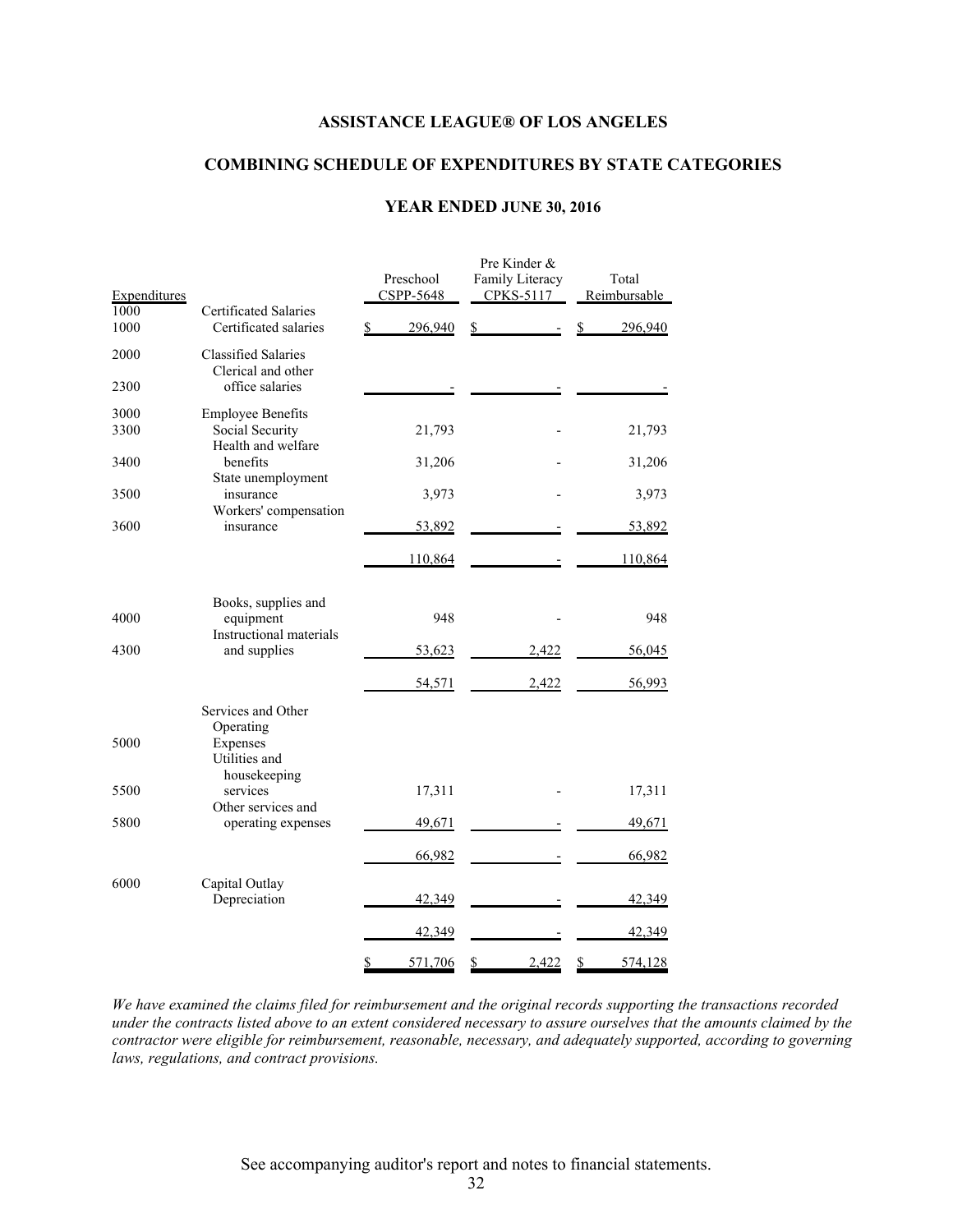| AUDITED ATTENDANCE AND FISCAL REPORT |  |
|--------------------------------------|--|
|--------------------------------------|--|

**for California State Preschool Programs**

Agency Name: Vendor No. E760 ASSISTANCE LEAGUE OF LOS ANGELES

Contract No. CSPP-5648

Fiscal Year Ended: June 30, 2016

Independent Auditor's Name: ARMANINO LLP

|                                                                    | <b>COLUMN A</b>                                               | <b>COLUMN B</b>                    | <b>COLUMN C</b>                            | <b>COLUMN D</b>                    | <b>COLUMN E</b>                                    |
|--------------------------------------------------------------------|---------------------------------------------------------------|------------------------------------|--------------------------------------------|------------------------------------|----------------------------------------------------|
| <b>SECTION I - CERTIFIED CHILDREN</b><br><b>DAYS OF ENROLLMENT</b> | <b>CUMULATIVE</b><br><b>FISCAL YEAR PER</b><br>FORM CDFS 8501 | <b>AUDIT</b><br><b>ADJUSTMENTS</b> | <b>CUMULATIVE FISCAL</b><br>YEAR PER AUDIT | <b>ADJUSTMENT</b><br><b>FACTOR</b> | <b>ADJUSTED DAYS</b><br>OF ENROLLMENT<br>PER AUDIT |
| Three and Four Year Olds                                           |                                                               |                                    |                                            |                                    |                                                    |
| Full-time-plus                                                     |                                                               |                                    |                                            | 1.1800                             |                                                    |
| Full-time                                                          |                                                               |                                    | $\overline{\phantom{a}}$                   | 1.0000                             | $\blacksquare$                                     |
| Three-quarters-time                                                |                                                               |                                    |                                            | 0.7500                             |                                                    |
| One-half-time                                                      |                                                               |                                    | $\blacksquare$                             | 0.6195                             |                                                    |
| <b>Exceptional Needs</b>                                           |                                                               |                                    |                                            |                                    |                                                    |
| Full-time-plus                                                     |                                                               |                                    | $\blacksquare$                             | 1.4160                             |                                                    |
| Full-time                                                          |                                                               |                                    |                                            | 1.2000                             |                                                    |
| Three-quarters-time                                                |                                                               |                                    |                                            | 0.9000                             |                                                    |
| One-half-time                                                      |                                                               |                                    |                                            | 0.6195                             |                                                    |
| Limited and Non-English Proficient                                 |                                                               |                                    |                                            |                                    |                                                    |
| Full-time-plus                                                     |                                                               |                                    |                                            | 1.2980                             |                                                    |
| Full-time                                                          | 12,583                                                        |                                    | 12,583                                     | 1.1000                             | 13,841.300                                         |
| Three-quarters-time                                                |                                                               |                                    |                                            | 0.8250                             |                                                    |
| One-half-time                                                      |                                                               |                                    | $\blacksquare$                             | 0.6195                             | $\blacksquare$                                     |
| At Risk of Abuse or Neglect                                        |                                                               |                                    |                                            |                                    |                                                    |
| Full-time-plus                                                     |                                                               |                                    | $\blacksquare$                             | 1.2980                             |                                                    |
| Full-time                                                          |                                                               |                                    | $\qquad \qquad \blacksquare$               | 1.1000                             | $\overline{\phantom{a}}$                           |
| Three-quarters-time                                                |                                                               |                                    | $\overline{\phantom{a}}$                   | 0.8250                             | $\blacksquare$                                     |
| One-half-time                                                      |                                                               |                                    |                                            | 0.6195                             |                                                    |
| Severely Disabled                                                  |                                                               |                                    |                                            |                                    |                                                    |
| Full-time-plus                                                     |                                                               |                                    | $\blacksquare$                             | 1.7700                             |                                                    |
| Full-time                                                          |                                                               |                                    | $\blacksquare$                             | 1.5000                             |                                                    |
| Three-quarters-time                                                |                                                               |                                    |                                            | 1.1250                             |                                                    |
| One-half-time                                                      |                                                               |                                    | $\overline{a}$                             | 0.6195                             |                                                    |
| <b>TOTAL DAYS OF ENROLLMENT</b>                                    | 12,583                                                        | Ξ.                                 | 12,583                                     |                                    | 13,841.300                                         |
| <b>DAYS OF OPERATION</b>                                           | 250                                                           |                                    | 250                                        |                                    |                                                    |
| <b>DAYS OF ATTENDANCE</b>                                          | 12,583                                                        |                                    | 12,583                                     |                                    |                                                    |

 $\overline{\mathcal{L}}$ NO NONCERTIFIED CHILDREN - Check box, omit page 2 & continue to Section III if no noncertified children were enrolled in the program.

Comments - If necessary, attach additional sheets to explain adjustments: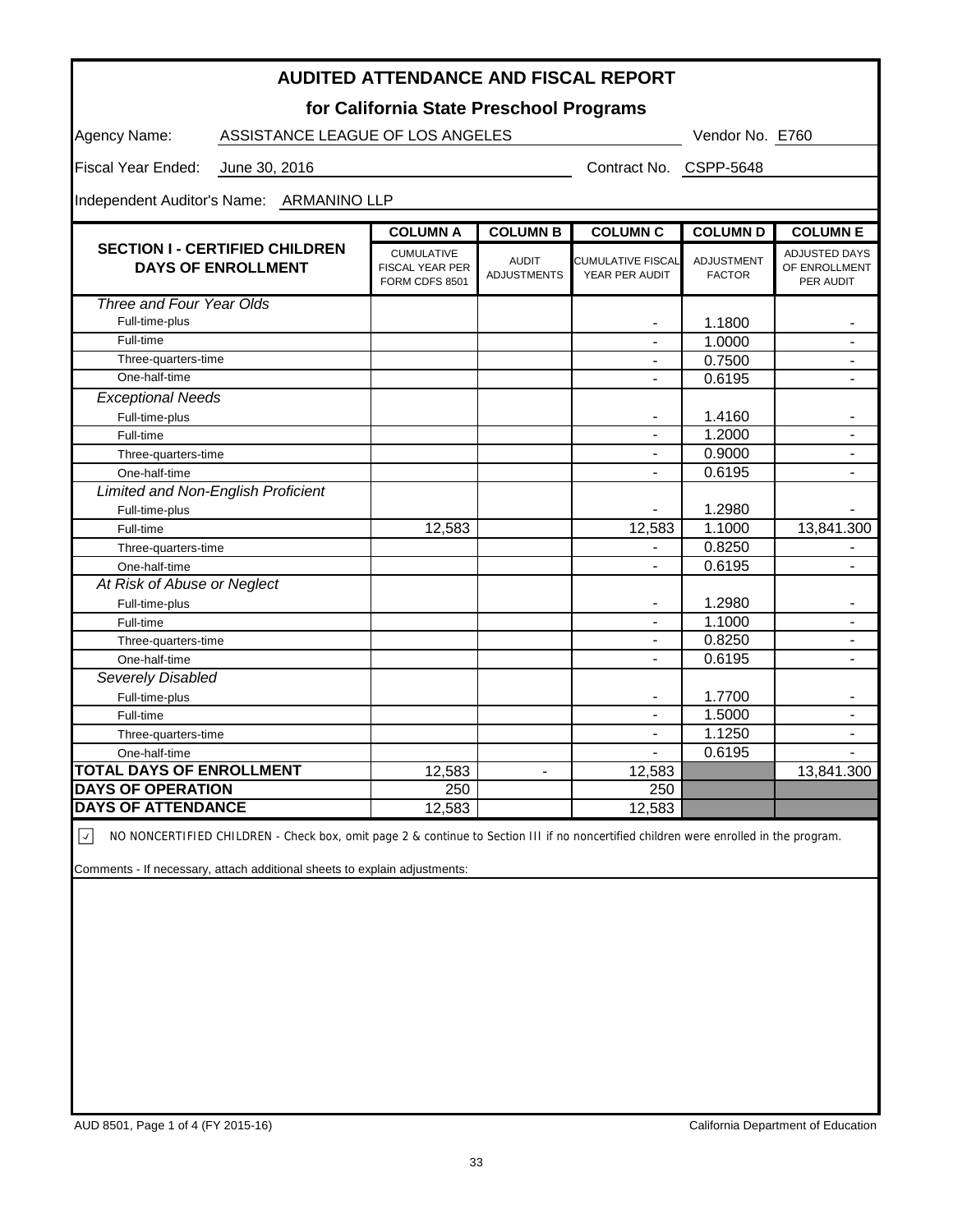## AUDITED ATTENDANCE AND FISCAL REPORT

for California State Preschool Programs

Agency Name: ASSISTANCE LEAGUE OF LOS ANGELES

Vendor No. E760

| Fiscal Year End: |  | June 30, 2016 |
|------------------|--|---------------|
|                  |  |               |

Contract No. CSPP-5648

| <b>VUITO VV. ZVIL</b>                                                                                                                                                                                                                                                                                                                                                                                                            | CONTRACT NO. COPP-0046                                        |                                                                       |                                            |  |  |  |
|----------------------------------------------------------------------------------------------------------------------------------------------------------------------------------------------------------------------------------------------------------------------------------------------------------------------------------------------------------------------------------------------------------------------------------|---------------------------------------------------------------|-----------------------------------------------------------------------|--------------------------------------------|--|--|--|
|                                                                                                                                                                                                                                                                                                                                                                                                                                  | <b>COLUMN A</b>                                               | <b>COLUMN B</b>                                                       | <b>COLUMN C</b>                            |  |  |  |
| <b>SECTION III - REVENUE</b>                                                                                                                                                                                                                                                                                                                                                                                                     | <b>CUMULATIVE</b><br><b>FISCAL YEAR PER</b><br>FORM CDFS 8501 | <b>AUDIT</b><br><b>ADJUSTMENT</b><br><b>INCREASE OR</b><br>(DECREASE) | <b>CUMULATIVE FISCAL</b><br>YEAR PER AUDIT |  |  |  |
| <b>RESTRICTED INCOME</b>                                                                                                                                                                                                                                                                                                                                                                                                         |                                                               |                                                                       |                                            |  |  |  |
| <b>Child Nutrition Programs</b>                                                                                                                                                                                                                                                                                                                                                                                                  | \$66,992                                                      |                                                                       | \$66,992                                   |  |  |  |
| County Maintenance of Effort (EC § 8279)                                                                                                                                                                                                                                                                                                                                                                                         |                                                               |                                                                       | 0                                          |  |  |  |
| Uncashed Checks to Providers                                                                                                                                                                                                                                                                                                                                                                                                     |                                                               |                                                                       | 0                                          |  |  |  |
| Other (Specify):<br>Other (Specify):                                                                                                                                                                                                                                                                                                                                                                                             |                                                               |                                                                       | 0                                          |  |  |  |
| Subtotal                                                                                                                                                                                                                                                                                                                                                                                                                         | \$66,992                                                      |                                                                       | 0                                          |  |  |  |
| Transfer from Reserve - General                                                                                                                                                                                                                                                                                                                                                                                                  |                                                               | \$0                                                                   | \$66,992<br>0                              |  |  |  |
| Transfer from Reserve - Professional Development                                                                                                                                                                                                                                                                                                                                                                                 |                                                               |                                                                       | 0                                          |  |  |  |
| Subtotal                                                                                                                                                                                                                                                                                                                                                                                                                         | \$0                                                           | \$0                                                                   | $\overline{50}$                            |  |  |  |
| Family Fees for Certified Children                                                                                                                                                                                                                                                                                                                                                                                               | 4,311                                                         |                                                                       | 4,311                                      |  |  |  |
| Interest Earned on Apportionments                                                                                                                                                                                                                                                                                                                                                                                                |                                                               |                                                                       | 0                                          |  |  |  |
| UNRESTRICTED INCOME                                                                                                                                                                                                                                                                                                                                                                                                              |                                                               |                                                                       |                                            |  |  |  |
| Family Fees for Noncertified Children                                                                                                                                                                                                                                                                                                                                                                                            |                                                               |                                                                       | 0                                          |  |  |  |
| Head Start Program (EC § 8235(b))                                                                                                                                                                                                                                                                                                                                                                                                |                                                               |                                                                       | $\overline{0}$                             |  |  |  |
| Other (Specify):                                                                                                                                                                                                                                                                                                                                                                                                                 |                                                               |                                                                       | 0                                          |  |  |  |
| Other (Specify):                                                                                                                                                                                                                                                                                                                                                                                                                 |                                                               |                                                                       | 0                                          |  |  |  |
| <b>TOTAL REVENUE</b>                                                                                                                                                                                                                                                                                                                                                                                                             | \$71,303                                                      | \$0                                                                   | \$71,303                                   |  |  |  |
| SECTION IV - REIMBURSABLE EXPENSES                                                                                                                                                                                                                                                                                                                                                                                               |                                                               |                                                                       |                                            |  |  |  |
| Direct Payments to Providers (FCCH Only)                                                                                                                                                                                                                                                                                                                                                                                         |                                                               |                                                                       |                                            |  |  |  |
| 1000 Certificated Salaries                                                                                                                                                                                                                                                                                                                                                                                                       | 297.601                                                       |                                                                       | \$0                                        |  |  |  |
| 2000 Classified Salaries                                                                                                                                                                                                                                                                                                                                                                                                         |                                                               | (661)                                                                 | 296,940                                    |  |  |  |
| 3000 Employee Benefits                                                                                                                                                                                                                                                                                                                                                                                                           | 110,934                                                       | (70)                                                                  | O.<br>110,864                              |  |  |  |
| 4000 Books and Supplies                                                                                                                                                                                                                                                                                                                                                                                                          | 54,571                                                        |                                                                       | 54,571                                     |  |  |  |
| 5000 Services and Other Operating Expenses                                                                                                                                                                                                                                                                                                                                                                                       | 66,677                                                        | 305                                                                   | 66,982                                     |  |  |  |
| 6100/6200 Other Approved Capital Outlay                                                                                                                                                                                                                                                                                                                                                                                          |                                                               |                                                                       | 0                                          |  |  |  |
| 6400 New Equipment (program-related)                                                                                                                                                                                                                                                                                                                                                                                             |                                                               |                                                                       | 0                                          |  |  |  |
| 6500 Replacement Equipment (program-related)                                                                                                                                                                                                                                                                                                                                                                                     |                                                               |                                                                       | 0                                          |  |  |  |
| Depreciation or Use Allowance                                                                                                                                                                                                                                                                                                                                                                                                    |                                                               |                                                                       | 0                                          |  |  |  |
| Start-Up Expenses (service level exemption)                                                                                                                                                                                                                                                                                                                                                                                      |                                                               |                                                                       | 0                                          |  |  |  |
| <b>Budget Impasse Credit</b>                                                                                                                                                                                                                                                                                                                                                                                                     |                                                               |                                                                       | 0                                          |  |  |  |
| <b>Indirect Costs</b><br>Rate:<br>8.00%<br>(Rate is Self-Calculating)                                                                                                                                                                                                                                                                                                                                                            | 42,383                                                        | (34)                                                                  | 42,349                                     |  |  |  |
| TOTAL EXPENSES CLAIMED FOR REIMBURSEMENT                                                                                                                                                                                                                                                                                                                                                                                         | \$572,166                                                     | (\$460)                                                               | \$571,706                                  |  |  |  |
| TOTAL ADMINISTRATIVE COSTS (included in section IV above)                                                                                                                                                                                                                                                                                                                                                                        | \$69,601                                                      | (\$34)                                                                | \$69,567                                   |  |  |  |
| FOR CDE-A&I USE ONLY:                                                                                                                                                                                                                                                                                                                                                                                                            |                                                               |                                                                       |                                            |  |  |  |
|                                                                                                                                                                                                                                                                                                                                                                                                                                  |                                                               |                                                                       |                                            |  |  |  |
|                                                                                                                                                                                                                                                                                                                                                                                                                                  |                                                               |                                                                       |                                            |  |  |  |
| Independent Auditor's Assurances on Agency's compliance with Contract Funding Terms and Conditions and Program<br>Requirements of the California Department of Education, Early Education and Support Division:<br>Eligibility, enrollment, and attendance records are being<br>maintained as required (check YES or NO):<br>COMMENTS - If necessary, attach additional sheets to explain adjustments:<br>$ \vee $<br><b>YES</b> |                                                               |                                                                       |                                            |  |  |  |
| NO - Explain any discrepancies.                                                                                                                                                                                                                                                                                                                                                                                                  |                                                               |                                                                       |                                            |  |  |  |
| Reimbursable expenses claimed above are eligible for<br>reimbursement, reasonable, necessary, and adequately<br>supported (check YES or NO):<br><b>YES</b><br>√                                                                                                                                                                                                                                                                  |                                                               |                                                                       |                                            |  |  |  |
| NO - Explain any discrepancies.                                                                                                                                                                                                                                                                                                                                                                                                  |                                                               |                                                                       |                                            |  |  |  |
|                                                                                                                                                                                                                                                                                                                                                                                                                                  |                                                               |                                                                       |                                            |  |  |  |

NO SUPPLEMENTAL REVENUES OR EXPENSES - Check box and omit page 4 if there are no supplemental revenues or expenses to report.

AUD 8501, Page 3 of 4 (FY 2015-16)

 $\bar{\bar{z}}$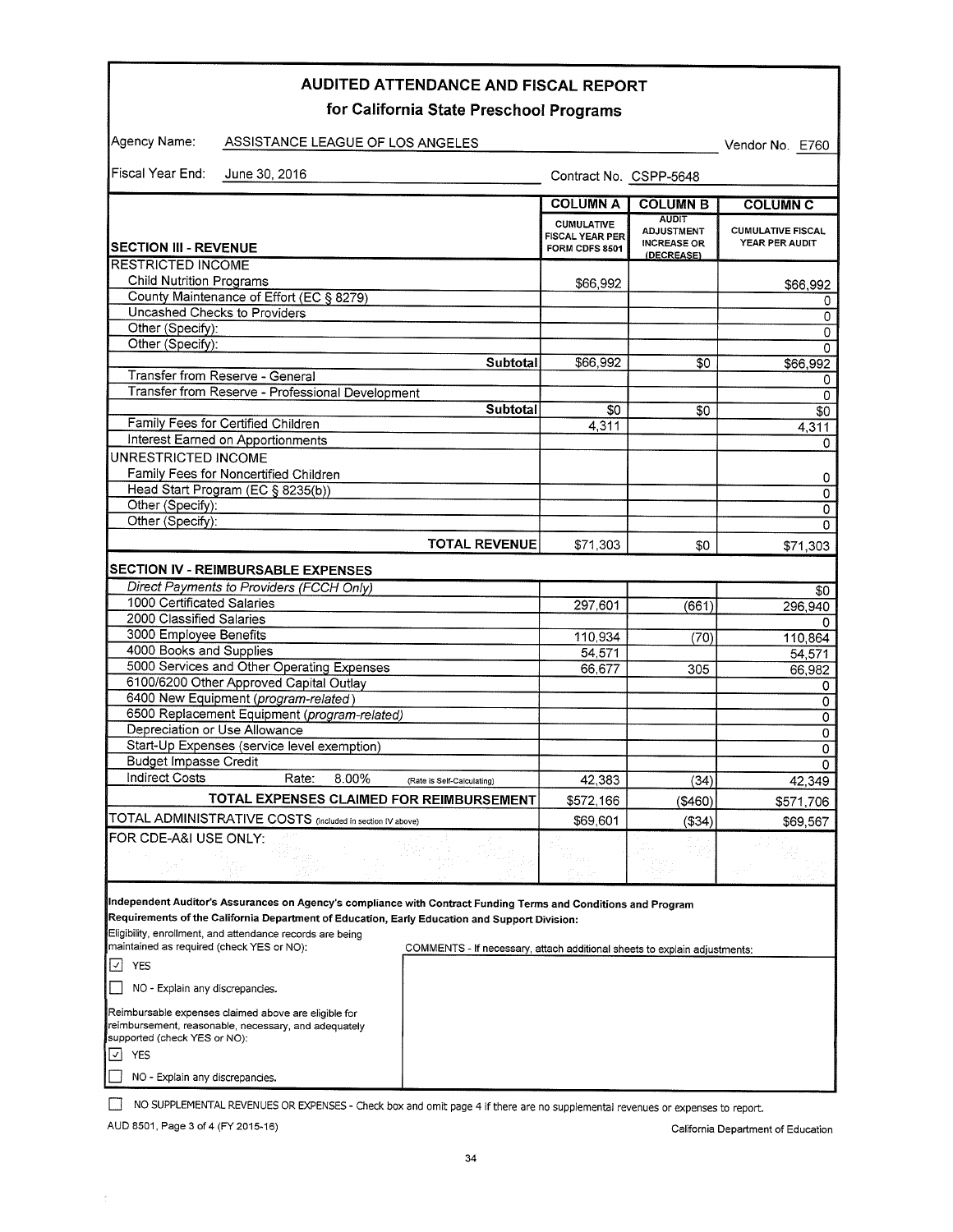| for California State Preschool Programs<br>Agency Name:<br>ASSISTANCE LEAGUE OF LOS ANGELES<br>Vendor No. E760<br>Fiscal Year End:<br>June 30, 2016<br>Contract No. CSPP-5648<br><b>COLUMN C</b><br><b>COLUMN A</b><br><b>COLUMN B</b><br><b>AUDIT</b><br><b>CUMULATIVE</b><br><b>ADJUSTMENT</b><br><b>FISCAL YEAR PER</b><br>YEAR PER AUDIT<br><b>INCREASE OR</b><br><b>SECTION V - SUPPLEMENTAL REVENUE</b><br>FORM CDFS 8501<br><b>Enhancement Funding</b><br>Other (Specify): Contributions, Rental Income, Misc.<br>45,563<br>(39)<br>Other (Specify):<br>Other (Specify):<br>TOTAL SUPPLEMENTAL REVENUE<br>\$45,563<br>(\$39)<br><b>SECTION VI - SUPPLEMENTAL EXPENSES</b><br><b>EXPENSES RELATED TO SUPPLEMENTAL REVEN</b><br>1000 Certificated Salaries<br>2000 Classified Salaries<br>3000 Employee Benefits<br>4000 Books and Supplies<br>5000 Services and Other Operating Expenses<br>6000 Equipment/Other Capital Outlay<br>Depreciation or Use Allowance<br><b>Indirect Costs</b><br>45,563<br>(39)<br>NONREIMBURSABLE EXPENSES<br>6100-6500 Nonreimbursable Capital Outlay<br>Other: e.g., Entertainment Expenses<br>Other (Specify):<br>Other (Specify):<br><b>TOTAL SUPPLEMENTAL EXPENSES</b><br>\$45,563<br>(\$39)<br>\$45,524<br>COMMENTS - If necessary, attach additional sheets to explain adjustments: | <b>AUDITED ATTENDANCE AND FISCAL REPORT</b> |  |  |  |                          |  |  |
|-------------------------------------------------------------------------------------------------------------------------------------------------------------------------------------------------------------------------------------------------------------------------------------------------------------------------------------------------------------------------------------------------------------------------------------------------------------------------------------------------------------------------------------------------------------------------------------------------------------------------------------------------------------------------------------------------------------------------------------------------------------------------------------------------------------------------------------------------------------------------------------------------------------------------------------------------------------------------------------------------------------------------------------------------------------------------------------------------------------------------------------------------------------------------------------------------------------------------------------------------------------------------------------------------------------------------------|---------------------------------------------|--|--|--|--------------------------|--|--|
|                                                                                                                                                                                                                                                                                                                                                                                                                                                                                                                                                                                                                                                                                                                                                                                                                                                                                                                                                                                                                                                                                                                                                                                                                                                                                                                               |                                             |  |  |  |                          |  |  |
|                                                                                                                                                                                                                                                                                                                                                                                                                                                                                                                                                                                                                                                                                                                                                                                                                                                                                                                                                                                                                                                                                                                                                                                                                                                                                                                               |                                             |  |  |  |                          |  |  |
|                                                                                                                                                                                                                                                                                                                                                                                                                                                                                                                                                                                                                                                                                                                                                                                                                                                                                                                                                                                                                                                                                                                                                                                                                                                                                                                               |                                             |  |  |  |                          |  |  |
|                                                                                                                                                                                                                                                                                                                                                                                                                                                                                                                                                                                                                                                                                                                                                                                                                                                                                                                                                                                                                                                                                                                                                                                                                                                                                                                               |                                             |  |  |  |                          |  |  |
|                                                                                                                                                                                                                                                                                                                                                                                                                                                                                                                                                                                                                                                                                                                                                                                                                                                                                                                                                                                                                                                                                                                                                                                                                                                                                                                               |                                             |  |  |  |                          |  |  |
|                                                                                                                                                                                                                                                                                                                                                                                                                                                                                                                                                                                                                                                                                                                                                                                                                                                                                                                                                                                                                                                                                                                                                                                                                                                                                                                               |                                             |  |  |  | <b>CUMULATIVE FISCAL</b> |  |  |
|                                                                                                                                                                                                                                                                                                                                                                                                                                                                                                                                                                                                                                                                                                                                                                                                                                                                                                                                                                                                                                                                                                                                                                                                                                                                                                                               |                                             |  |  |  | \$0                      |  |  |
|                                                                                                                                                                                                                                                                                                                                                                                                                                                                                                                                                                                                                                                                                                                                                                                                                                                                                                                                                                                                                                                                                                                                                                                                                                                                                                                               |                                             |  |  |  | 45,524                   |  |  |
|                                                                                                                                                                                                                                                                                                                                                                                                                                                                                                                                                                                                                                                                                                                                                                                                                                                                                                                                                                                                                                                                                                                                                                                                                                                                                                                               |                                             |  |  |  | 0                        |  |  |
|                                                                                                                                                                                                                                                                                                                                                                                                                                                                                                                                                                                                                                                                                                                                                                                                                                                                                                                                                                                                                                                                                                                                                                                                                                                                                                                               |                                             |  |  |  | 0                        |  |  |
|                                                                                                                                                                                                                                                                                                                                                                                                                                                                                                                                                                                                                                                                                                                                                                                                                                                                                                                                                                                                                                                                                                                                                                                                                                                                                                                               |                                             |  |  |  | \$45,524                 |  |  |
|                                                                                                                                                                                                                                                                                                                                                                                                                                                                                                                                                                                                                                                                                                                                                                                                                                                                                                                                                                                                                                                                                                                                                                                                                                                                                                                               |                                             |  |  |  |                          |  |  |
|                                                                                                                                                                                                                                                                                                                                                                                                                                                                                                                                                                                                                                                                                                                                                                                                                                                                                                                                                                                                                                                                                                                                                                                                                                                                                                                               |                                             |  |  |  | \$0                      |  |  |
|                                                                                                                                                                                                                                                                                                                                                                                                                                                                                                                                                                                                                                                                                                                                                                                                                                                                                                                                                                                                                                                                                                                                                                                                                                                                                                                               |                                             |  |  |  | 0                        |  |  |
|                                                                                                                                                                                                                                                                                                                                                                                                                                                                                                                                                                                                                                                                                                                                                                                                                                                                                                                                                                                                                                                                                                                                                                                                                                                                                                                               |                                             |  |  |  | 0<br>0                   |  |  |
|                                                                                                                                                                                                                                                                                                                                                                                                                                                                                                                                                                                                                                                                                                                                                                                                                                                                                                                                                                                                                                                                                                                                                                                                                                                                                                                               |                                             |  |  |  | 0                        |  |  |
|                                                                                                                                                                                                                                                                                                                                                                                                                                                                                                                                                                                                                                                                                                                                                                                                                                                                                                                                                                                                                                                                                                                                                                                                                                                                                                                               |                                             |  |  |  | 0                        |  |  |
|                                                                                                                                                                                                                                                                                                                                                                                                                                                                                                                                                                                                                                                                                                                                                                                                                                                                                                                                                                                                                                                                                                                                                                                                                                                                                                                               |                                             |  |  |  | 0                        |  |  |
|                                                                                                                                                                                                                                                                                                                                                                                                                                                                                                                                                                                                                                                                                                                                                                                                                                                                                                                                                                                                                                                                                                                                                                                                                                                                                                                               |                                             |  |  |  | 45,524                   |  |  |
|                                                                                                                                                                                                                                                                                                                                                                                                                                                                                                                                                                                                                                                                                                                                                                                                                                                                                                                                                                                                                                                                                                                                                                                                                                                                                                                               |                                             |  |  |  |                          |  |  |
|                                                                                                                                                                                                                                                                                                                                                                                                                                                                                                                                                                                                                                                                                                                                                                                                                                                                                                                                                                                                                                                                                                                                                                                                                                                                                                                               |                                             |  |  |  | 0                        |  |  |
|                                                                                                                                                                                                                                                                                                                                                                                                                                                                                                                                                                                                                                                                                                                                                                                                                                                                                                                                                                                                                                                                                                                                                                                                                                                                                                                               |                                             |  |  |  | 0                        |  |  |
|                                                                                                                                                                                                                                                                                                                                                                                                                                                                                                                                                                                                                                                                                                                                                                                                                                                                                                                                                                                                                                                                                                                                                                                                                                                                                                                               |                                             |  |  |  | 0                        |  |  |
|                                                                                                                                                                                                                                                                                                                                                                                                                                                                                                                                                                                                                                                                                                                                                                                                                                                                                                                                                                                                                                                                                                                                                                                                                                                                                                                               |                                             |  |  |  | 0                        |  |  |
|                                                                                                                                                                                                                                                                                                                                                                                                                                                                                                                                                                                                                                                                                                                                                                                                                                                                                                                                                                                                                                                                                                                                                                                                                                                                                                                               |                                             |  |  |  |                          |  |  |
|                                                                                                                                                                                                                                                                                                                                                                                                                                                                                                                                                                                                                                                                                                                                                                                                                                                                                                                                                                                                                                                                                                                                                                                                                                                                                                                               |                                             |  |  |  |                          |  |  |

AUD 8501, Page 4 of 4 (FY 2015-16)

California Department of Education